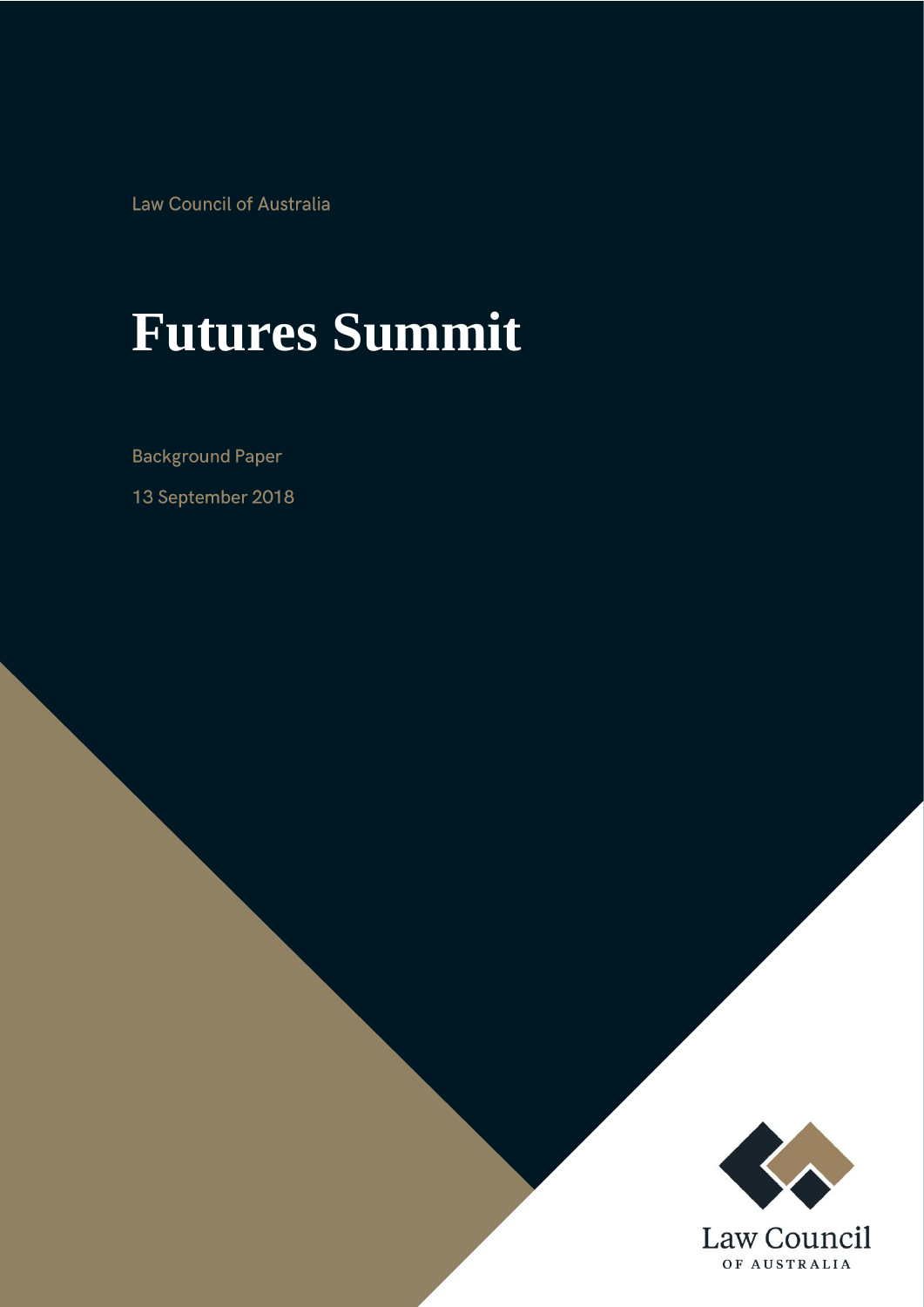# **Table of Contents**

| PART A: CONSUMERS OF LEGAL SERVICES OF THE FUTURE  6                             |  |
|----------------------------------------------------------------------------------|--|
|                                                                                  |  |
|                                                                                  |  |
|                                                                                  |  |
|                                                                                  |  |
|                                                                                  |  |
|                                                                                  |  |
|                                                                                  |  |
|                                                                                  |  |
| PART B: CHARACTERISTICS OF THE LEGAL PROFESSION 24                               |  |
| Implications for legal education, including preparing today's law students to be |  |
|                                                                                  |  |
|                                                                                  |  |
|                                                                                  |  |
|                                                                                  |  |
|                                                                                  |  |
|                                                                                  |  |
|                                                                                  |  |
|                                                                                  |  |
|                                                                                  |  |
|                                                                                  |  |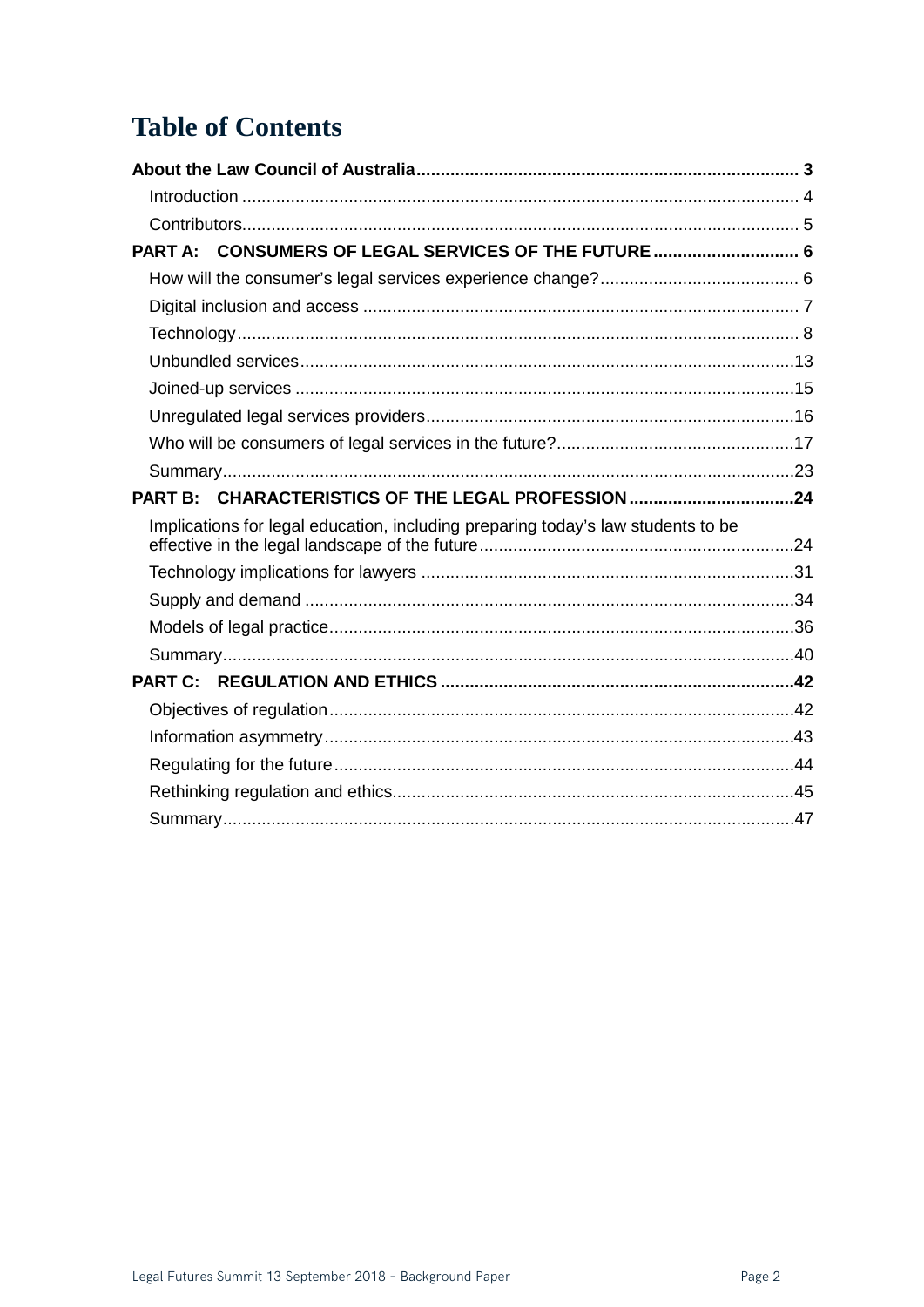# <span id="page-2-0"></span>About the Law Council of Australia

The Law Council of Australia exists to represent the legal profession at the national level, to speak on behalf of its Constituent Bodies on national issues, and to promote the administration of justice, access to justice and general improvement of the law.

The Law Council advises governments, courts and federal agencies on ways in which the law and the justice system can be improved for the benefit of the community. The Law Council also represents the Australian legal profession overseas, and maintains close relationships with legal professional bodies throughout the world.

The Law Council was established in 1933, and represents 16 Australian State and Territory law societies and bar associations and the Law Firms Australia, which are known collectively as the Council's Constituent Bodies. The Law Council's Constituent Bodies are:

- Australian Capital Territory Bar Association
- Australian Capital Territory Law Society
- Bar Association of Queensland Inc
- Law Institute of Victoria
- Law Society of New South Wales
- Law Society of South Australia
- Law Society of Tasmania
- Law Society Northern Territory
- Law Society of Western Australia
- New South Wales Bar Association
- Northern Territory Bar Association
- Queensland Law Society
- South Australian Bar Association
- Tasmanian Bar
- Law Firms Australia
- The Victorian Bar Inc
- Western Australian Bar Association

Through this representation, the Law Council effectively acts on behalf of more than 60,000 lawyers across Australia.

The Law Council is governed by a board of 23 Directors – one from each of the constituent bodies and six elected Executive members. The Directors meet quarterly to set objectives, policy and priorities for the Law Council. Between the meetings of Directors, policies and governance responsibility for the Law Council is exercised by the elected Executive members, led by the President who normally serves a 12 month term. The Council's six Executive members are nominated and elected by the board of Directors.

Members of the 2018 Executive as at 1 January 2018 are:

- Mr Morry Bailes, President
- Mr Arthur Moses SC, President-Elect
- Mr Konrad de Kerloy, Treasurer
- Mr Tass Liveris, Executive Member
- Ms Pauline Wright, Executive Member
- Mr Geoff Bowyer, Executive Member

The Secretariat serves the Law Council nationally and is based in Canberra.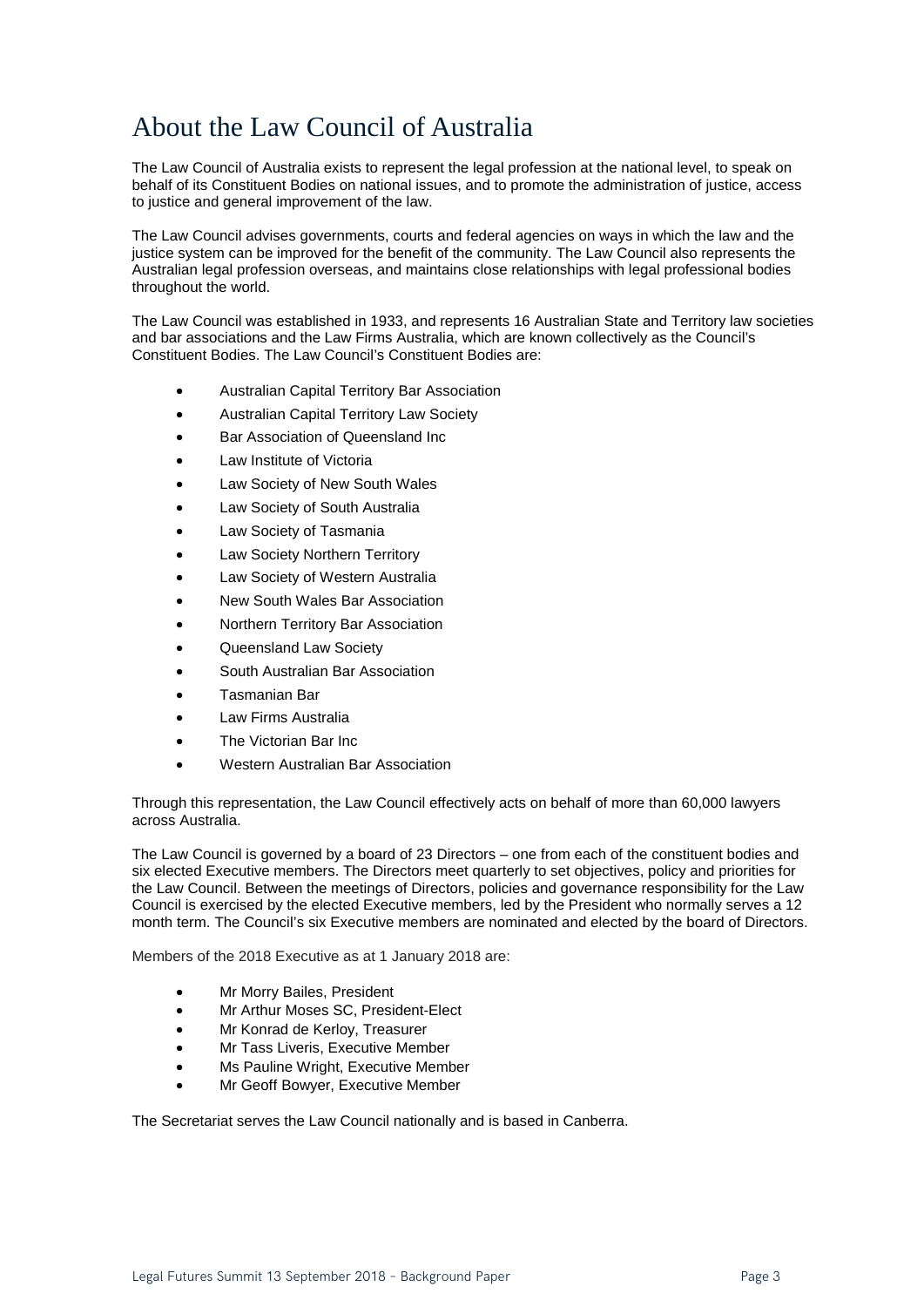# <span id="page-3-0"></span>**Introduction**

Just as supply is linked to demand, consumers are inextricably linked to the legal profession – essentially, we couldn't have one without the other. There is a growing recognition of the need to link legal services with other services under a holistic, interconnected and clientcentric view to better suit the needs of consumers and, more broadly, the community interest in an efficient, effective and responsive legal profession. This is particularly relevant for improving access to justice for the vulnerable, disadvantaged and marginalised in Australia, and the 'missing middle', although the same trend is evident for many other consumers of legal services.

At the same time, there are a diverse range of emerging influences which are commonly regarded as capable of disrupting the nature of legal services, and the way in which those services are delivered to consumers. The impacts of technology, coupled with changing demographics of the profession, have led to the beginning of a modern legal landscape. *NewLaw* firm models have emerged against the backdrop of more traditional law firm models. Younger generations of lawyers may need to possess more than just legal acumen and practical legal skills to be employable in this new environment, and at the same time may be seeking more flexibility in the way they work, including the ability to work remotely or by freelancing.

The regulatory and ethical environment in which law is practised and legal services are delivered is extensive and complex. Statutory regulation has been evolving – or perhaps accreting - for well over 100 years, for the large part in response to specific problems as they have arisen. Regulatory reform exercises have by and large focussed on creating a high degree of uniformity, or at least harmonisation, of regulatory laws across the States and Territories. Legal ethics is also a product of history, of the development and adoption of ways of thinking and behaving as members of a profession, as the legal profession has evolved. Regulation and ethical prescriptions that arise only in response to identified problems are essentially backward looking. To deal with the emerging future we need to try and think ahead, so that statutory regulation has the scope and flexibility, and the profession can continue to act ethically, in response to the evolving technological context of legal practice.

This Summit draws together thought leaders to explore these key national and international issues that may shape and influence the future directions of and for the Australian legal profession and discuss how the legal profession can best prepare itself for the foreseeable – and even unforeseeable - changes that ultimately await. The outcomes of the Summit will assist the Law Council to identify the areas of future policy focus that it should prioritise now, so that the legal profession is at the forefront by having an actionable future vision for the provision of legal services in the future.

The sessions of the Summit will be centred around three core themes: Consumers of legal services of the future; Characteristics of the legal profession; and Regulation and Ethics.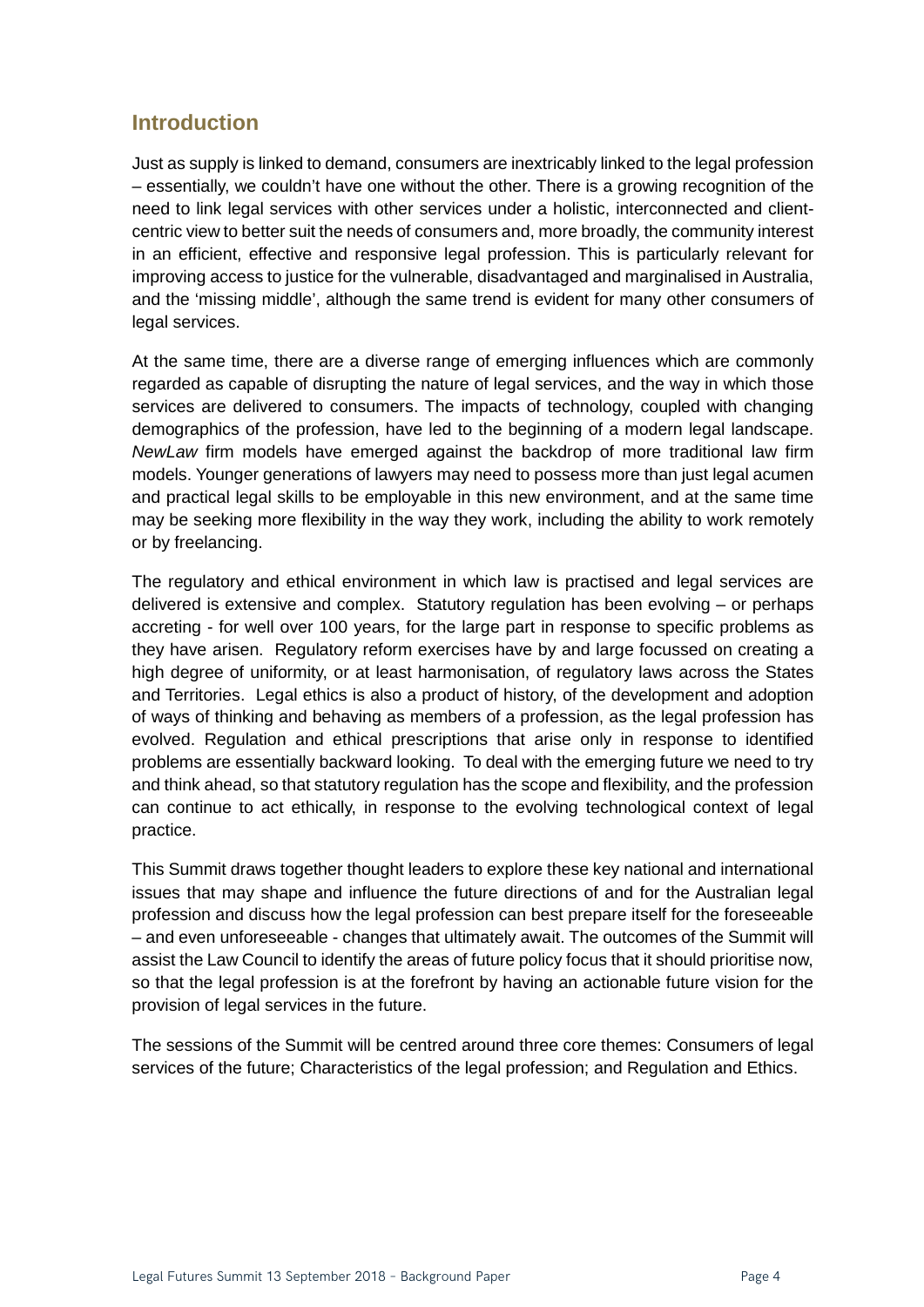# <span id="page-4-0"></span>**Contributors**

This Paper brings together contributions by:

Associate Professor Lyria Bennett Moses, Faculty of Law, UNSW Sydney. Ms Renée Bianchi, Barrister, 13<sup>th</sup> Floor, St James Hall, Sydney Dr John Boersig PSM, Chief Executive Officer, Legal Aid ACT and Jay Riddle, University of Canberra Law Student Mr Ross Drinnan, Partner, Allens and Chair, Law Firms Australia Ms Kate Fazio, Head of Innovation and Engagement - Justice Connect Mr Murray Hawkins, Director Regulatory Policy and Research, Law Council of Australia Ms Emma Hlubucek, Senior Policy Lawyer, Law Council of Australia The Hon Justice Loukas-Karlsson, Supreme Court of the Australian Capital Territory Professor John Williams, Pro Vice-Dean – Research Operations and Dean of Graduate Studies, University of Adelaide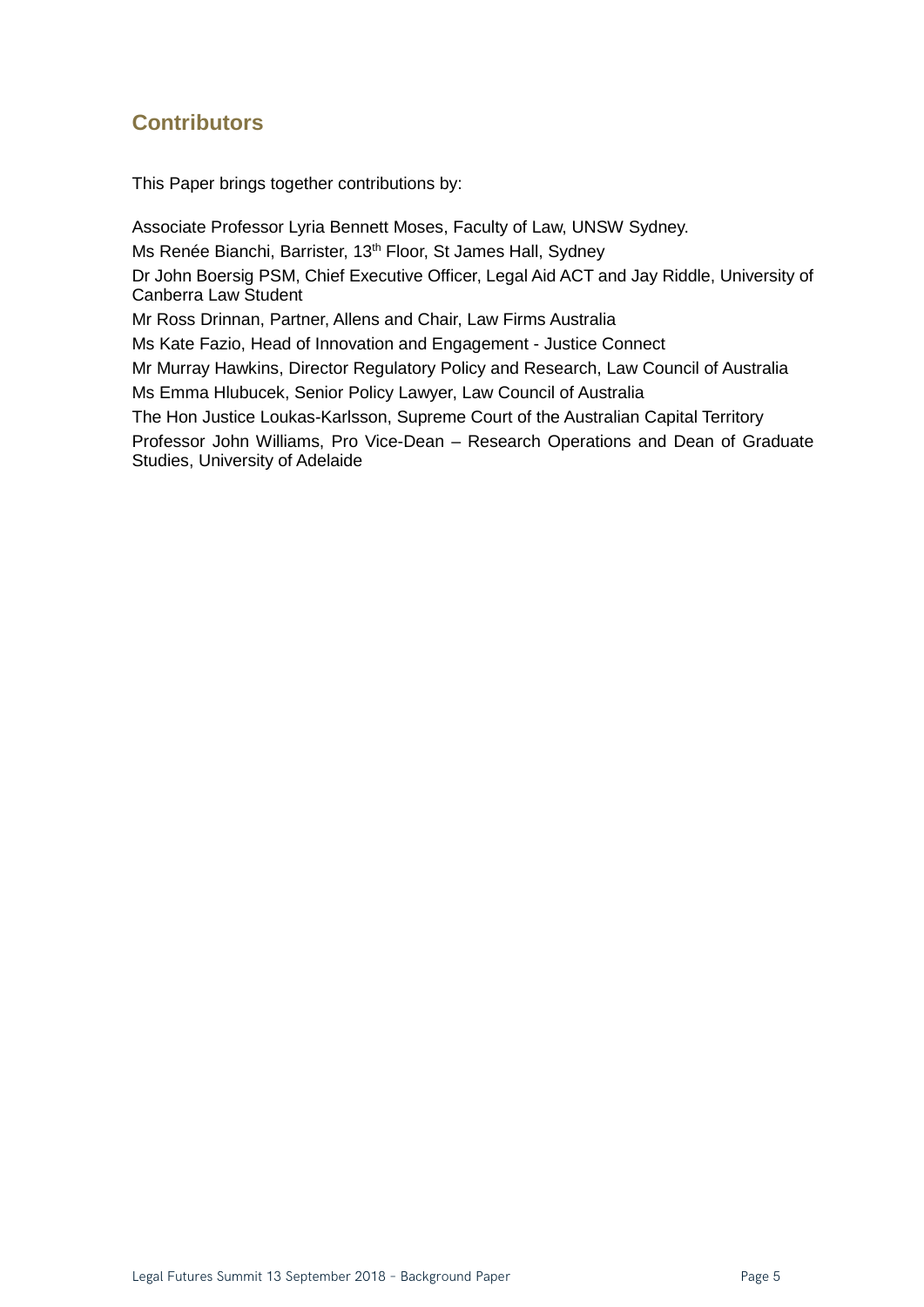# <span id="page-5-0"></span>**PART A: CONSUMERS OF LEGAL SERVICES OF THE FUTURE**

# <span id="page-5-1"></span>**How will the consumer's legal services experience change?**

- 1. So much continues to be said about 'big trends' facing the legal profession in the years to come that will fundamentally change the profession and the way law is practised. The number of these 'trends' varies from commentator to commentator – sometimes 3, sometimes 9 and sometimes 10 'ground-breaking' trends are evident.
- 2. Sweeping statements abound "digital transformation is revolutionizing every industry — product and service industries alike"; "relentless disruption"; "the legal profession is undergoing a paradigm shift"; and "legal hyper-change becomes the rule, not the exception".
- 3. This Part of the Background Paper steps back from the hype to describe some of the trends and disruptors, from the consumer perspective. ("Consumer" is used here as a generic descriptor for any user of legal services.) Gaining an appreciation of different ways in which consumers of the future (and indeed present) might, and do, access legal information and services can help us better navigate the complexities of fostering better access and better user-experiences for consumers.

In the first session of the Summit we will explore who are the future consumers of legal services and how will their experience change in response to, for example:

- the adoption of new technologies, including artificial intelligence (**AI**), which can assist the profession to automate processes to provide more efficient services, to ultimately better connect consumers with the legal services they need when they need them;
- the impact that intelligent technology tools will have on the structure of future legal practices, including by using technology as a stand-alone legal service, and as a tool in legal practice;
- exploring innovative ways of working to improve access to justice, for instance including using technological communications to improve the delivery of services to clients remotely (including those living in rural and regional communities).

If consumers are to rely on new technology-based products and non-traditional providers of legal services, we need to ask questions about:

- how to assure the quality of those products and the services delivered by nontraditional providers;
- what standards of responsibility should apply to product creators and service providers in areas such as legal liability, avenues for redress and other consumer protections when digitally assisted legal advice and the services of nontraditional provided through goes awry; and
- the advantages, limitations and risks (including privacy and cyber-security concerns) of technology-based tools and new service provider models.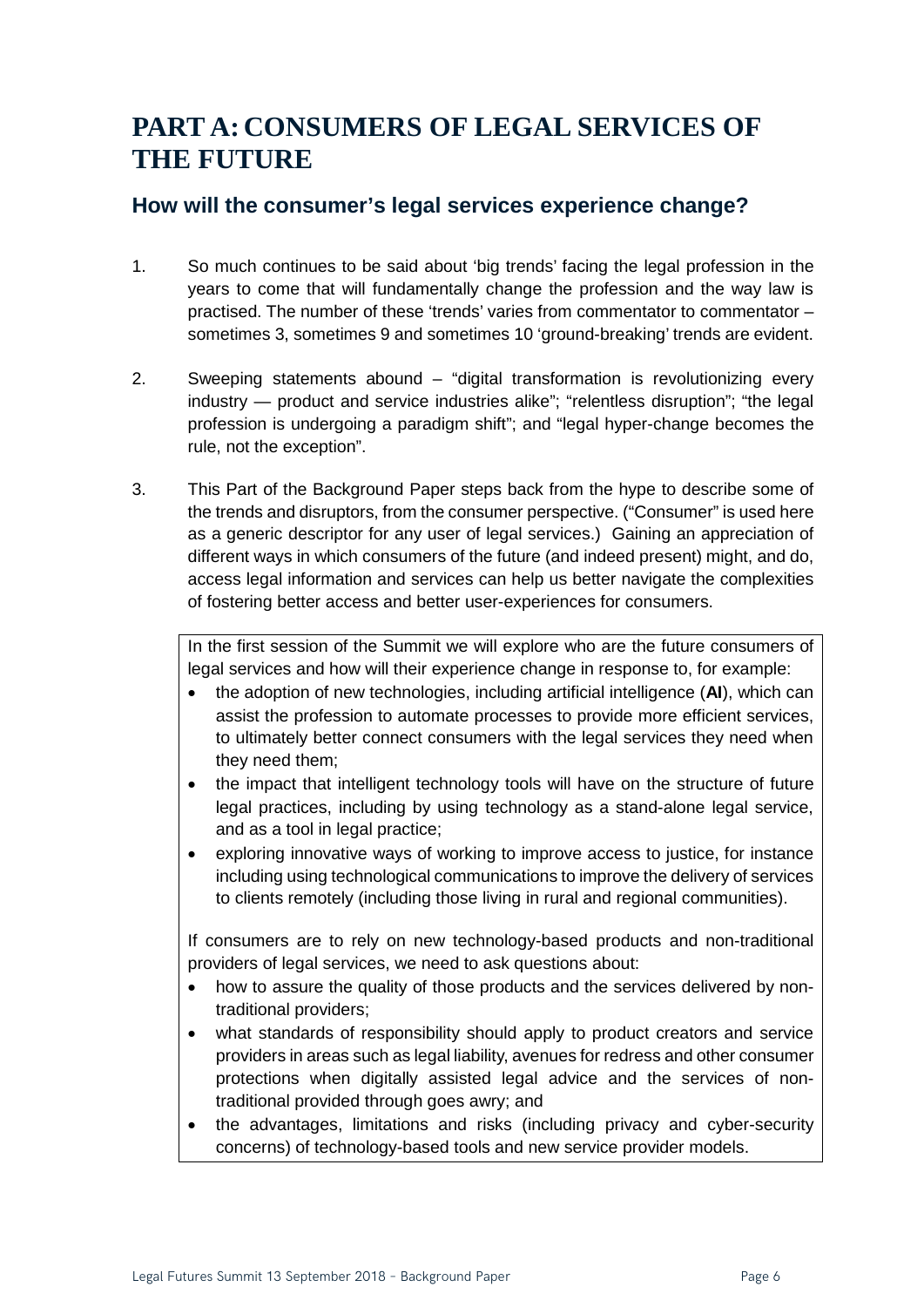# <span id="page-6-0"></span>**Digital inclusion and access**

- 4. According to the 2016 Report of the Victorian *Access to Justice Review*, community expectations are changing as a result of the digital revolution. People can book into the doctor or hairdresser online, and outside of regular business hours. They can ask questions and resolve problems with their telecommunications provider, bank or airline online, sometimes instantly. They can have documents and reminders sent directly to their electronic devices. People are becoming more familiar with, and expect, mobile and flexible services, designed around the ways that they work and live.
- 5. According to the Review, if government complaints bodies, dispute resolution services, and the justice system fail to adapt, there is a risk that the formal institutions of government could become a second-rate service or even irrelevant to meeting the community's needs. The Review found examples of successful initiatives by service providers and other justice system institutions to use different technological platforms to reach members of the community. It has also identified further opportunities to make greater use of technology that would require investment by government in design, infrastructure, and implementation.<sup>[1](#page-6-1)</sup>

#### **The digital divide**

6. Any discussion of digital inclusion also needs to consider the 'digital divide' – that is, the disadvantage faced by those who, for many reasons, are being left behind in this 'revolution' in information and communication technologies. The Australian Digital Inclusion Index  $2017^2$  $2017^2$  reported that the "gaps between digitally included<sup>[3](#page-6-3)</sup> and excluded Australians are substantial and widening":

> *Across the nation, digital inclusion follows some clear economic and social contours. In general, Australians with low levels of income, education, and employment are significantly less digitally included. There is still a 'digital divide' between richer and poorer Australians.*

> *In 2017, people in low income households have a digital inclusion score of 41.1, which is 27 points lower than those in high income households (68.1).*

> *Worryingly, the gap between people in low and high income households has widened over the past four years, as has the gap between older and younger Australians. Particular geographic communities are also experiencing digital exclusion.*

7. While technology-based tools and services (discussed in the next section) potentially offer consumers a greater range of more useful, targeted and less costly

<span id="page-6-1"></span> <sup>1</sup> Victorian Access to Justice Review, Summary and Recommendations 2016 [9].

<span id="page-6-2"></span><sup>2</sup> Thomas, J, Barraket, J, Wilson, C, Ewing, S, MacDonald, T, Tucker, J & Rennie, E, 2017, *Measuring Australia's Digital Divide: The Australian Digital Inclusion Index 2017*, RMIT University, Melbourne, for Telstra. Available at URL: [https://digitalinclusionindex.org.au/wp-content/uploads/2016/08/Australian-Digital-Inclusion-](https://digitalinclusionindex.org.au/wp-content/uploads/2016/08/Australian-Digital-Inclusion-Index-2017.pdf)[Index-2017.pdf](https://digitalinclusionindex.org.au/wp-content/uploads/2016/08/Australian-Digital-Inclusion-Index-2017.pdf)

<span id="page-6-3"></span> $3$  Ibid, the Australian Digital Inclusion Index is a measure of three dimensions of digital inclusion: access, affordability, and digital ability.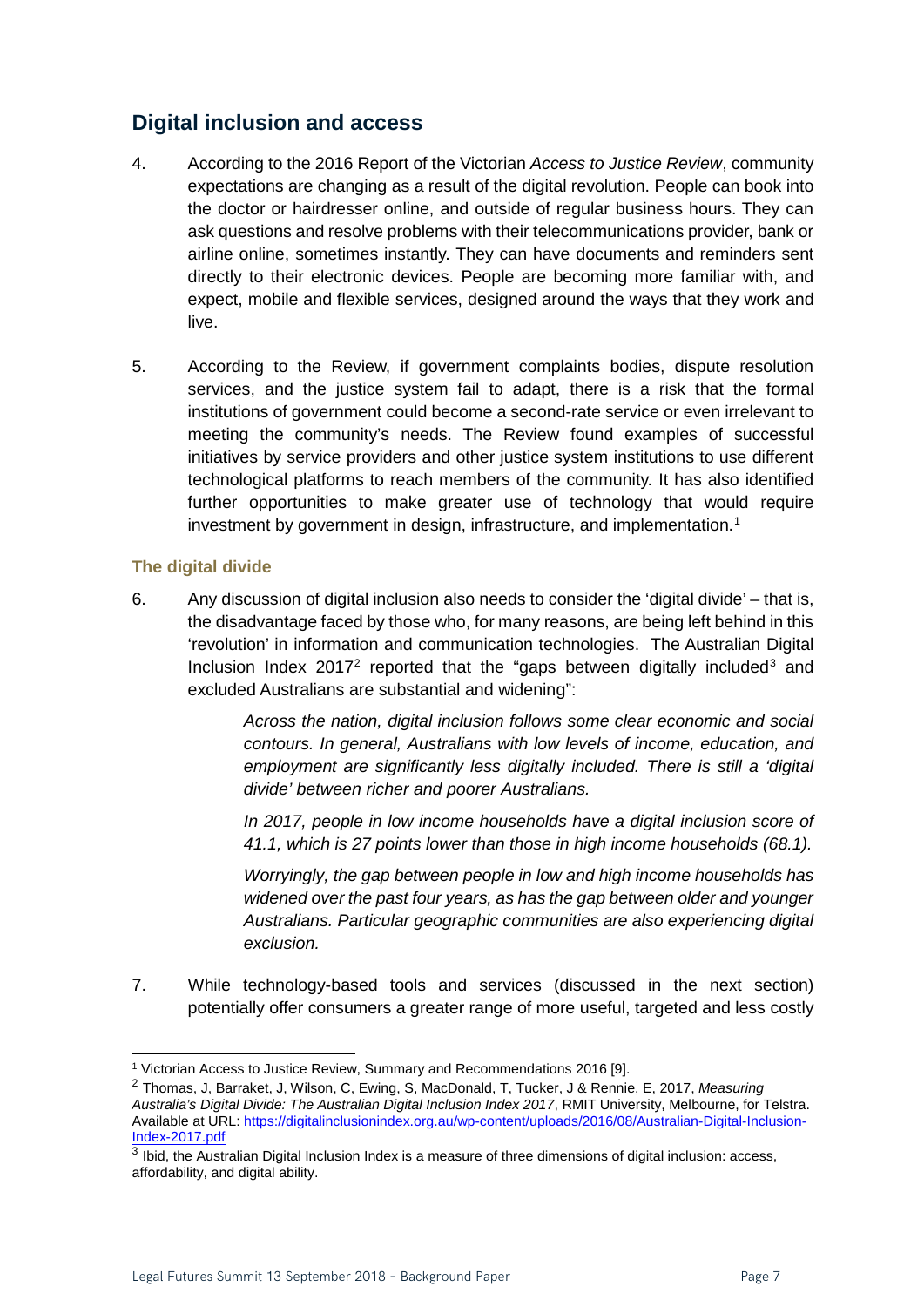ways to undertake legal transactions or solve legal problems, we also need to think about more useful, targeted and less costly ways in which the significant proportion of digitally-excluded Australians can access these new tools and services.

# <span id="page-7-0"></span>**Technology**

8. The word "technology" does not have a simple or generally accepted meaning. A useful definition for our purposes can be found in a collection of definitions put together by Adam Thierer<sup>[4](#page-7-1)</sup>:

*Technology may be defined as the application of organized knowledge to practical tasks by ordered systems of people and machines. There are several advantages to such a broad definition. 'Organized knowledge' allows us to include technologies based on practical experience and invention as well as those based on scientific theories. The 'practical tasks' can include both the production of material goods (in industry and agriculture, for instance) and the provision of services (by computers, communications media, and biotechnologies, among others). Reference to 'ordered systems of people and machines' directs attention to social institutions as well as to the hardware of technology. The breadth of the definition also reminds us that there are major differences among technologies.[5](#page-7-2)*

#### **Artificial intelligence**

9. The July 2018 *Human Rights and Technology Issues Paper*[6](#page-7-3) by the Australian Human Rights Commission provides a digestible overview of AI.

> *There is no universally accepted definition of AI. Instead, AI is a convenient expression that refers to a computerised form of processing information that more closely resembles human thought than previous computers were ever capable of. That is, AI describes 'the range of technologies exhibiting some characteristics of human intelligence'.*

*There are two basic types of AI:*

- *'Narrow AI' refers to today's AI systems, which are capable of specific, relatively simple tasks – such as searching the internet or navigating a vehicle.*
- *'Artificial general intelligence' is largely theoretical today. It would involve a form of AI that can accomplish sophisticated cognitive tasks on a breadth and variety similar to humans. It is difficult to determine when, if ever, artificial general intelligence will exist, but predictions tend to be between 2030-2100.*

*AI applications available today are examples of narrow AI… Narrow AI is being integrated into daily life. 'Chatbots' can help with simple banking tasks. AI can use natural language processing to book a restaurant or haircut. It is being developed to debate with us, using a machine learning algorithm and deep* 

<span id="page-7-1"></span> <sup>4</sup> *Defining "Technology"*, Adam Thierer, at URL[: https://techliberation.com/2014/04/29/defining-technology/](https://techliberation.com/2014/04/29/defining-technology/)

<span id="page-7-2"></span><sup>5</sup> Ian Barbour, Ethics in an Age of Technology, The Gifford Lectures 1989-1991, Volume 2 [3]-[4]

<span id="page-7-3"></span><sup>6</sup> Available at URL: [https://www.humanrights.gov.au/our-work/rights-and-freedoms/publications/human-rights](https://www.humanrights.gov.au/our-work/rights-and-freedoms/publications/human-rights-and-technology-issues-paper-2018)[and-technology-issues-paper-2018](https://www.humanrights.gov.au/our-work/rights-and-freedoms/publications/human-rights-and-technology-issues-paper-2018)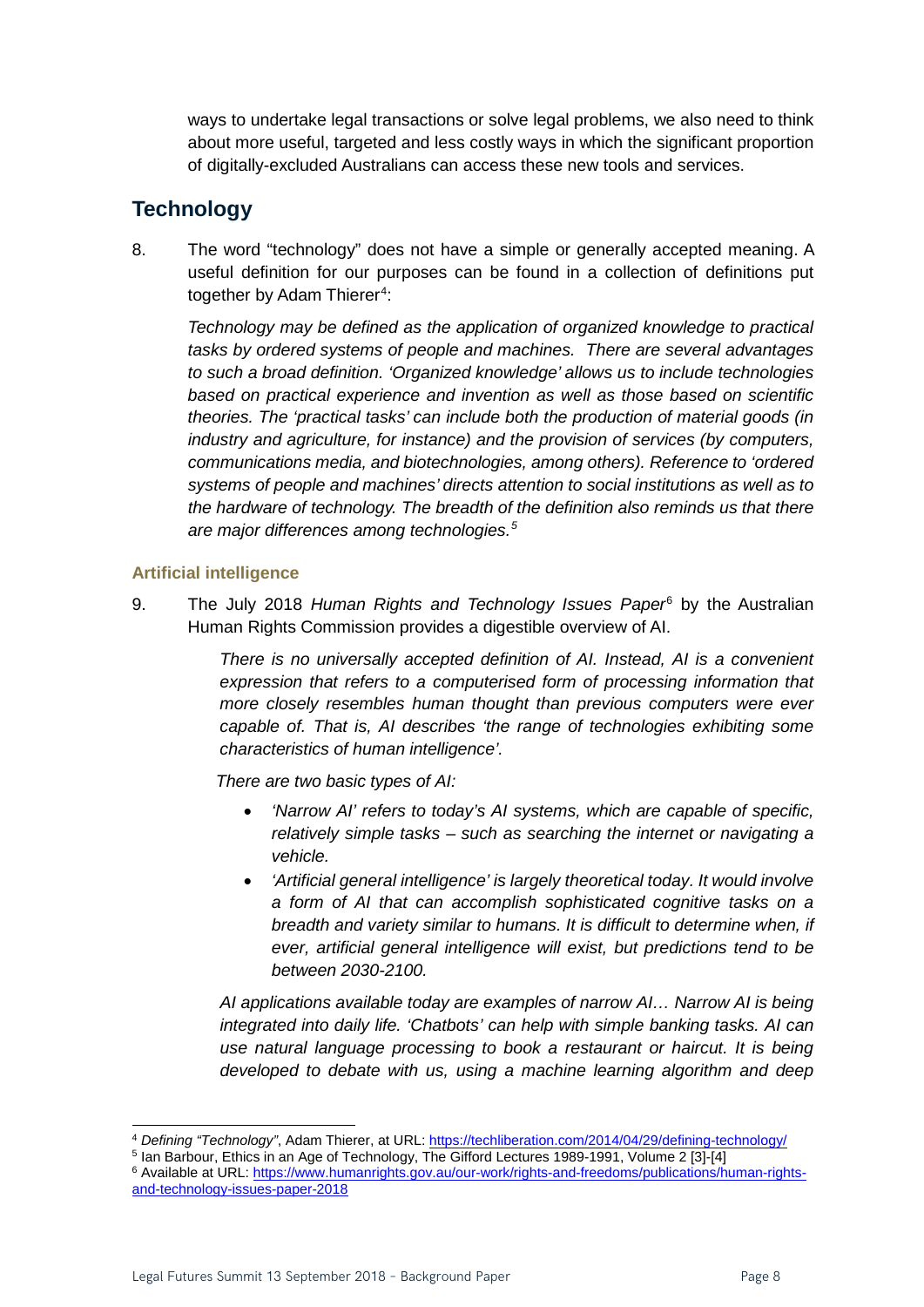*neural networks to present arguments and better inform public debate. If properly implemented, such applications may provide significant benefits.*

*[T]oday's AI-informed decision making is most reliable when applied to relatively simple rule-based calculations. It is far more difficult to use narrow AI to perform what is considered quintessentially human or subjective judgment, such as assessing whether a painting is beautiful, or a joke is humorous.*

- 10. "Artificial intelligence" as a category is therefore not necessarily the most useful lens for understanding the types of tools that may be employed in the delivery of legal services. Particularly when it comes to understanding the ethical implications and risks of deploying particular tools, a far more fine-grained analysis is necessary. The real question is not whether AI is involved but rather what the tool does and whether it is appropriate in the context in which it is being deployed.
- 11. For example, pre-programmed logic can be built into a system that navigates a user through a set of queries relevant to their legal issue, where the path is based on answers to earlier questions. It is possible for such tools to direct a user to the appropriate legal team or service, to provide legal information relevant to their issue, to prepare a draft document (such as a will) that takes account of their individual circumstances and preferences, to complete a form (with their individual details), and so forth. The logic for such systems is programmed into the system – the intelligence really lies in the human programmer (and others that they may consult) rather than the system itself. Nevertheless, such tools can replace roles that might otherwise have been played by a lawyer or administrative staff.
- 12. Such tools are quite different from those that rely on patterns and trends in historic data, as is the case for machine learning tools. Machine learning has various applications in legal practice, including in the context of electronic discovery, where it can be used to group documents together, rethread email conversations, or identify documents that may be discoverable. Here, the logic is not entirely preprogrammed in but rather "learnt" by the algorithm based on patterns in how humans identify discoverable documents in a "training" data set. So, for example, the algorithm may note that documents flagged as discoverable originate from particular persons or organisations, are stamped with dates in a particular range, contain particular subject lines, words, phrases or images, and/or are stored in particular locations. Such things are not programmed into the algorithm; but they correspond (broadly speaking, relying on probabilities) with how humans have classified documents in the training set.
- 13. Not all machine learning techniques work in the same way. They vary along several dimensions. An algorithm may be unsupervised, meaning it detects clusters and patterns in a data set that has not been subjected to classification by a human. An algorithm may be more or less able to give "reasons", comprehensible by humans, for classifications it makes or clusters it identifies. It may give more or less weight to outliers (that have an unusual classification, for example). It may prefer false positive or false negatives (to varying extents), or weight them evenly. Particular algorithms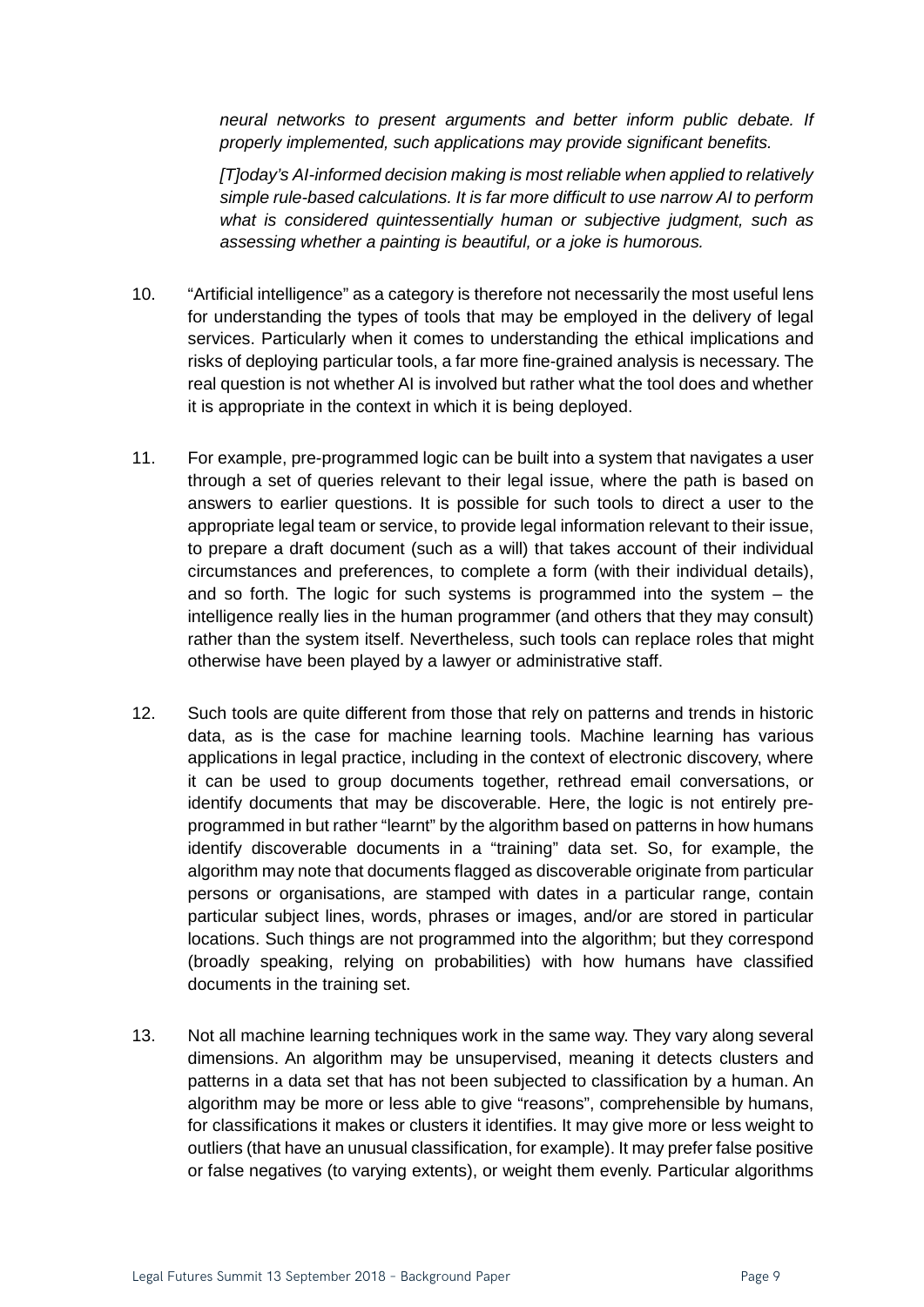may have particular properties and be more useful at some tasks compared to others.

14. In summary, while 'Narrow AI' offers (and in many contexts already delivers) easier ways of going about ordinary aspects of daily life, caution is needed in its application to legal transactions and legal problems. The case of *Wisconsin v Loomis[7](#page-9-0)* and the reliance upon the COMPAS algorithm in profiling an offender's likelihood of reoffending (see from paragraph 158 below) is a timely reminder that tools need to be assessed at the micro-level (of a particular tool used in a particular context) rather than at the macro-level of "artificial intelligence".

#### **The internet**

- 15. While there is an abundance of legal information available on the internet, this might not generally be seen to be user-friendly, particularly by those unfamiliar with the law and legal process. On the other hand, obtaining personalised legal advice is unaffordable to the majority of the most vulnerable and disadvantaged members of the community, as well as the 'missing middle'.
- 16. The internet offers a huge resource for those with the skills to use it well, and the confidence to 'do it themselves'. Using the internet as a learning tool, accessing online legal products and services and navigating the legal system may well become the regular "first step" for many consumers in understanding a legal problem, deciding what to do about it, undertaking a legal transaction or self-representing before courts, tribunals and alternative dispute resolution processes.
- 17. While there are opportunities for consumers there are also risks, particularly around whether the information is legally correct, whether the information is up to date and relevant to the consumer's jurisdiction, whether the consumer has properly understood and applied the information, and what redress a consumer may seek for losses suffered if the information or guidance is wrong.

#### **Online legal services**

18. According to Dan Hunter, Foundation Dean of Swinburne Law School, because of the "twin effects of venture capital and rule-based computer systems" on automation capability, areas including property transactions, probate, family law and criminal law will not be "good bets" on practice areas for lawyers over the next ten years due to their consumer focus and the ease with which they can be codified.

> *"Where the law is simple, and where there are lots of potential consumers, we will see well-funded entrepreneurs swoop in with automation solutions that will supplant lawyers…This will involve a lot of basic document automation, chatbots and mobile apps."'[8](#page-9-1)*

19. There are already a huge number of online websites guiding consumers through the process of preparing legal documents. On such example is Law Central[9](#page-9-2) which

 <sup>7</sup> 881 NW 2d 749 (Wis, 2016)

<span id="page-9-1"></span><span id="page-9-0"></span><sup>&</sup>lt;sup>8</sup> See: LawyersWeekly, 30 July 2018 a[t https://www.lawyersweekly.com.au/biglaw/23727-law-professor](https://www.lawyersweekly.com.au/biglaw/23727-law-professor-forecasts-deluge-of-further-disruption)[forecasts-deluge-of-further-disruption](https://www.lawyersweekly.com.au/biglaw/23727-law-professor-forecasts-deluge-of-further-disruption)

<span id="page-9-2"></span><sup>9</sup> Available at URL:<https://lawcentral.com.au/Default.asp>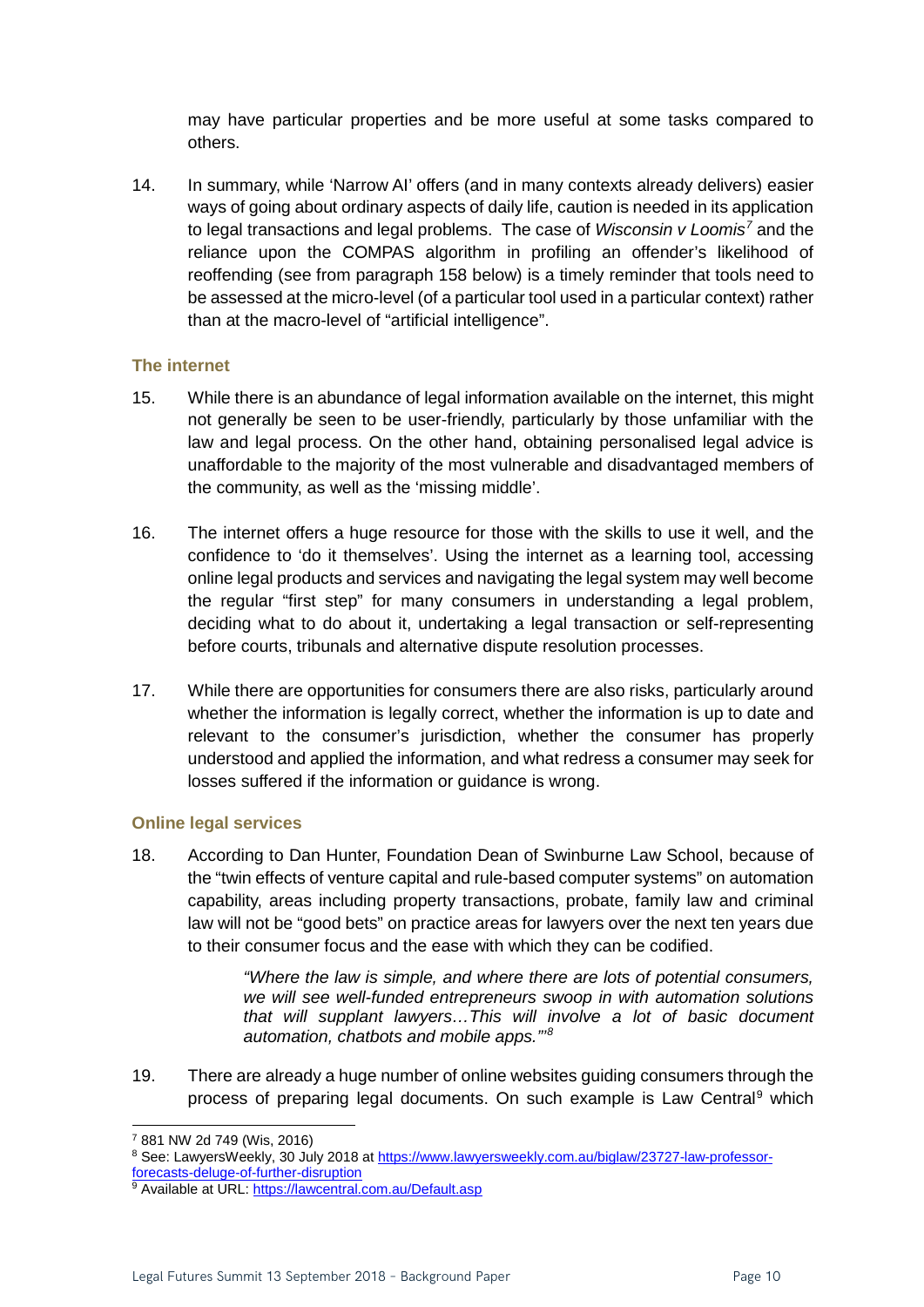"uses interview technology that asks you questions and provides you with helpful legal hints. Your answers are then used to customise and produce a document to suit you and your needs. Every Law Central legal document is written and maintained by a lawyer and signed-off by the authoring law practice."

20. Documents relating to creating and managing trusts, partnerships, self-managed superannuation funds, for wills and estate planning, for commercial transactions, employment and companies are available. According to the website, Law Central is also a "Preferred Supplier":

> *Law Central's legal documents and interview technology cater for a variety of users and situations. As such, users build documents for themselves and*  for their clients. Law Central is a preferred supplier within several *professional industries, such as accounting and financial planning. It is now one of the largest suppliers of Australian legal documents online with over 30,000 registered users.*

21. Will the commoditisation of basic legal documents bring about a significant change in consumer attitudes and behaviours to legal transactions, particularly the demand for legal services from traditional law practices?

#### **Online service providers**

- 22. There is a constantly growing supply of online service providers, information and facilitators that are changing the way consumers can access legal advice and services. Some examples are:
	- $\alpha$  legaladvice.com.au<sup>10</sup> provides a service that "will help you obtain the legal advice you need to pursue your legal rights and legal remedies". The consumer completes a free on-line 'legal enquiry form' setting out the "details of your legal matter", the area of law and contact details. The service the website provides is to put the consumer "in contact with an Australian Lawyer who is ready, willing and able to assist you with your legal matter and provide you with the legal advice you need." The "Terms of Use" include:
		- o the information on the web-site is not intended to constitute professional legal advice;
		- o the legal practitioner to whom the legal enquiry form is referred may be obliged to pay a referral fee to legaladvice.com.au that depends on the type of matter and any legal restrictions on payment of a referral fee applies;
		- o waiving any legal professional privilege and/or confidentiality attaching to tax invoices issued by the legal practitioner and agreeing to permit the legal practitioner to provide legaladvice.com.au with a copy of the tax invoice together with a written summary of the outcome of the legal matter.

<span id="page-10-0"></span> <sup>10</sup> URL: http://www.legaladvice.com.au/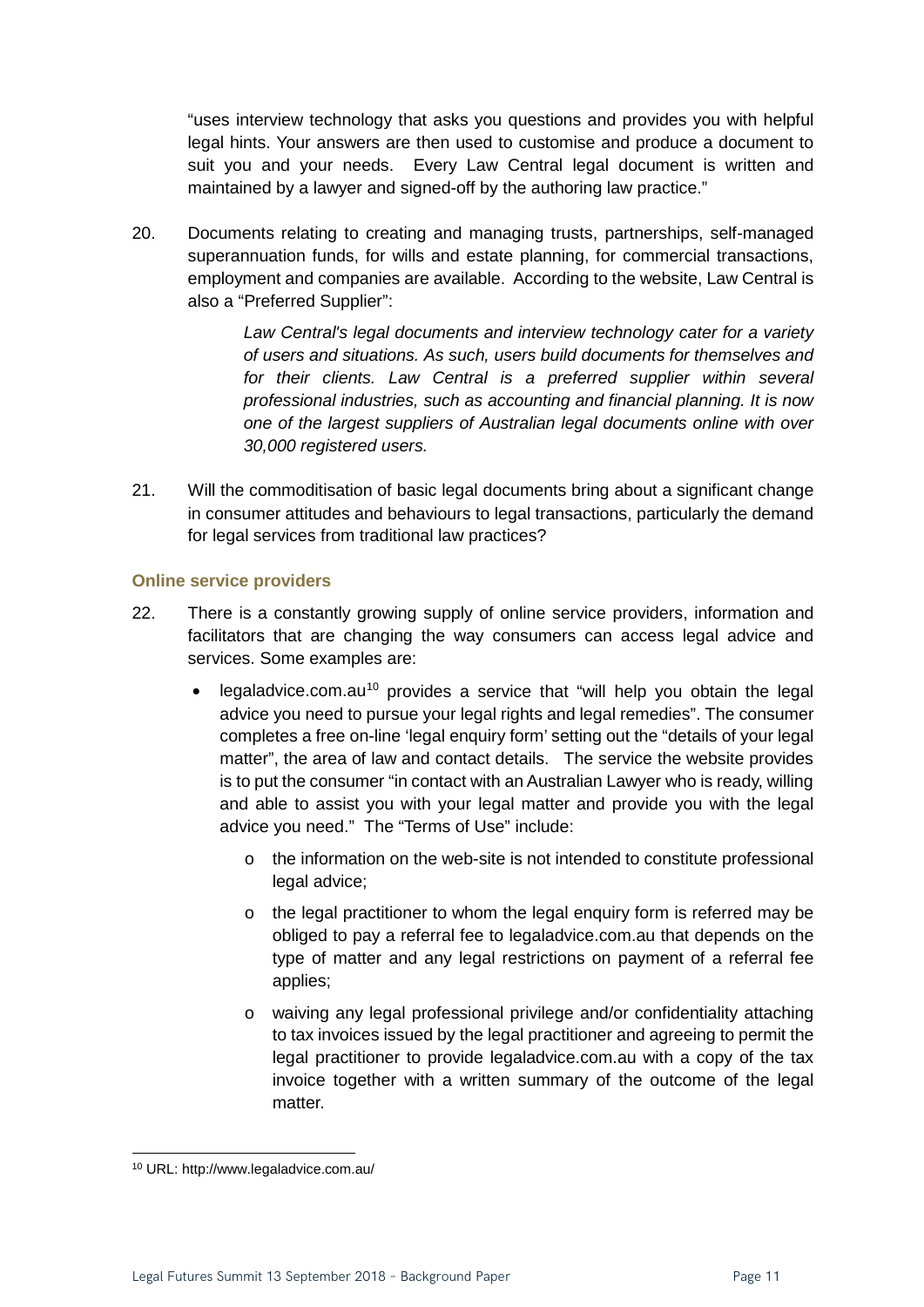- Tan and Tan Lawyers<sup>[11](#page-11-0)</sup> provide a free email-based service that answers straight forward legal queries. The service is "for quick questions that can be answered without a proper consult. Some legal issues require a proper consult to ensure that you get the best advice possible." The web-site carries a disclaimer that "unless we are properly retained as your lawyers, the advice service does not render us responsible to you." In addition to the email service, the law firm offers "Skype Low Cost Legal Advice", "Phone Low Cost Legal Advice", "See a Lawyer for Legal Advice" (an appointment booking form), and an "After Hours Lawyer" service.
- 23. This trend is not limited to private law practices or commercial providers. The Legal Services Commission of South Australia<sup>[12](#page-11-1)</sup> provides the following free services:
	- a telephone legal advice service "for preliminary information, advice and referrals";
	- an appointment-based service with a legal adviser "to identify the client's problem, to inform the client of their rights and obligations and to help them understand what course(s) of action can be taken. The adviser may also draft letters for clients where appropriate";
	- a Legal Chat service, which is made available as a public service "for information purposes only and should not be relied upon as a substitute for legal advice";
	- 24Legal, for guided access to legal information "24 hours a day, 7 days a week" through common questions and answers.
- 24. Another example is the *Not-for-profit Law* website developed by JusticeConnect<sup>[13](#page-11-2)</sup> which provides web-based access for not-for-profit organisations to:
	- legal information;
	- telephone advice from in-house lawyers on a call-back basis;
	- a referral for pro bono assistance from a member law firm (for more complex legal matters); and
	- referral to another body who may more appropriately help, including referral to [other legal services.](https://www.nfplaw.org.au/are-you-eligible-for-legal-assistance)
- 25. Moving beyond human interaction with an on-line service provider, the term 'robot lawyer' refers to computer applications that enable consumers to deal with a legal issue without requiring the involvement of a legal practitioner.
- 26. For example, in the United Kingdom, the AI-driven **Do Not Pay** app helps determine whether people have a case for not paying their parking tickets. The **Do Not Pay**

<span id="page-11-0"></span> <sup>11</sup> URL:<https://www.tanandtanlawyers.com.au/free-email-legal-advice/>

<span id="page-11-1"></span><sup>12</sup> URL: [https://lsc.sa.gov.au/cb\\_pages/legal\\_advice.php](https://lsc.sa.gov.au/cb_pages/legal_advice.php)

<span id="page-11-2"></span><sup>13</sup> URL:<https://www.nfplaw.org.au/legal-advice>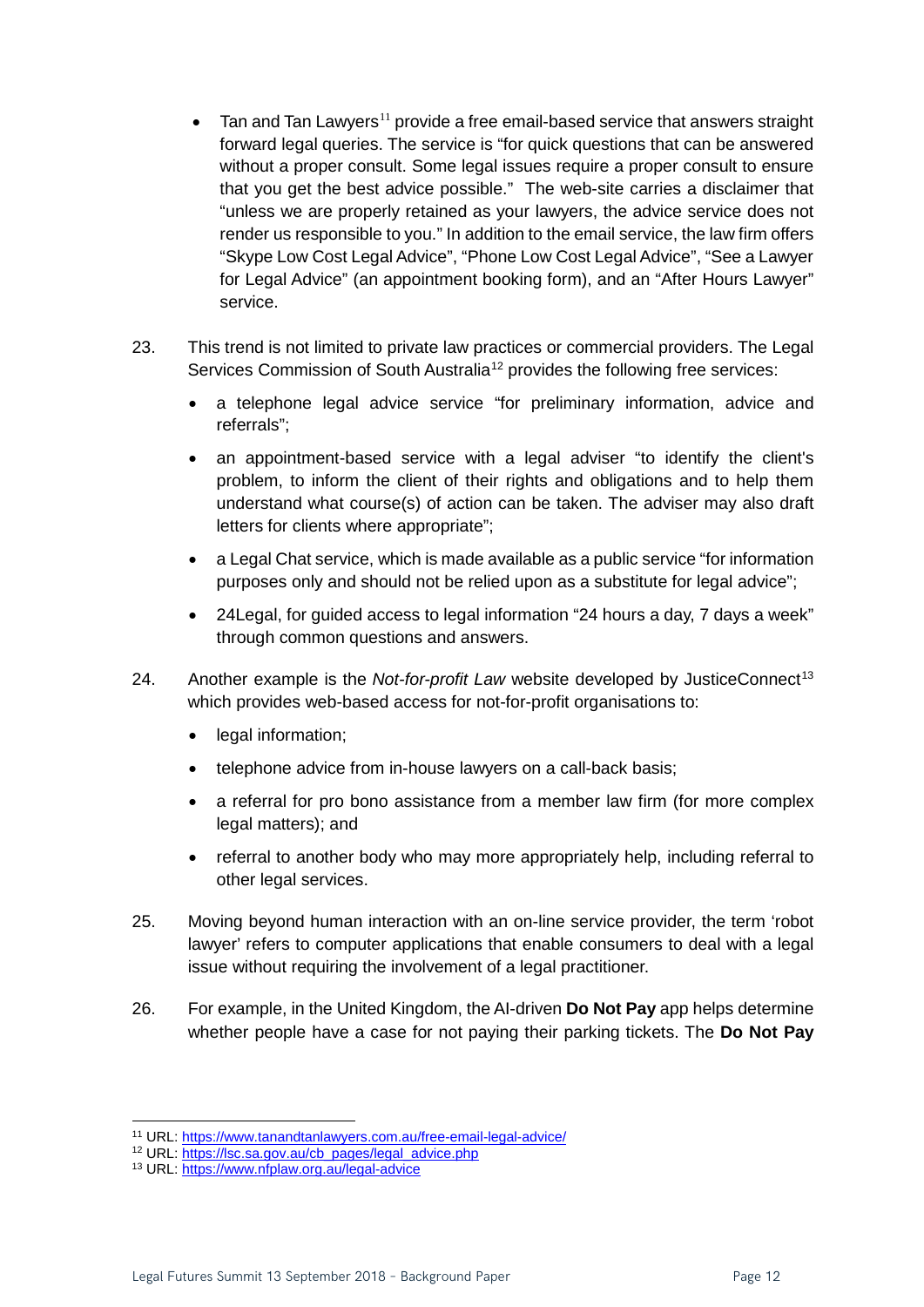app overturned \$3 million in parking tickets in its first few months of service, and 375,000 [tickets] over a two-year period.<sup>[14](#page-12-1)</sup>

27. In Australia the Melbourne law firm Doogue O'Brien George has made available a free tool, **Robot Lawyers,** "as part of their pro bono contribution to the legal system". According to Victoria Legal Aid,<sup>[15](#page-12-2)</sup> the free tool:

*"aims to help people who cannot afford a private lawyer and don't qualify for a grant of legal aid. There are many people who appear in the Magistrates' Court to plead guilty without a lawyer. These unrepresented accused have to tell their story alone and often under the pressure of an unfamiliar and very public environment. Many people in this situation find it difficult to tell their story clearly. This slows the courts down and may not provide the best outcome.*

*Robot Lawyers is an example of innovation in the legal aid system and provides a service where currently there is a gap. It will inform magistrates of the main issues relevant to a sentence, and minimise the need to cross-examine the accused.*

*Andrew George, partner, Doogue O'Brien George says,*

*'this in no way can possibly take away the role of a lawyers. It simply helps those who cannot afford a lawyer and their only choice is to represent themselves before the court'.*

*Robot Lawyers does not replace a lawyer and does not give legal advice. It guides users through a series of questions which the court is likely to want addressed in deciding the appropriate sentence. It then takes that information and puts it into a single document, which the self-represented person can then hand up to the court.*

28. Robot Lawyers is only designed for people who intend to plead guilty or are not contesting or disputing the facts in the case. There are currently 5 Robots: Driving Robot; Assault Robot; Drug Robot; Theft Robot; and Drink/Drug Driving Robot.[16](#page-12-3)

# <span id="page-12-0"></span>**Unbundled services**

- 29. Unbundled legal services, also known as limited scope or limited retainer legal services, are described as the representation of a client – without expectation of the traditional full-coverage of a given legal matter by the lawyer. This is generally seen as the lawyer assisting their client with specific issues or tasks, at a lower cost than full representation, without the expectation that the particular lawyer will be the party's personal lawyer, 'on call' or assisting in future matters.<sup>[17](#page-12-4)</sup>
- 30. The concept of unbundled services is encapsulated in the *NewLaw* legal practice model, as the two concepts are client focussed and results driven. Unbundling is

<span id="page-12-1"></span> <sup>14</sup> See URL[: https://www.forbes.com/sites/danielnewman/2017/08/29/top-5-digital-transformation-trends-in](https://www.forbes.com/sites/danielnewman/2017/08/29/top-5-digital-transformation-trends-in-legal/#20b695d076f8)[legal/#20b695d076f8](https://www.forbes.com/sites/danielnewman/2017/08/29/top-5-digital-transformation-trends-in-legal/#20b695d076f8)

<span id="page-12-2"></span><sup>15</sup> See URL[: https://www.legalaid.vic.gov.au/about-us/news/robot-lawyers-innovation-in-criminal-law-and-legal](https://www.legalaid.vic.gov.au/about-us/news/robot-lawyers-innovation-in-criminal-law-and-legal-aid-system-0)[aid-system-0](https://www.legalaid.vic.gov.au/about-us/news/robot-lawyers-innovation-in-criminal-law-and-legal-aid-system-0)

<span id="page-12-3"></span><sup>16</sup> See URL[: https://www.robot-lawyers.com.au/](https://www.robot-lawyers.com.au/)

<span id="page-12-4"></span><sup>17</sup> Forrest Mosten, 'Unbundling of Legal Services and the Family Lawyer' 28 FAM. L.Q. 421 (1994).

*NB: Mosten coined the term 'unbundling'.*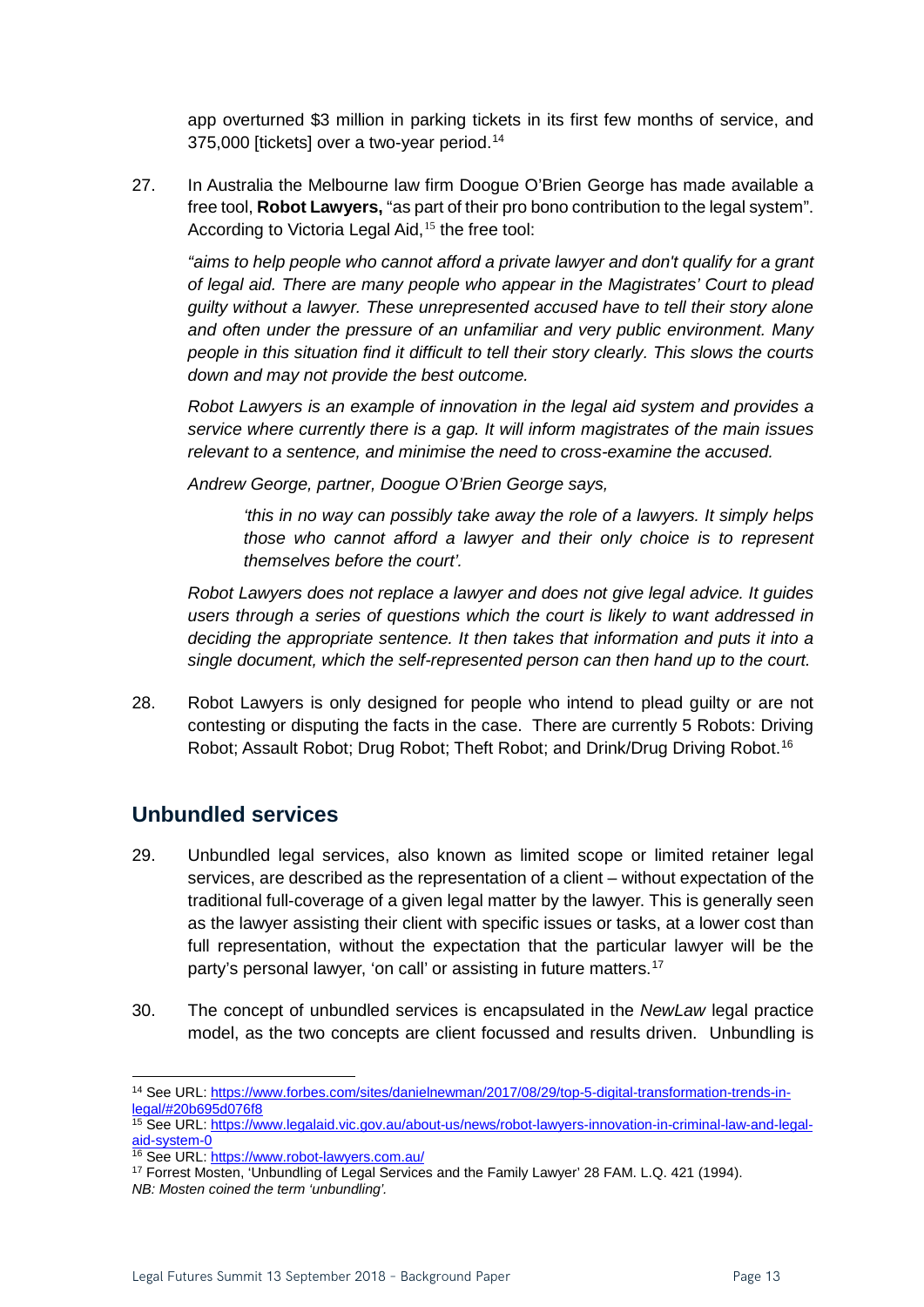also a significant aspect of provision of legal services by legal aid commissions and community legal services.

- 31. Unbundling is for clients who do not seek full representation, or have a specific need, and who would not substantially benefit from full representation or those who do not seek full representation. The three categories of unbundled services are: general counselling; limited court appearances including assisting in conducting discovery; and assisting in the preparation of court submissions and other legal forms.<sup>[18](#page-13-0)</sup>
- 32. Unbundled legal services are not suited to every situation however, if a client's needs extend beyond a single issue, or prolonged contact over a longer period of time is necessary for completion of a matter, then full representation by a lawyer is the more appropriate choice.<sup>[19](#page-13-1)</sup>
- 33. The aim of unbundled (targeted) services is to fill the space between a lack of representation and full representation, with a focus on people who cannot afford full representation or would be disadvantaged if they were left to self-represent.<sup>[20](#page-13-2)</sup>

#### **How unbundled legal services might affect access to justice**

- 34. Many of the issues that were presented in the 'Big Law' model [and it is suggested, in traditional law firms] involved clients being required to have an extensive and personal relationship with their lawyer. This as a result is expensive and does not assist in access to justice for disadvantaged clients, who cannot afford full representation.<sup>[21](#page-13-3)</sup>
- 35. Although the marketplace for legal services is growing, the cost of legal services consistently increases, with the access to legal representation in regional, remote and rural communities becoming increasingly harder to achieve. The people in these demographics are often unable to afford a lawyer and are known to benefit from case specific services or one-time assistance from socio-legal clinic services.<sup>[22](#page-13-4)</sup>
- 36. In general, the community's knowledge of the law is variable while people are aware that they have rights and protections under the law, they may not know the intricacies sufficiently well enough to traverse the labyrinth of legal principles required to advocate for the protection of their rights.<sup>[23](#page-13-5)</sup>
- 37. An increase in access to unbundled legal services could go some way to improving access to justice by 'filling the gap' between no legal representation and the fullservice model (which is unaffordable for many).
- 38. The accessibility of unbundled services provides relief to the parties involved, by focusing on issues that are immediately presented without time spent on issues that

<span id="page-13-0"></span> <sup>18</sup> Barbra Bailey*,* 'Unbundled Legal Services' *Law Council of Saskatchewan* (October 2013), p 1-3.

<span id="page-13-1"></span><sup>19</sup> Ibid, 3.

 $20$  Ibid.

<span id="page-13-3"></span><span id="page-13-2"></span> $21$  Ibid, 4.  $22$  Ibid.

<span id="page-13-5"></span><span id="page-13-4"></span> $23$  Ibid.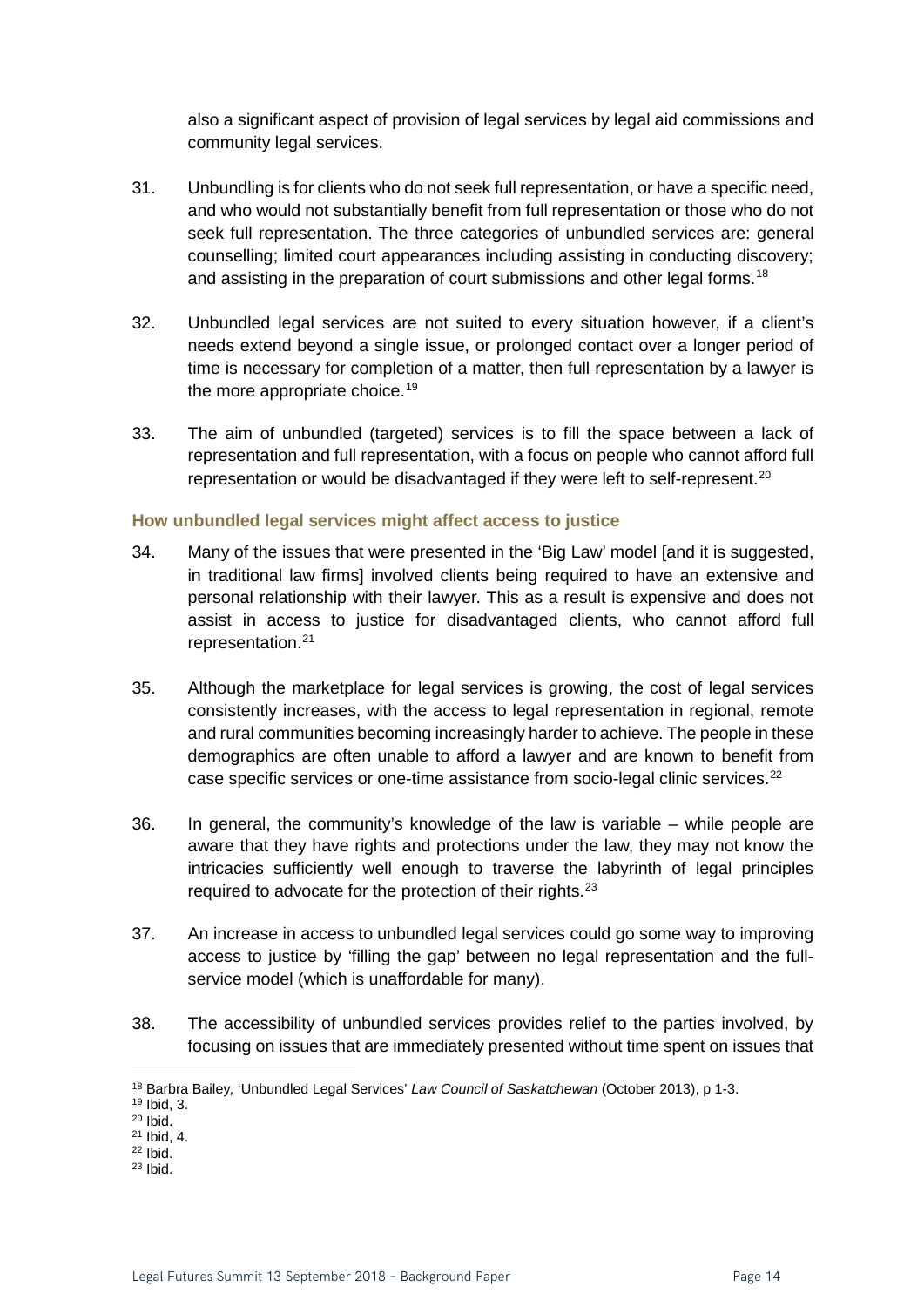do not require immediate resolution. Furthermore, the use of dispute resolution processes in conjunction with limited scope representation could empower litigants to resolve issues more efficiently and preserve the rights of clients who may have self-represented as an alternative.<sup>[24](#page-14-1)</sup>

### <span id="page-14-0"></span>**Joined-up services**

- 39. There is a growing recognition of the need to link legal services with other services under a holistic, interconnected and client-centric view of the profession to better suit the needs of consumers. This is particularly relevant for improving access to justice for the more vulnerable, disadvantaged and marginalised individuals in Australia.
- 40. But the underlying approach is equally significant for commercial and other consumers of legal services. While the holistic, client-centric approach is not new, the scope for converging different services is enhanced when information technology systems can interact with each other, and businesses and professions have the ability to meld legal and other professional services within multi-disciplinary structures.

#### **Socio-legal clinics**

- 41. The socio-legal clinic model of responding to the needs of consumers of legal services is a combination of the *NewLaw* model and emerging 'technology centric' models for service delivery, with a focus on the use of online handbooks, resources and 'chat help' for the purposes of early intervention and client safety.
- 42. The model was pioneered by the Canberra Community Legal Clinic and has been increasingly embraced by legal aid commissions throughout Australia. The sociolegal model and the *NewLaw* model have many shared principles, including the importance of client outcomes and efficient disposal of matters.
- 43. The approach taken by the socio-legal clinic model assumes there are multiple facets to issues presented by the client, both social and legal. The benefit to this approach is that the clinics are equipped with a specialised focus on the 'wrap around needs' of a matter, where they can address social issues that arise from legal issues, for example housing or tenancy instability caused by family disputes and provide care and support to clients in these matters.
- 44. The socio-legal model expands on the services provided in *NewLaw* models, by allowing non-lawyers to assist clients through providing advice, conducting legal research for a client and simple representation in some dispute cases. These services are generally not available to family law matters due to privacy concerns, complexity of the issues and the requirement for specialist training or qualifications.[25](#page-14-2)

<span id="page-14-1"></span> <sup>24</sup> Ibid, 16.

<span id="page-14-2"></span><sup>&</sup>lt;sup>25</sup> Alison Creighton and Matt Hall, 'Less and More: Providing Legal Aid in Family Law Matters' (1999) 75 ALRCRJ, 60.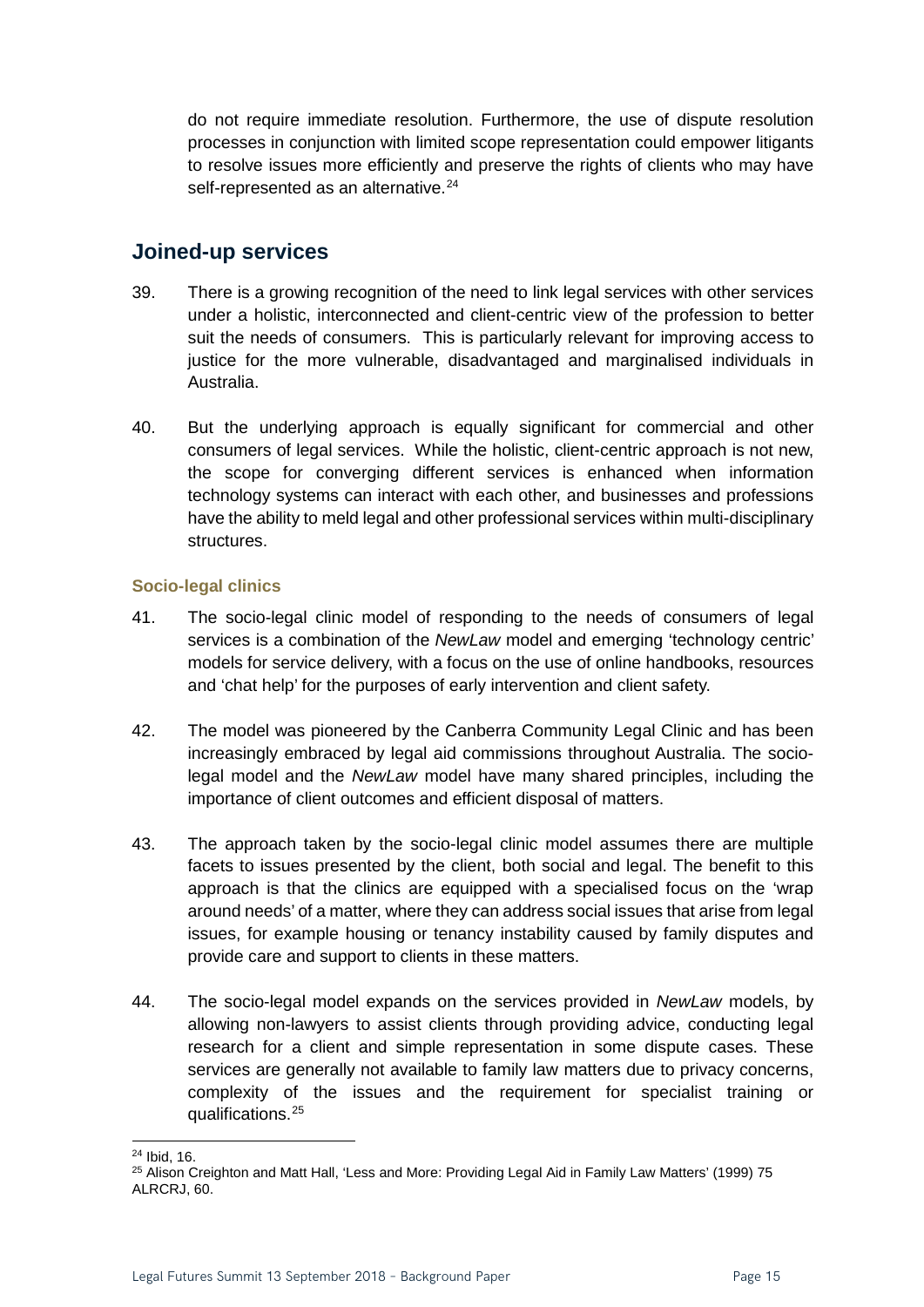#### **Integrated services**

45. There is said to be an increasing trend toward the integration of legal services with other professional services, facilitated by the availability of the multi-disciplinary partnership and incorporated legal practice, which enables a law practice to provide legal services as well other services. The Law-Society of Western Australia's August 2017 Position Paper *People Unlawfully Engaging in Legal-Work: Protecting the Community*[26](#page-15-1) (**Position Paper**) noted, at [9.3]:

> *… other industries such as accounting, investment and others are crossing over into the legal arena and offering multidisciplinary services. Major accounting firms are increasing the size of their legal teams to manage this demand of integrated services, with several having become providers of these integrated, one-stop services; and*

> *There is an increasing trend of businesses handling more legal work in house. Lawyers Weekly (July 2017) asked the profession "in the next 12 months, which of the following economic/market disruptors will have the biggest impact on the legal industry?". Nearly 40% of respondents answered that it would be corporate counsel taking more work in-house. That is because corporate counsel are becoming more specialist in their roles and are able to act as business advisors, rather than just as the legal sign-off at the end of a deal as they may have been in the past.*

46. This trend is also not limited to private law practices or commercial providers. For example, Health Justice Australia<sup>[27](#page-15-2)</sup> notes on its website:

> *In Australia many people on low incomes have three or more legal problems a year. Evidence shows they are more likely to talk about these with a trusted health professional than a lawyer. And those legal problems can often contribute to ‒ or even cause ‒ their health problems.*

> *That's why we're working with lawyers and health professionals to create health justice partnerships (HJPs) that facilitate better health and justice outcomes for everyone. Through research, resources and advocacy, Health Justice Australia is working to realise the benefits of local HJPs on a national scale.*

47. There are currently 46 Health Justice Projects across Australia, where hospitals or health clinics have partnered with Legal Aid Commissions, community legal services and other legal assistance services.

# <span id="page-15-0"></span>**Unregulated legal services providers**

48. The Law Society of Western Australia also identified a number of trends toward alternative ways of undertaking (and therefore, from a consumer perspective, of accessing) legal services or products by unregulated providers – that is, by people

<span id="page-15-1"></span><sup>&</sup>lt;sup>26</sup> Available at URL: [https://www.lawsocietywa.asn.au/wp-content/uploads/2015/10/2017AUG04-Law-Society-](https://www.lawsocietywa.asn.au/wp-content/uploads/2015/10/2017AUG04-Law-Society-Position-Paper-People-Unlawfully-Engaging-in-Legal-Work-Web.pdf)[Position-Paper-People-Unlawfully-Engaging-in-Legal-Work-Web.pdf](https://www.lawsocietywa.asn.au/wp-content/uploads/2015/10/2017AUG04-Law-Society-Position-Paper-People-Unlawfully-Engaging-in-Legal-Work-Web.pdf)

<span id="page-15-2"></span><sup>&</sup>lt;sup>27</sup> See URL:<https://www.healthjustice.org.au/>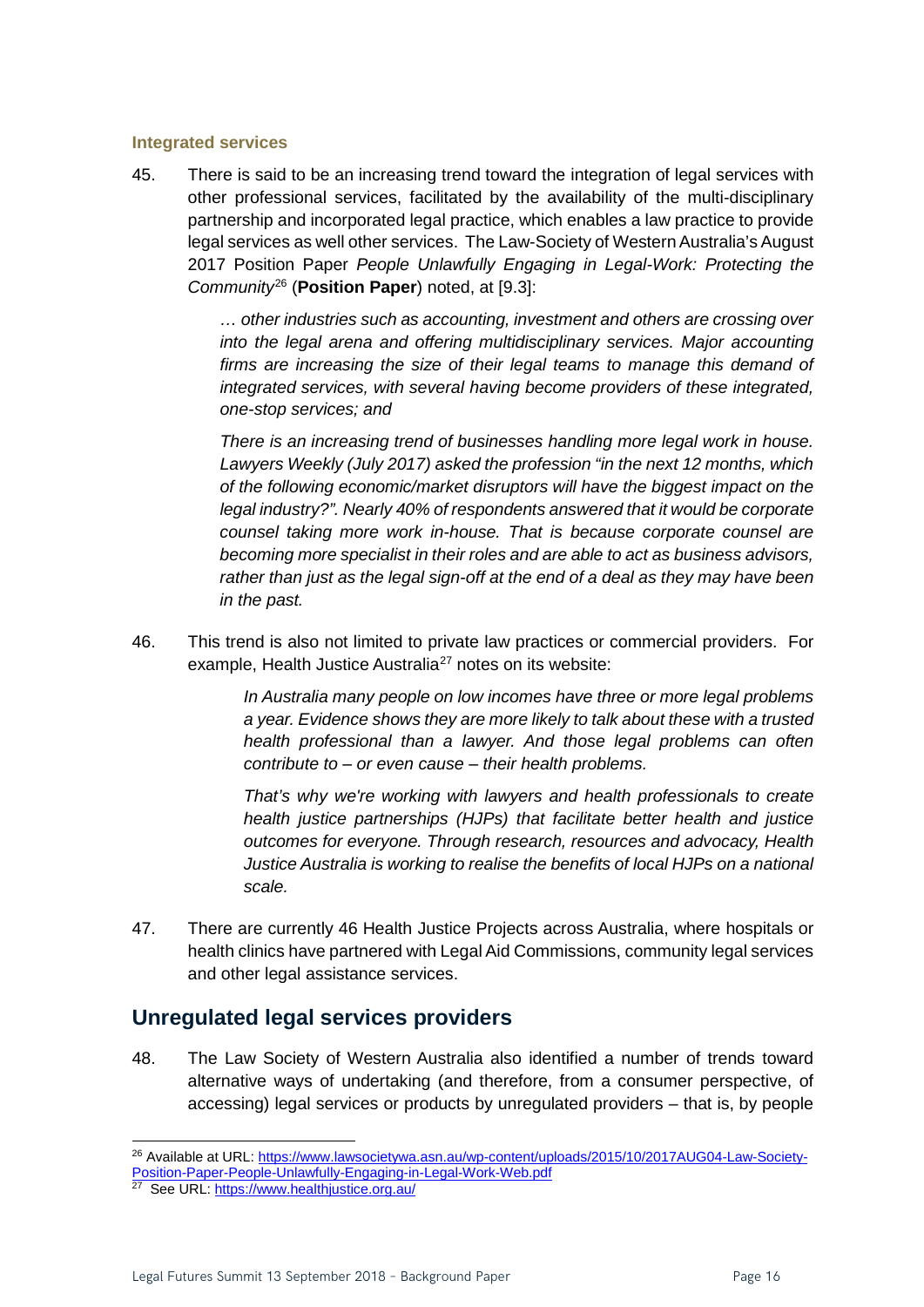not qualified and authorised to engage in legal practice. The three typical circumstances identified are:

- a lay person performs legal work outside the context of carrying on any profession for which he or she is qualified;
- a professional, who is not a legal practitioner, performs legal work in the course of other activities associated with the practice of their own profession. Examples might include tax agents, accountants, patent attorneys and contract managers;
- a non-lawyer who is permitted by legislation to undertake legal work. Examples are where a party is authorised to be represented by a non-lawyer in proceedings before the Liquor Commission or the Fair Work Commission; Patent Attorneys and Migration Agents.
- 49. Other developments identified in the Position Paper include:
	- financial planning firms who offer their services of representation for a percentage of the obtained financial settlement;
	- public officers in the government sector who are permitted to provide legal services as part of their employment duties;
	- people with legal qualifications only who provide legal advice as part of their employment without adequate supervision; as well as business brokers and consultants;
	- websites that allow the general public to access many legal forms and documents, in all areas of law such as, for example, wills and estates, property, partnership and joint ventures, employment, business, corporate and intellectual property. Users can either download forms to complete themselves or input prompted information so that a personalised document is produced.

# <span id="page-16-0"></span>**Who will be consumers of legal services in the future?**

- 50. Consumers of legal services are not a homogeneous group. To help us understand the potential impact of present and possible changes in law, policy, justice systems and legal services, we find it useful to define and categorise consumers into cohorts and sub-cohorts based on similarities across needs, characteristics or experiences.
- 51. In the (improving) access to justice policy context, we generally refer to two cohorts - the *vulnerable and disadvantaged* and the *missing middle* and within these cohorts we identify sub-cohorts.
- 52. Among the *vulnerable and disadvantaged* cohort we can identify sub-cohorts based on, for example, those who can and those who cannot access legal aid, indigenous communities, refugees and asylum seekers, people with disabilities, and people who are homeless.
- 53. The *missing middle* are "the ordinary working people who cannot afford legal representation for everyday legal concerns such as commercial matters, family law,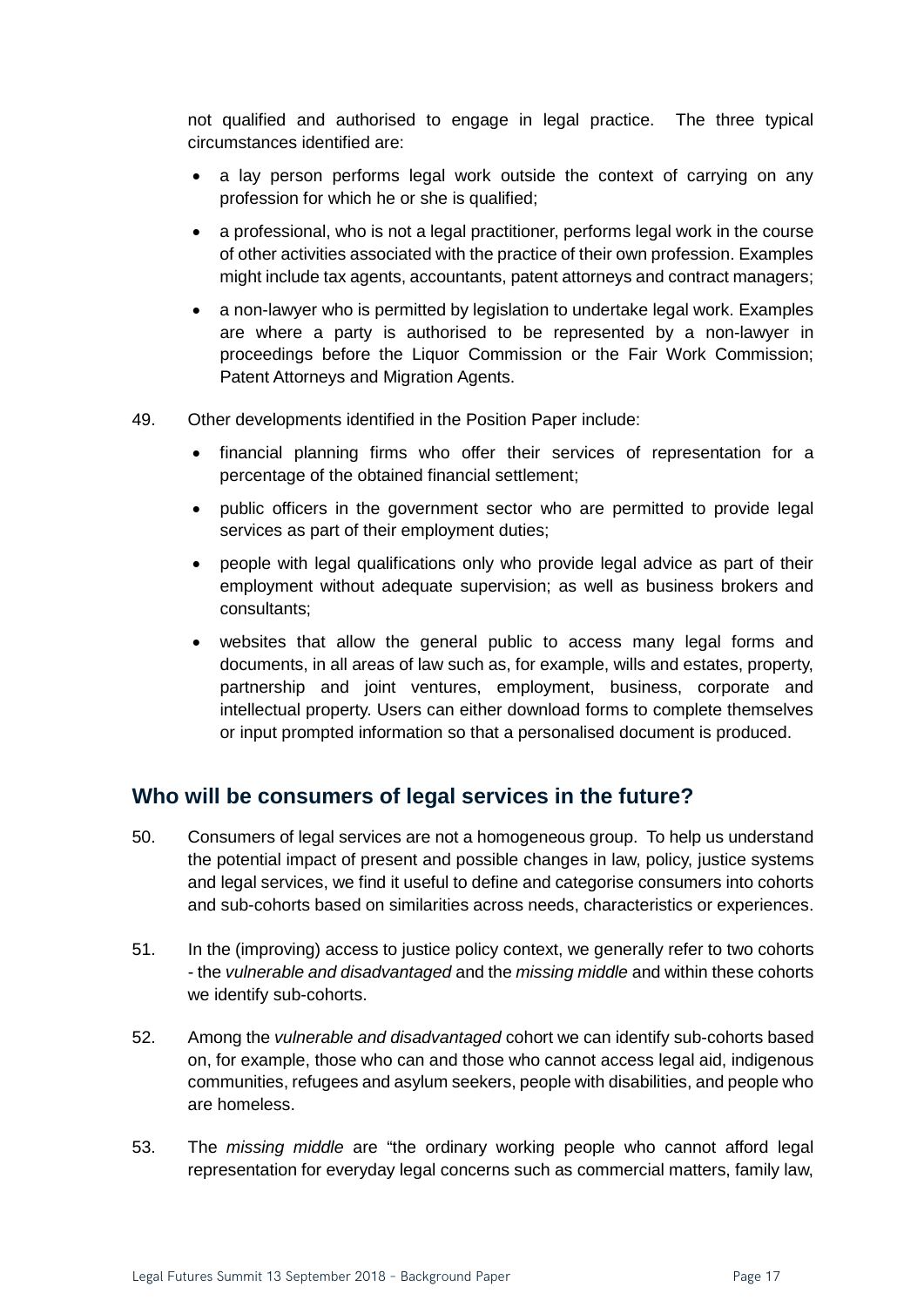injury compensation. Those in the 'missing middle' would never be able to qualify for legal aid assistance so they fall through the cracks in our justice system." $28$ Among the missing middle cohort we can identify sub-cohorts based on, for example, those who rely on community legal services and pro bono services, selfrepresented litigants, and citizens in rural, regional and remote communities without adequate access to legal services

- 54. There is a third cohort outside of the (improving) access to justice policy context, without a specific name, which encompasses the rest of the consumers of legal services. Within this cohort we can identify sub-cohorts based on, for example, consumers who engage the private legal profession for private and domestic matters (for example, wills, probate, conveyancing, consumer matters and family law); consumers who engage the private legal profession for business matters (for example, contract law, business structures, business regulation, mergers and acquisitions); and consumers who engage the private legal profession in criminal and civil offences matters. We can also identify other cohorts such as governments, corporations with in-house legal departments, and the courts.
- 55. To get a better understanding about the impact of emerging and future changes in the legal landscape, we need to ask whether these cohorts are useful for understanding the needs and characteristics of consumers of legal services of the future. What changes are occurring or anticipated to impact cohorts and subcohorts of consumers of legal services? Are these cohorts changing (for example growing or diminishing) relative to one another? To better understand the impact of emerging and future changes in the legal landscape do we need to discard some old cohorts and define some new ones?

#### **Segmenting consumers – UK Research**

- 56. The Legal Services Consumer Panel, an independent arm of the Legal Services Board (UK), published a Paper in March 2017 *Segmenting Consumers: understanding the needs of legal services consumers*, to promote awareness of what segmentation can do to better understand the needs of legal services consumers in England and Wales.<sup>[29](#page-17-1)</sup> While primarily undertaken to assist regulators, the Report noted there are benefits for providers of legal services in that segmentation can:
	- identify opportunities to offer consumers different methods of service delivery at different prices;
	- help identify new needs;
	- identify opportunities to innovate in order to meet those needs; and

<span id="page-17-0"></span> <sup>28</sup> Morry Bails, Law Council of Australia President, 16 March 2018. see URL: [https://www.australasianlawyer.com.au/news/rule-of-law-not-accessible-to-all-in-australia--law-council](https://www.australasianlawyer.com.au/news/rule-of-law-not-accessible-to-all-in-australia--law-council-president-247787.aspx)[president-247787.aspx](https://www.australasianlawyer.com.au/news/rule-of-law-not-accessible-to-all-in-australia--law-council-president-247787.aspx)

<span id="page-17-1"></span><sup>29</sup> Legal Services Consumer Panel, Legal Services Board (UK), *Segmenting Consumers: understanding the needs of legal services consumers,* March 2017, available at URL:

[http://www.legalservicesconsumerpanel.org.uk/publications/research\\_and\\_reports/documents/30.3.17%20Co](http://www.legalservicesconsumerpanel.org.uk/publications/research_and_reports/documents/30.3.17%20Consumer%20Segmentation%20Final%20Report.pdf) [nsumer%20Segmentation%20Final%20Report.pdf](http://www.legalservicesconsumerpanel.org.uk/publications/research_and_reports/documents/30.3.17%20Consumer%20Segmentation%20Final%20Report.pdf)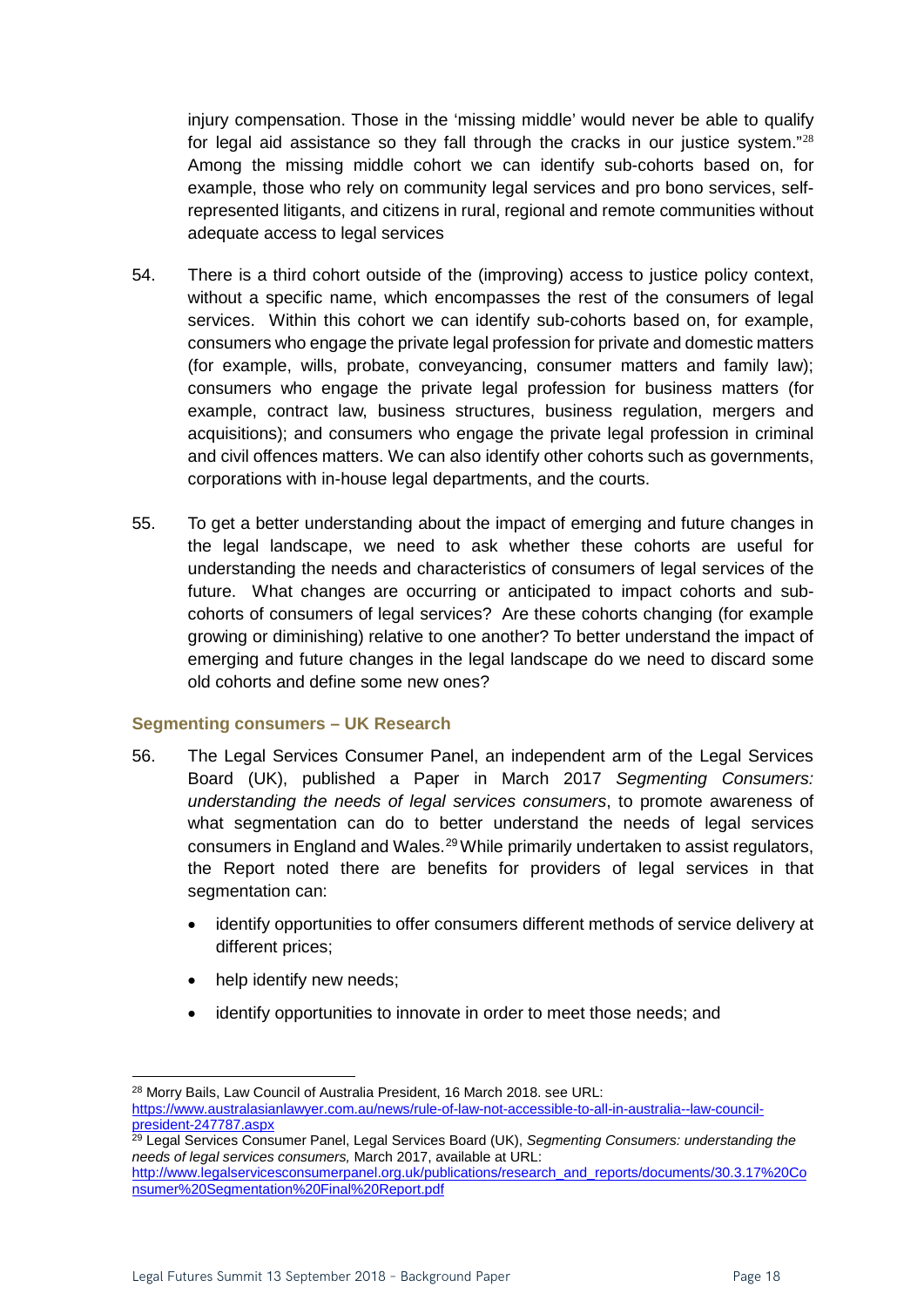- help deliver better tailored services to cohorts of consumers, for instance vulnerable consumers.
- 57. Drawing on a range of research, including the Panel's *Tracker Surveys*, the Legal Services Consumer Panel had the following insights:
	- in 2018, 13% of consumers took the unbundled approach, particularly in probate (34%) and advice and appeals about benefits or tax credits (33%) however the overall proportion of consumers taking an unbundled approach had fallen from 19% in 2017;
	- around one in five transactions include some element of unbundling; and
	- unbundling services primarily benefits consumers with good literacy and capability and those looking to reduce costs and maintain a degree of control, rather than those for whom money is a barrier to accessing legal services. This is significant if unbundling is to be used to increase access to justice rather than purely to reduce cost. It reinforces that unbundling is not a one size fits all approach and that different levels of support will need to be offered to different groups of consumers;
	- the proportion of consumers having legal services delivered through email or the internet/on-line had increased from 21% in 2012 to 30% in 2018, while the proportion who receive face-to-face service had remained stable over the past three years at 46%;
	- face-to-face services are predominantly used in will drafting (80%) and power of attorney (64%) while email or the internet are mostly accessed in conveyancing (52%) and problems with consumer services or goods (37%). Telephone services are highly accessed for accident and injury claims (42%);
	- consumers in higher social grades are more likely to use legal services over the internet (31%) than those from lower social grades (21%);
	- 73% of consumers pay for their legal service themselves or with the help of family and friends - an increase of 17% since 2012 – while reliance on other types of funding has slightly fallen in most areas – for example, reliance on funding through legal aid had decreased from 5% in 2017 to 2% in 2018; and
	- consumers who use conveyancing, power of attorney and will drafting pay for the fees themselves (94%, 86% and 84% respectively); 35% of those using legal services for criminal charges and offences fund it through legal aid, and when using legal services for employment disputes, 36% fund it through their employer.

#### **Segmenting consumers – some Australian perspectives**

58. Segmentation studies in Australia about consumers of legal services have tended to focus primarily on cohorts or specific problem areas rather than studies across all consumers of legal services (as the UK research appears to have done).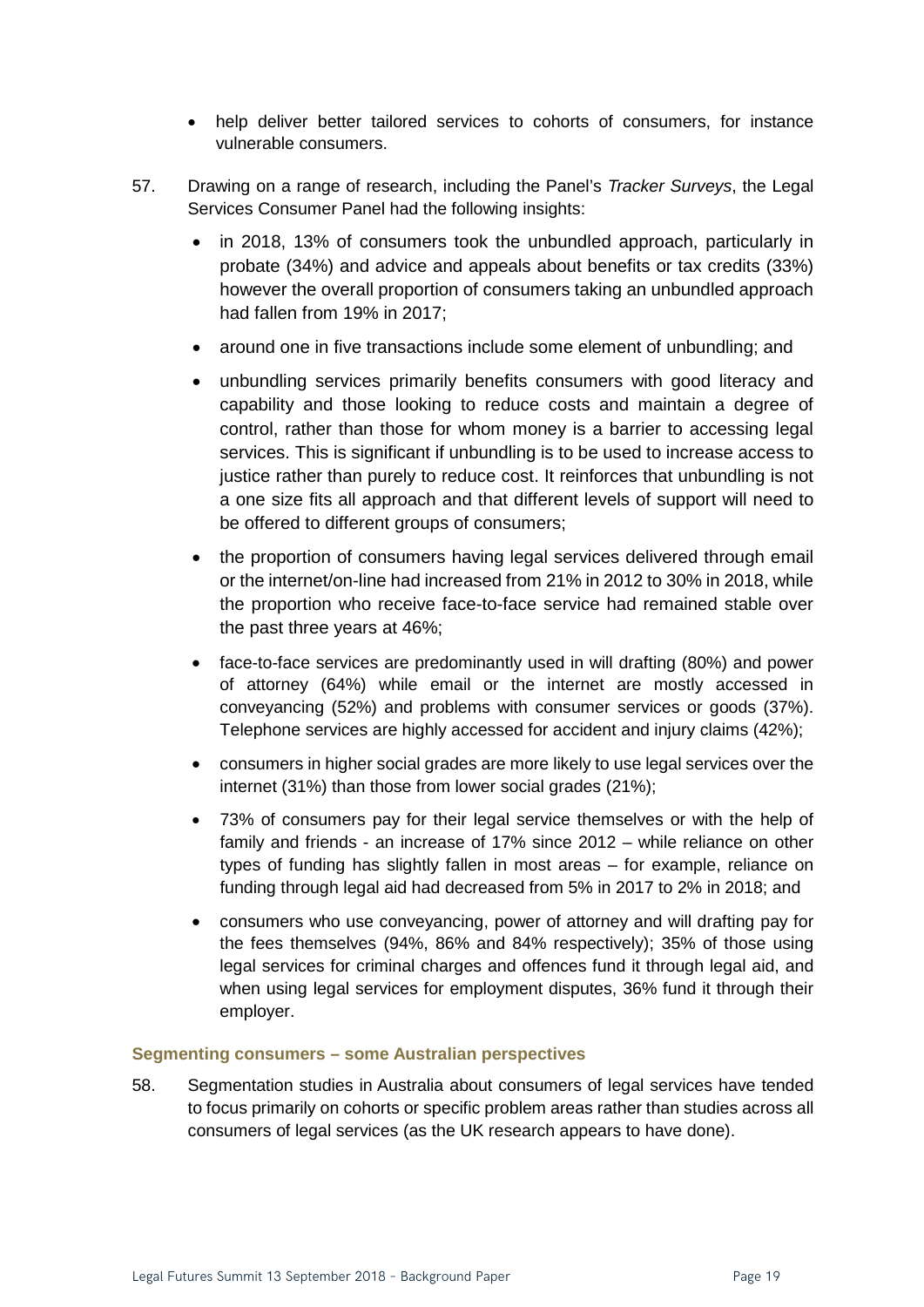- 59. A comprehensive survey-based nation-wide picture of legal need is contained in the *Legal Australia-Wide Survey: Legal Need in Australia*, published by the Law and Justice Foundation, New South Wales in August 2012. [30](#page-19-0) Undertaken from a 'legal problems experienced' perspective, the Law and Justice Foundation reported:<sup>[31](#page-19-1)</sup>
	- 50% of the Australian population experience a legal problem in any one year;
	- the most common legal problems relate to consumer matters (21%), crime (14%), housing (12%) and government (11%);
	- legal problems tend to occur in clusters that might be connected in some way:
		- o consumer/crime/government/housing and money problems;
		- o credit/debt and family problems;
		- o employment/health/personal injury and rights problems.
	- legal problems are dealt with in various ways:
		- o seeking advice from legal and non-legal professionals (49-53%);
		- o communicating with the other side (34-39%);
		- o consulting relatives and friends (17-24%);
		- o court or tribunal proceedings (8-12%);
		- o formal dispute resolution sessions (7-10%);
		- o taking no action (16-21%);
		- o overall only 12-17% of respondents sought advice from a legal professional.
	- legal problems are finalised in several ways:
		- o via court or tribunal proceedings, or formal dispute resolution and complaint-handling processes (<10%);
		- o via agreement with the other side (27-32%);
		- o via not pursuing the matter any further (28-31%);
		- $\circ$  via decision or action of other agencies such as government bodies, insurance companies or the police (13-17%).
- 60. However, as the Productivity Commission pointed out in 2014 "it is widely acknowledged that data on the civil legal system leave much to be desired ... The absence of data has hampered policy evaluation and caused a reliance on qualitative assessments."[32](#page-19-2) The Productivity Commission reported that there is strong qualitative evidence indicating unmet legal need in several different areas of

<span id="page-19-0"></span><sup>&</sup>lt;sup>30</sup> Available at URL:

[http://www.lawfoundation.net.au/ljf/site/templates/LAW\\_AUS/\\$file/LAW\\_Survey\\_Australia.pdf](http://www.lawfoundation.net.au/ljf/site/templates/LAW_AUS/$file/LAW_Survey_Australia.pdf)

<span id="page-19-1"></span><sup>31</sup> Ibid, see Chapter 9 generally – *Findings Across Australia in context.*

<span id="page-19-2"></span><sup>32</sup> *Access to Justice Arrangements*, Productivity Commission Inquiry Report No.75, Overview [33]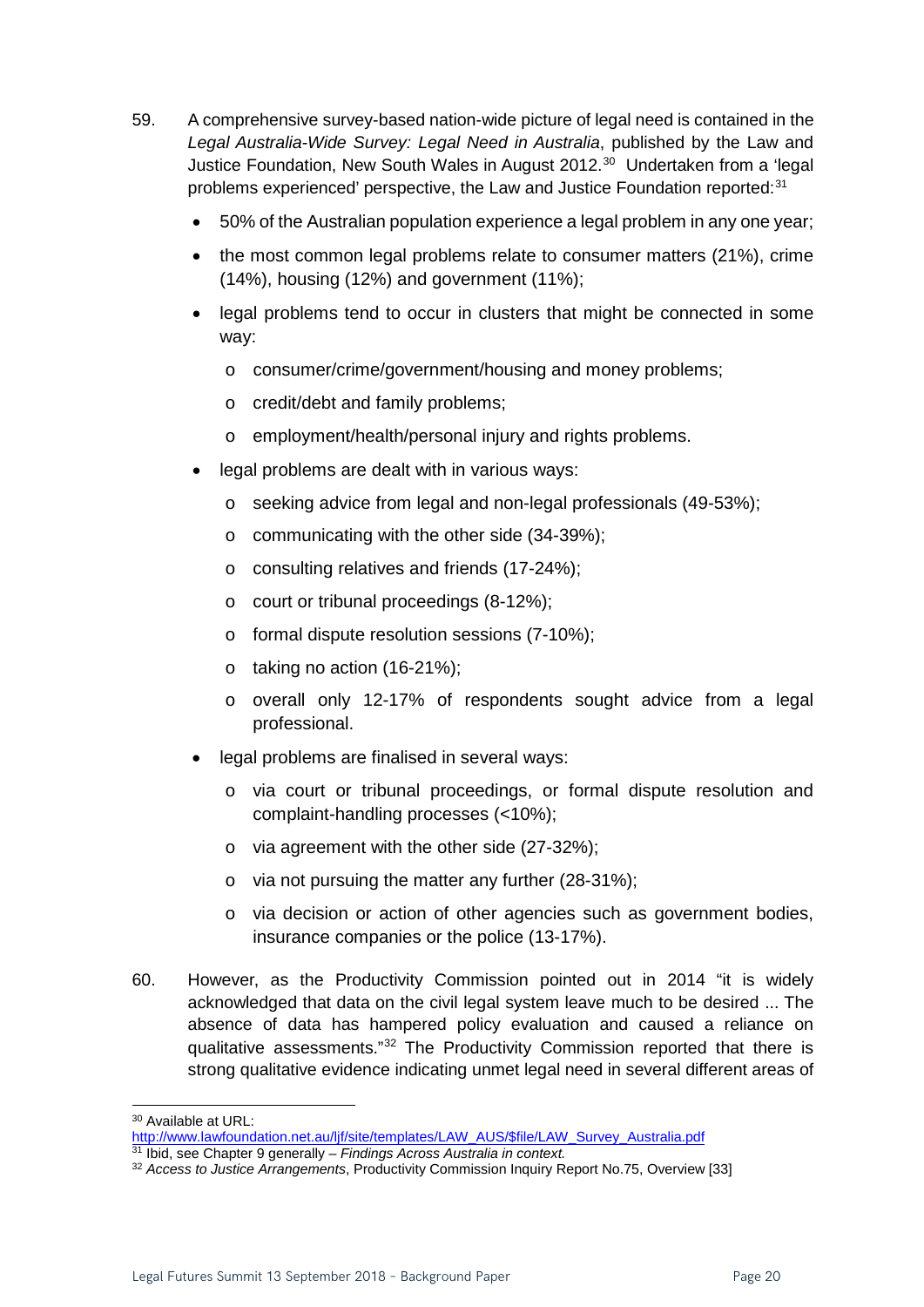law and among different groups in society, concentrated among the most vulnerable and disadvantaged cohort, however, attempting to quantify unmet legal need in a consistent manner is much more difficult.<sup>[33](#page-20-0)</sup>

- 61. Also, the Productivity Commission noted that while the *Legal Australia-Wide Survey* covered criminal and civil law problems, it "excluded events with legal implications that did not result in problems or disputes, such as purchasing or selling a house or making a will without any problems."[34](#page-20-1)
- 62. Getting a useful picture of the characteristics of legal services consumers in the third cohort is problematic. Insights need to be gleaned from multiple studies and surveys.
- 63. The *2017 Legal Benchmarking Report* by Macquarie Bank[35](#page-20-2) analysed 275 survey responses from a cross section of law firms from one-person practices to large national firms. The Report contained the following insights:
	- among the most successful large firms (annual gross fee income over \$20 million) 73% use, or plan to use decision dashboards, 54% use, or plan to use data mining and 45% use, or plan to use predictive analytics;
	- the successful mid-sized firms (annual gross fee income between \$4 million and <\$20 million) are cost sensitive and have invested in "efficiency enhancing" technologies such as document management and scanning tools (63%), electronic document signing (43%) and e-discovery (23%);
	- the successful small firms (annual gross fee income  $<$  \$4 million) tend to be specialists, earning fees from relatively few practice areas. Uptake of new technologies (aside from back-office technologies) was not reported as a trend or characteristic; and
	- lower profit firms are more frequent investors in innovative but arguably less mature technologies, such as artificial intelligence (38% using or planning to use) and automated document review and creation (69% using or planning to use).
- 64. The University of Melbourne composed annual reports, *State of the Legal Market*. The reports in 2015, 2016 and 2017 took statistics from the 'Big 8' firms and a majority of large firms to gain an insight into the trends that are taking place in the Australian legal services market.[36](#page-20-3)
- 65. The conclusion of the 2015 report exposed that there was a decline in the demand for legal services, specifically amongst the 'Big 8' and other large firms, attributed to tighter margins in the corporate world and an increase in price-based competition. The approach taken by many of the larger clients is that they will no longer accept

<span id="page-20-0"></span> <sup>33</sup> *Access to Justice Arrangements*, Productivity Commission Inquiry Report No.75, Vol 1, [98]

<span id="page-20-1"></span><sup>34</sup> *Access to Justice Arrangements*, Productivity Commission Inquiry Report No.75, Vol 1, [87]

<sup>35</sup> Available at URL:<https://www.macquarie.com/au/business-banking/campaigns/legal-benchmarking-2017/>

<span id="page-20-3"></span><span id="page-20-2"></span><sup>36</sup> Joel Barolsky et al, 'State of the Legal Market: Australia – 2015' *Melbourne Law School and Thomson Reuters Peer Monitor* (27 September 2015)*.*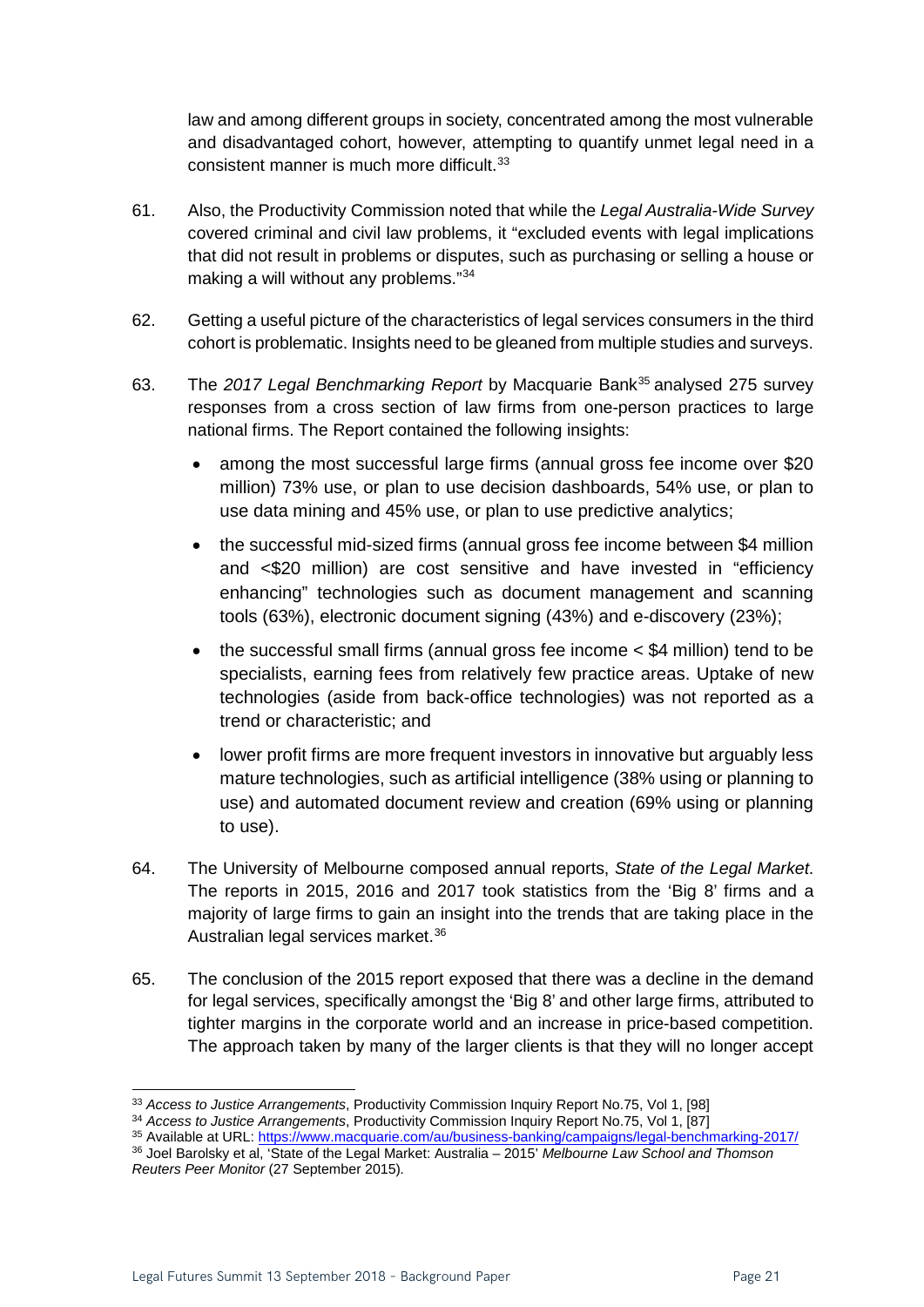average lawyers with high fees, and a move toward fiscal responsibility and 'paying for a product' are increasingly becoming the trend.<sup>[37](#page-21-0)</sup>

- 66. The 2015 report noted a move toward education and the importance of cultural cohesion and diversity in legal practice, with agility and discipline in resolving issues further separating successful lawyers from the group.<sup>[38](#page-21-1)</sup>
- 67. At the end of the 2017 report it was proposed that law firms who want to expand or break into the international market must ask themselves "how will the use of technology better our practices?"[39](#page-21-2) This is due to the move toward efficiency, security and utilisation of technology to assist practices.
- 68. The report found the legal market of the 2017 financial year was underwhelming and suspected that the work practices of many firms in times of uncertainty is to exploit their strengths and explore ways to adapt their business, a concept known as organisational ambidexterity.[40](#page-21-3)
- 69. A fresh look at the *NewLaw* model (to be discussed later) could be attributed to the decrease in the billed rates from the years 2015 – 2017, although the billed rates were steadily increasing between the years  $2012 - 2015$ .<sup>[41](#page-21-4)</sup>
- 70. Another interesting trend is the consistent decline of demand in the practice area of banking and finance, with a -10.5% loss in the 2015 financial year, $42$  to -1.3% in 2016,<sup>[43](#page-21-6)</sup> and further 5.6% in 2017.<sup>[44](#page-21-7)</sup> These declines would have significant effect on the total perceived demand of the two areas, as they comprised 12% of the total practice demand in the last three years.
- 71. The two highest rated "pace of change"[45](#page-21-8) macro trend categories for the recent 2017 report (both scoring a +5) were the supply of legal graduates and growth of legal technology.[46](#page-21-9)
- 72. The growth of technology in law was underpinned in the report by five principles; exponential increase in computing power, evolution of cloud computing, the availability and cheap access to mobile technology, an increase in economic pressures to reduce costs, and the healthy profit-margins enjoyed by many law firms[.47](#page-21-10)

<span id="page-21-0"></span> <sup>37</sup> Ibid, <sup>15</sup>*.*

<span id="page-21-1"></span><sup>38</sup> Ibid.

<span id="page-21-2"></span><sup>39</sup> Joel Barolsky et al, 'State of the Legal Market: Australia – 2017' *Melbourne Law School and Thomson Reuters Peer Monitor* (27 September 2017), 16.

<span id="page-21-3"></span><sup>40</sup> Charles O'Reilly and Micheal Tushman, 'Organizational Ambidexterity: Past, Present and Future' *Academy of Management Perspectives* (11 May 2013), 4.

<span id="page-21-4"></span><sup>41</sup> Ibid, n 4*,* 11, Chart 11; Above n 1*,* 8, Chart 10.

<span id="page-21-5"></span><sup>42</sup> ibid n 1*,* 5, Chart 4.

<span id="page-21-6"></span><sup>43</sup> Joel Barolsky et al, 'State of the Legal Market: Australia – 2016' *Melbourne Law School and Thomson Reuters Peer Monitor* (27 September 2016)*,* 10, Table 1.

<span id="page-21-7"></span><sup>44</sup> ibid n 4*,* 11, Chart 6.

<span id="page-21-8"></span><sup>45</sup> "Pace of change" refers to situations where the data and market results have been rated on a scale of -5/+5 for the positive or negative nature of the trend.

 $46$  ibid n 4.

<span id="page-21-10"></span><span id="page-21-9"></span><sup>47</sup> Ibid, 7.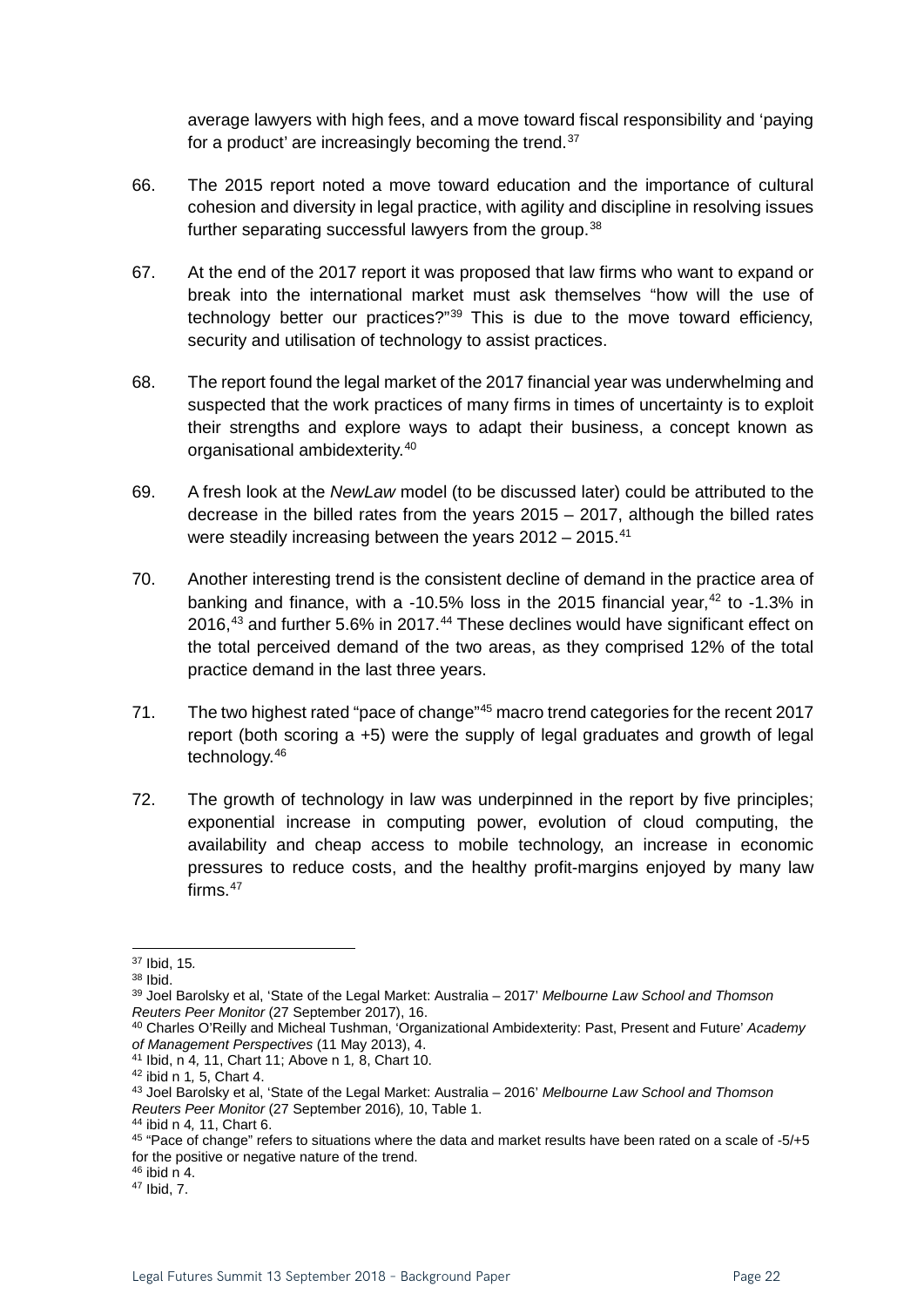# <span id="page-22-0"></span>**Summary**

- 73. The digital revolution is changing the way we do so many things, however, there is still a digital divide excluding a significant proportion of Australians with low incomes, education and employment, as well as regional and remote communities.
- 74. When thinking about a definition of "technology" and the consumer experience of the law, how can a consumer be confident that the process of applying organized knowledge by ordered systems of people and machines creates quality products that enable practical tasks to be undertaken that are legally correct?
- 75. The internet is an abundant source of legal information and provides free or lowcost access to a growing range of legal-related "self-help" tools. Yet, there are risks involved when a consumer consults 'Google QC', such as: whether the information is legally correct; whether the information or self-help tool is up to date and relevant to the consumer's jurisdiction; whether the consumer has properly understood and applied the information; and whether the consumer has any redress for losses suffered if the information or guidance is wrong.
- 76. Also there seems to be, on the one hand a growing demand for unbundled and limited scope/limited retainer legal services, yet on the other there is a growing demand for joined up services, involving socio-legal service combinations and legal/financial and other professional services combinations.
- 77. We do not have a very good understanding of either the current or the emerging market for legal services. There appears to be a need for new ways to segment the emerging market better understand the needs and characteristics of consumers in light of the influences that technology and other forms of services are having on consumers.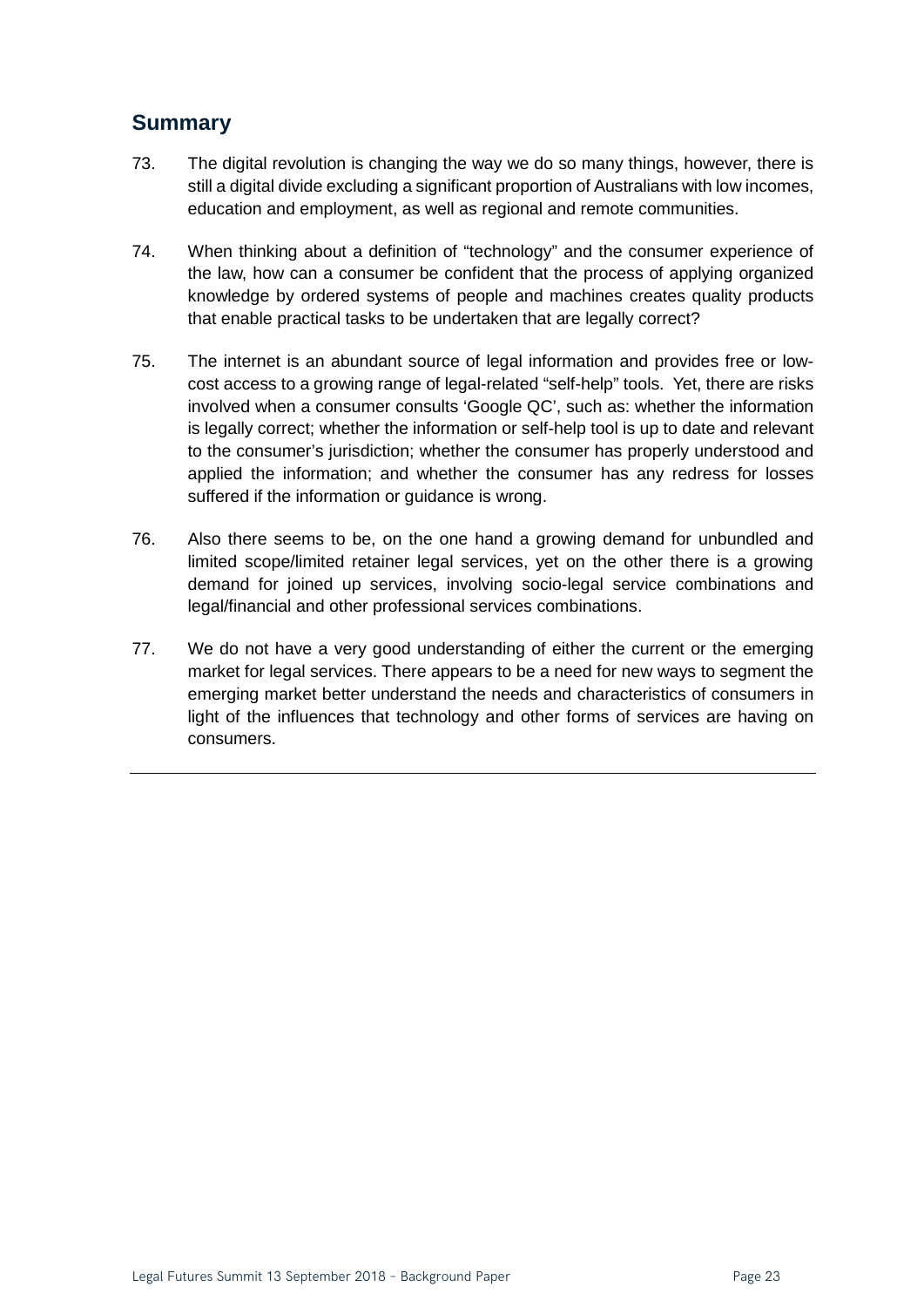# <span id="page-23-0"></span>**PART B: CHARACTERISTICS OF THE LEGAL PROFESSION**

- 78. The demographics and landscape of the legal profession and its professionals is continuing to change. The workforce is becoming more diverse by way of gender, race, age, sexual identity and other characteristics as workplaces embrace inclusive measures to ensure they are equipped with the best and brightest and are able to best represent their client's needs.
- 79. More individuals are seeking flexibility in their way of working to assist their family and other aspirations, and in many cases value this over remuneration and traditional partnership rewards. Advances in technology allow professionals to be mobile and work remotely. Technology provides multiple ways of communicating and accessing services 24 hours a day, seven days a week and will be second nature to the next generation of legal practitioners and their clients. Does the 'forever accessible' nature of communication technology present a significant challenge to practitioners who are seeking a different work/life balance?
- 80. In order to meet client needs and the demand for legal services, the profession needs the right number of lawyers, with the right set of skills, in the right locations, at the right time. The next generation of lawyers need to be adaptable to this new and changing environment to be successful. But success in this sense involves matching the needs of clients in accessing legal services to the aspirations of legal practitioners in pursuing a career in the law. Just as consumers are not a homogenous group, so to lawyers will not be a homogenous group.

In the second session of the Summit we will explore issues such as:

- implications for legal education, including preparing today's law students to be effective in the legal landscape of the future;
- technology implications for law practices;
- what law firms will look like in the future including the sustainability of the traditional law firm partnership model as opposed to *NewLaw* models;
- implications of mobile, technology enabled workforces on clients and legal practitioners;
- how many lawyers will we need, and where will they come from.

# <span id="page-23-1"></span>**Implications for legal education, including preparing today's law students to be effective in the legal landscape of the future**

#### **Technology**

81. The loss of jobs due to automation is regularly discussed in terms of its impact on unemployment, the economy, and ways of life. Although much of the rhetoric related to automation and the legal industry is around 'supporting' rather than 'displacing'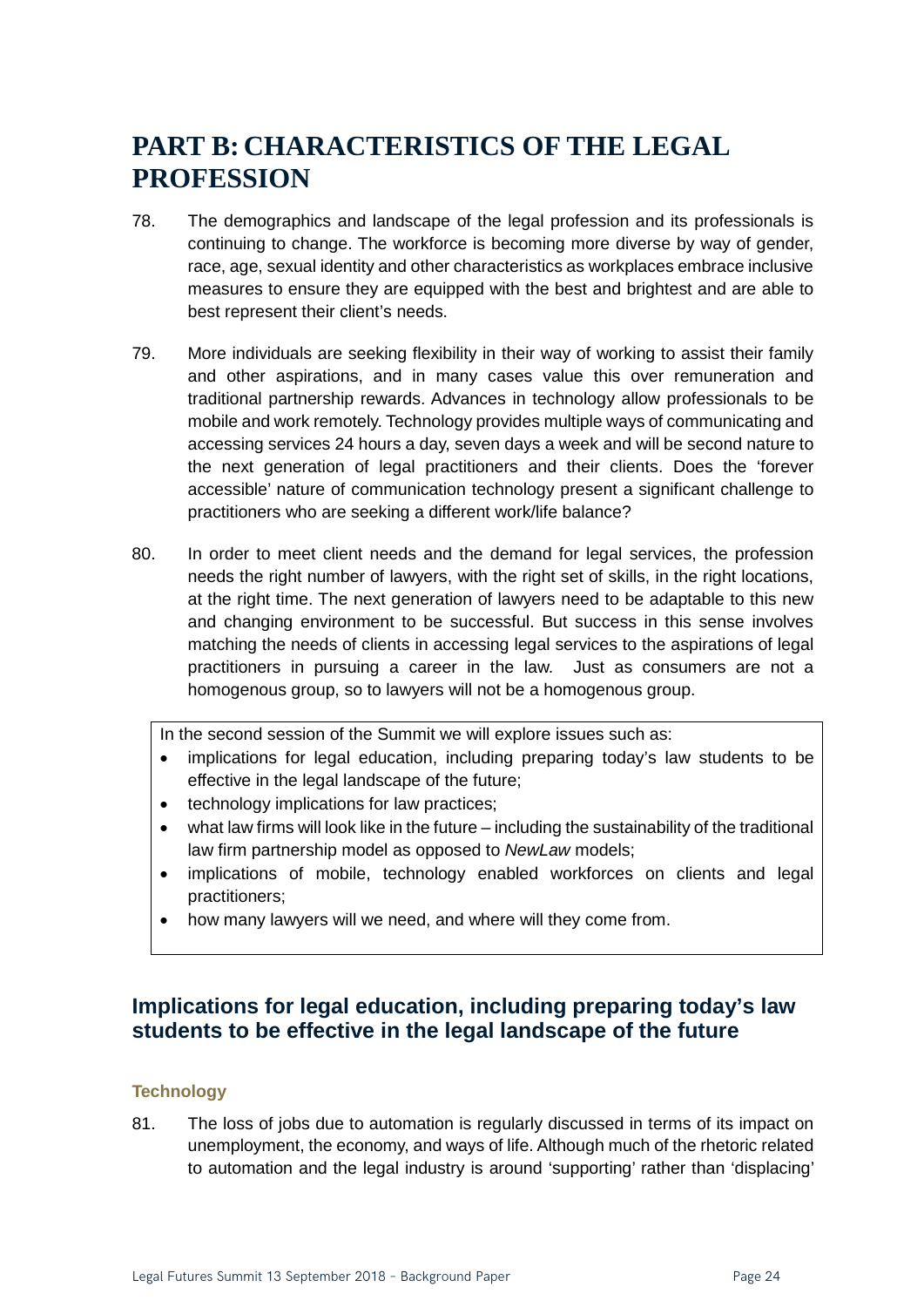lawyers,<sup>[48](#page-24-0)</sup> the profession should acknowledge the potential for significant disruption and recognise areas of need in relation to legal education.

- 82. The incorporation of technology, in particular different forms of AI, into the law curriculum is an essential step towards ensuring that automation provides appropriate support for the legal industry, rather than replace it. This was identified by the UNSW Law Mini-Curriculum Review in 2017.<sup>[49](#page-24-1)</sup>
- 83. That report suggested that there will be two main uses of technology in the legal profession in the future. The first is the back-office use of technology, allowing lawyers to better run their own practices. The second is client service applications, where legal services are provided by technology. In relation to these areas of need, the report stated:

*For the law student seeking to be a legal practitioner the aptitude needed involves a number of elements. The lawyer needs to understand technology sufficiently to be able to identify technology that should be employed in any given situation because it is the more efficient way to proceed. It will achieve the client's objective or obligation in a cost-effective manner. To do this the lawyer must understand what the technology does. They do not need to create the technological solution, or have the skills to create it, rather they need to be able to use it. The Law Society of NSW's Future of Law and Innovation in the Profession (FLIP) report stated that "Being at least technology-literate, and preferably having some hands-on ability with technology were a central focus of representations to the Future Committee.[50](#page-24-2)*

- 84. Most Australian universities offer technology focused law courses. Many of these subjects revolve around traditional subject matters. Intellectual Property Law and Information Technology Law courses are obvious examples of traditional law subjects that have had to adapt to understand the technological context of the fields in which those areas are placed.
- 85. Fewer, however, are the subjects that directly address the need for law students to be technologically literate in order to address the two main uses of technology identified above. Some law schools are, however, making good progress on this front.
- 86. The University of Melbourne Law School, for instance, offers a course called "Law Apps", where students "design, build and release a live legal expert system that can provide legal information to non-lawyers", therefore providing students with a

<span id="page-24-2"></span><span id="page-24-1"></span><span id="page-24-0"></span> <sup>48</sup>SA Mathieson, "AI Automation Starts to transform Legal Profession" *Computer Weekly* (March 2017), < <https://www.computerweekly.com/feature/AI-automation-starts-to-transform-legal-profession> > Ag Michael Legg, "UNSW Law Mini-Curriculum Review Report on Technology and the School Curriculum" [2017] *UNSWLRS* 90, < http://classic.austlii.edu.au/au/journals/UNSWLRS/2017/90.pdf > 50 Ibid, 5-6.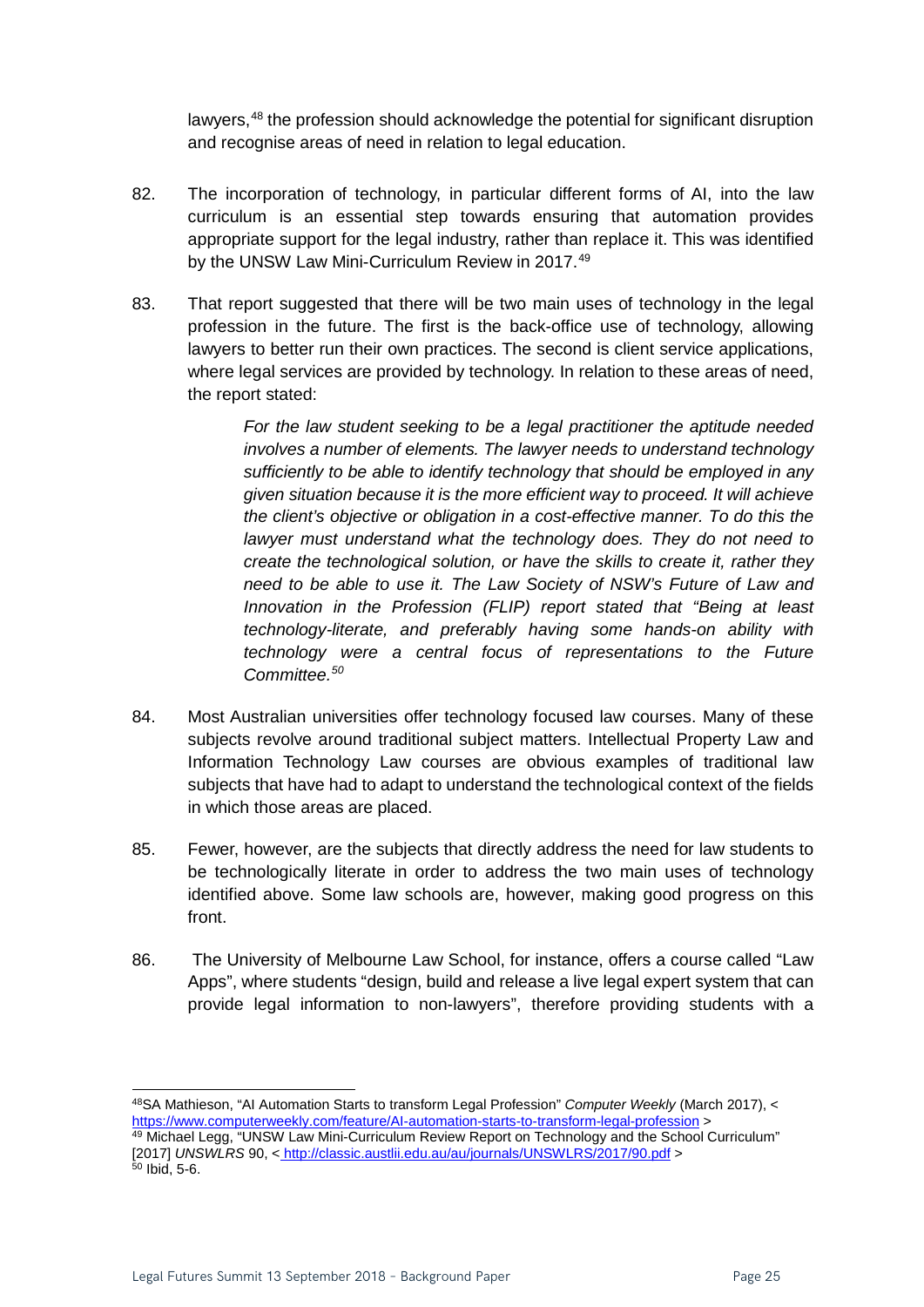"unique opportunity to explore and apply the potential of artificial intelligence to provide practical solutions to common legal problems".[51](#page-25-0)

- 87. The University of Technology Sydney Faculty of Law has recently initiated a standalone major within their Bachelor of Laws degree, being a Legal Futures and Technology Major. The new major is designed to prepare "Graduates for careers that require a capacity to work with technology and its impact, innovation and new law as a result of unprecedented change and disruptive technologies".[52](#page-25-1)
- 88. A similar course is available at the University of New South Wales. The University of Queensland offers a different course but with similar learning outcomes.
- 89. It is also clear that this sort of technology is at the forefront of many young lawyers' minds. The Legal Forecast, an Australian not-for-profit organisation run by earlycareer lawyers, has organised well-attended workshops and a "Disrupting Law" competition, where teams of law-students were partnered with law firms and challenged to develop the next big idea to advance legal practice in a novel way utilising technology. Of the 13 ideas created by the 13 teams, the Legal Forecast predicted that at least four to five ideas would eventually be taken to market.
- 90. It is essential that young lawyers are actively engaged and thinking about the ways that technology can assist their careers. Universities should also make the most of opportunities such as those offered by The Legal Forecast and should encourage student engagement in such initiatives.
- 91. Good lawyers are widely recognised as not only technically and intellectually gifted, but highly emotionally intelligent.<sup>[53](#page-25-2)</sup> With the move towards automation in many industries, legal practitioners will be required to better demonstrate emotional intelligence in order to stay competitive in a market that will increasingly utilise technology and AI in the place were lawyers once stood. Our legal education must assist law students to become emotionally intelligent so that they are able to differentiate their value from services that are automated.
- 92. Research from the University of the Sunshine Coast supports the importance of incorporating emotional intelligence into Law School curricula.<sup>[54](#page-25-3)</sup> Susan Douglas, in a 2015 paper titled 'Incorporating Emotional Intelligence in Legal Education: A Theoretical Perspective', concluded that 'emotional intelligence provides a conceptual framework from which to give space to the reality of human emotional experience'. As well as assisting law students with their own wellbeing, Douglas found that 'Clinical legal education programs provide optimal sites for learning about and developing emotional intelligence'. Specifically for law curriculum developers, she stated as follows:

<span id="page-25-0"></span> <sup>51</sup> University of Melbourne website, accessed 6 July 2018

[<sup>&</sup>lt;https://law.unimelb.edu.au/students/jd/enrichment/pili/subjects/law-apps](https://law.unimelb.edu.au/students/jd/enrichment/pili/subjects/law-apps) >.

<sup>52</sup> See URL[: http://www.handbook.uts.edu.au/directory/maj09443.html](http://www.handbook.uts.edu.au/directory/maj09443.html)

<span id="page-25-2"></span><span id="page-25-1"></span><sup>53</sup>Ruth Hudson, "The importance of emotional intelligence for lawyers" *Lawyers Weekly* (20 December 2016) < [https://www.lawyersweekly.com.au/corporate-counsel/20258-the-importance-of-emotional-intelligence-for-](https://www.lawyersweekly.com.au/corporate-counsel/20258-the-importance-of-emotional-intelligence-for-lawyers)

<span id="page-25-3"></span>lawyers ><br><sup>54</sup> Susan Douglas, "Incorporating Emotional Intelligence in Legal Education: A Theoretical Perspective" (2015) 9(2) *e-Journal of Business Education & Scholarship of Teaching* 56.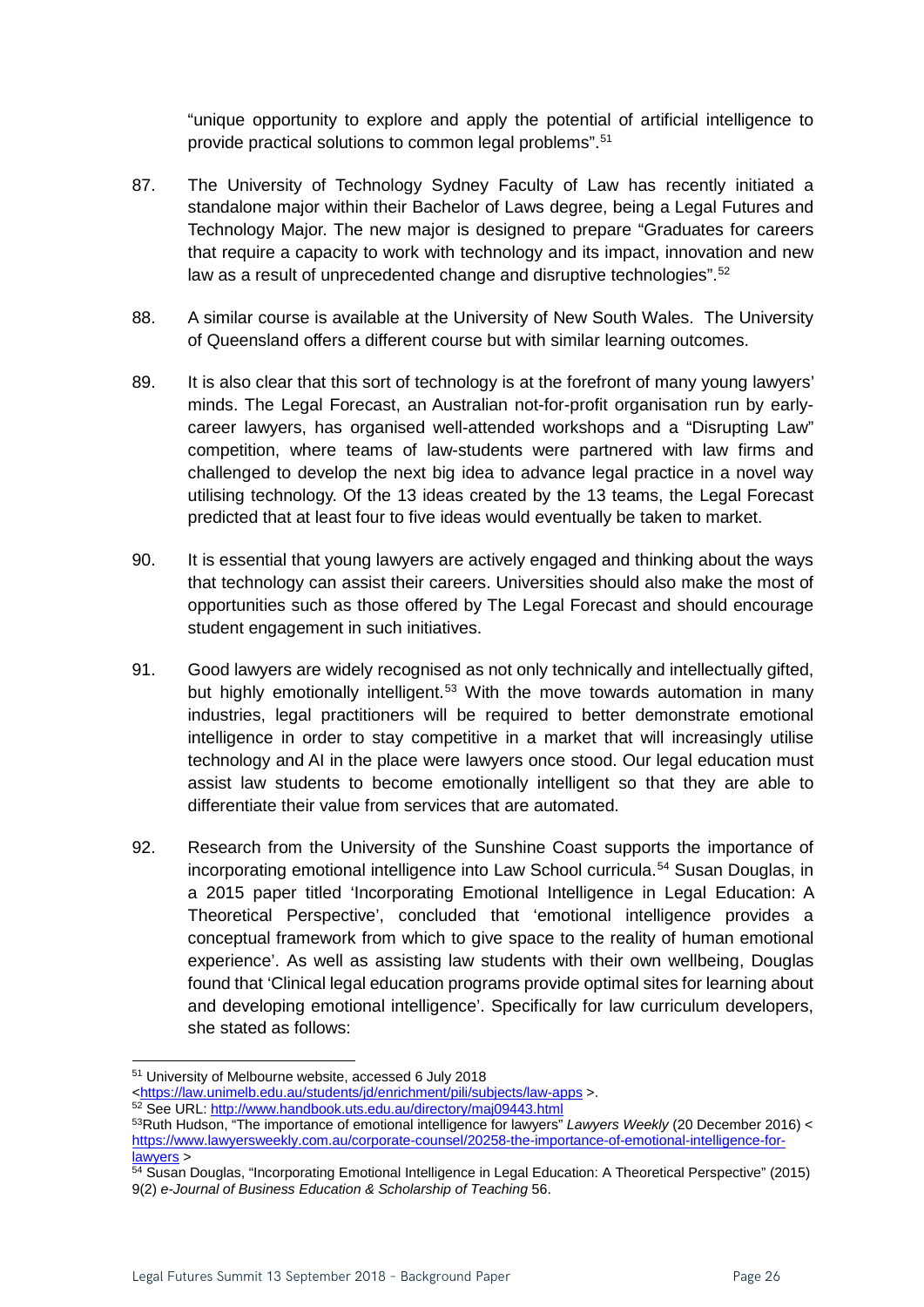*EI can be incorporated into exercises designed to foster reflective practice. Components of EI can be related to issues arising in client care and communication, ethics and law reform. A series of reflective prompt questions has been suggested above, which are aimed to facilitate reflection on the emotional responses of clients and practitioners and the impact of those emotions on legal practice.*

#### **Lawyers in a pluralistic society**

- 93. To meet the needs of an increasingly pluralistic Australian society, lawyers will need to demonstrate improved adaptability and understanding of the varying needs of culturally and linguistically diverse (**CALD**) communities, Aboriginal and Torres Strait Islander peoples, people from non-nuclear family units, people with disabilities, LGBTIQ people, and people from different cultural practices generally.
- 94. This is not a new issue, particularly with respect to legal education and CALD communities. In a 1996 paper entitled "Thinking Culture in Legal Education", Anthony O'Donnell wrote that:

*Calls for cross cultural education of professionals have been an enduring theme of official reports from the 1978 Review of Post Arrival Programs and Services for Migrants onwards.*[55](#page-26-0)

- 95. Improving cross cultural understanding has two important purposes for lawyers. The first is to ensure that lawyers are appropriately able to discharge their professional duties in their practice. For instance, Aastha Madan in the American Probate and Property Magazine wrote that in order for "estate-planning attorneys to stay relevant and continue serving new clients effectively, cultural competency will be key".<sup>[56](#page-26-1)</sup> Ensuring that young lawyers are able to effectively understand the cultural needs of any client who walks through the door will be ever more important as Australia changes.
- 96. The lawyer-client relationship is characterised by power imbalance and is therefore a breeding ground for stereotyping and developing cultural bias.[57](#page-26-2) Improving cultural awareness in turn helps serve a second important purpose, being improved access to justice by way of reduced cultural biases.
- 97. O'Donnell goes on to list a number of strategies which may assist curriculum setters in developing young lawyers with an understanding of modern, pluralistic Australia. Although the paper was drafted over 20 years ago, some of these strategies ring true today, including the following:

<span id="page-26-0"></span> <sup>55</sup> Anthony O'Donnell, "Thinking Culture in Legal Education" (1996) 7(2) *Legal Education Review* 135. < http://www8.austlii.edu.au/cgi-bin/download.cgi/au/journals/LegEdRev/1996/6 .<br><sup>56</sup>Aastha Madan, "Cultural Competency and the Practice of Law in the 21<sup>st</sup> Century" (2016) 30(2) *Probate and* 

<span id="page-26-1"></span>*Property Magazine.* <

[https://www.americanbar.org/publications/probate\\_property\\_magazine\\_2012/2016/march\\_april\\_2016/2016\\_ab](https://www.americanbar.org/publications/probate_property_magazine_2012/2016/march_april_2016/2016_aba_rpte_pp_v30_2_article_madaan_cultural_competency_and_the_practice_of_law_in_the_21st_century.html) [a\\_rpte\\_pp\\_v30\\_2\\_article\\_madaan\\_cultural\\_competency\\_and\\_the\\_practice\\_of\\_law\\_in\\_the\\_21st\\_century.html](https://www.americanbar.org/publications/probate_property_magazine_2012/2016/march_april_2016/2016_aba_rpte_pp_v30_2_article_madaan_cultural_competency_and_the_practice_of_law_in_the_21st_century.html) >

<span id="page-26-2"></span><sup>57</sup> Antoinette Sedillo Lopez, "Beyond Best Practices for Legal Education: Reflections On Cultural Awareness— Exploring The Issues In Creating a Law School And Classroom Culture" (2012) 38(3) *William Mitchell Law Review* 1176, 1177.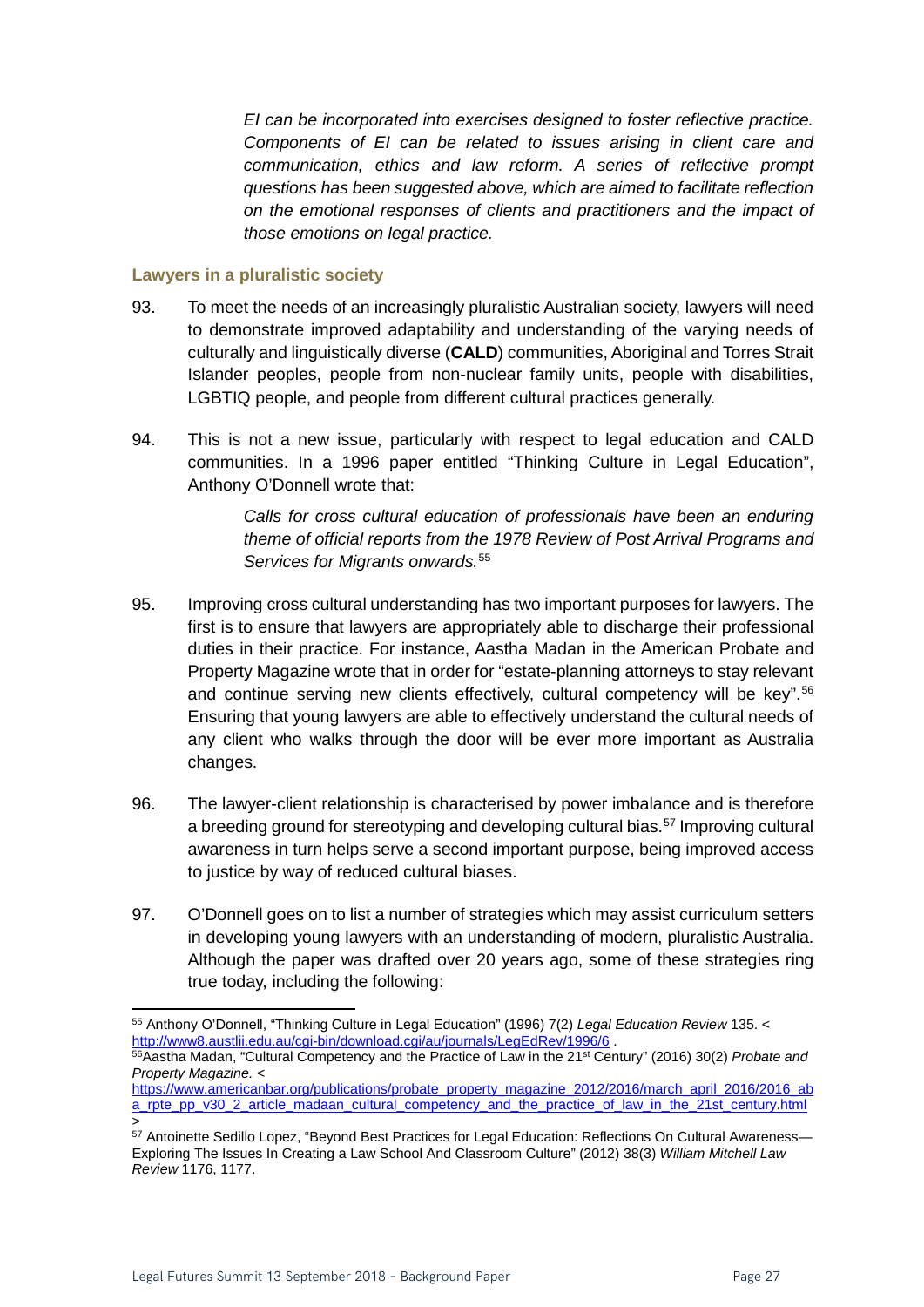*Structure learning experiences to address cross cultural communication difficulties, e.g. the presence of interpreters in simulated clinical or advocacy settings.*[58](#page-27-0)

*Organising clinical placement, if available, with cross cultural groups or agencies which expose students to experiential learning about intercultural issues.* [59](#page-27-1)

- 98. A number of Law faculties in Australia address the issues facing diverse groups of Australians through specific elective courses. However, few law schools have compulsory courses which specifically consider the demands of cultural awareness. This is generally approached as a graduate attribute rather than specific courses.
- 99. It is important to develop these skills in students, as literature from the United States suggests that legal culture is shaped to a significant extent at law schools. Antoinette Sedillo Lopez, Professor of Law at the University of New Mexico School of Law, noted in a 2012 journal article that:

*A body of American literature about law practice suggests that lawyers develop "local legal cultures" that shape their conduct and sense of professionalism. Lawyers are socialized in law school and develop concepts of professionalism within their practice networks.* [60](#page-27-2)

- 100. It is relevant to note that this education should continue beyond the classroom and into the profession. Indeed, in relation to Aboriginal and Torres Strait Islander cultural awareness, former Chief Justice French noted in an extra curial speech in 2015 that there have been "long established indigenous cultural awareness programs for judges and magistrates which have been coordinated by the national Judicial College of Australia".[61](#page-27-3)
- 101. It may be beneficial, therefore, for law students (as well as judicial officers) to receive cultural awareness training as part of an integrated law school curriculum in order to start a shift towards better cultural awareness in the Australian legal profession. That way, a grassroots movement towards cultural awareness in the legal profession may be started, supplementing the ongoing education that professional leaders and judicial officers receive in cultural matters.

#### **The use of technology to improve access to justice for individuals living in rural, regional and remote (RRR) communities**

102. Recent and projected advances in technology and legal disruption have generated significant discussion surrounding the potential for technology to transform legal

<span id="page-27-0"></span><sup>58</sup> Anthony O'Donnell, "Thinking Culture in Legal Education" (1996) 7(2) Legal Education Review 135. <<br>http://www8.austlii.edu.au/cgi-bin/download.cgi/au/journals/LegEdRev/1996/6. >

<span id="page-27-1"></span><sup>59</sup> Anthony O'Donnell, "Thinking Culture in Legal Education" (1996) 7(2) *Legal Education Review* 135. < <http://www8.austlii.edu.au/cgi-bin/download.cgi/au/journals/LegEdRev/1996/6> >

<span id="page-27-3"></span><span id="page-27-2"></span><sup>60</sup> Antoinette Sedillo Lopez, "Beyond Best Practices for Legal Education: Reflections On Cultural Awareness— Exploring The Issues In Creating a Law School And Classroom Culture" (2012) 38(3) *William Mitchell Law Review* 1176, 1176 < https://open.mitchellhamline.edu/cgi/viewcontent.cgi?article=1456&context=wmlr > 61Chief Justice Robert French, "Judicial Council on Cultural Diversity National Roundtable – Access to Justice for Culturally and Linguistically Diverse Women Opening Remarks" (Canberra, 24 June 2015). [<http://www.hcourt.gov.au/assets/publications/speeches/current-justices/frenchcj/frenchcj24June2015.pdf](http://www.hcourt.gov.au/assets/publications/speeches/current-justices/frenchcj/frenchcj24June2015.pdf) >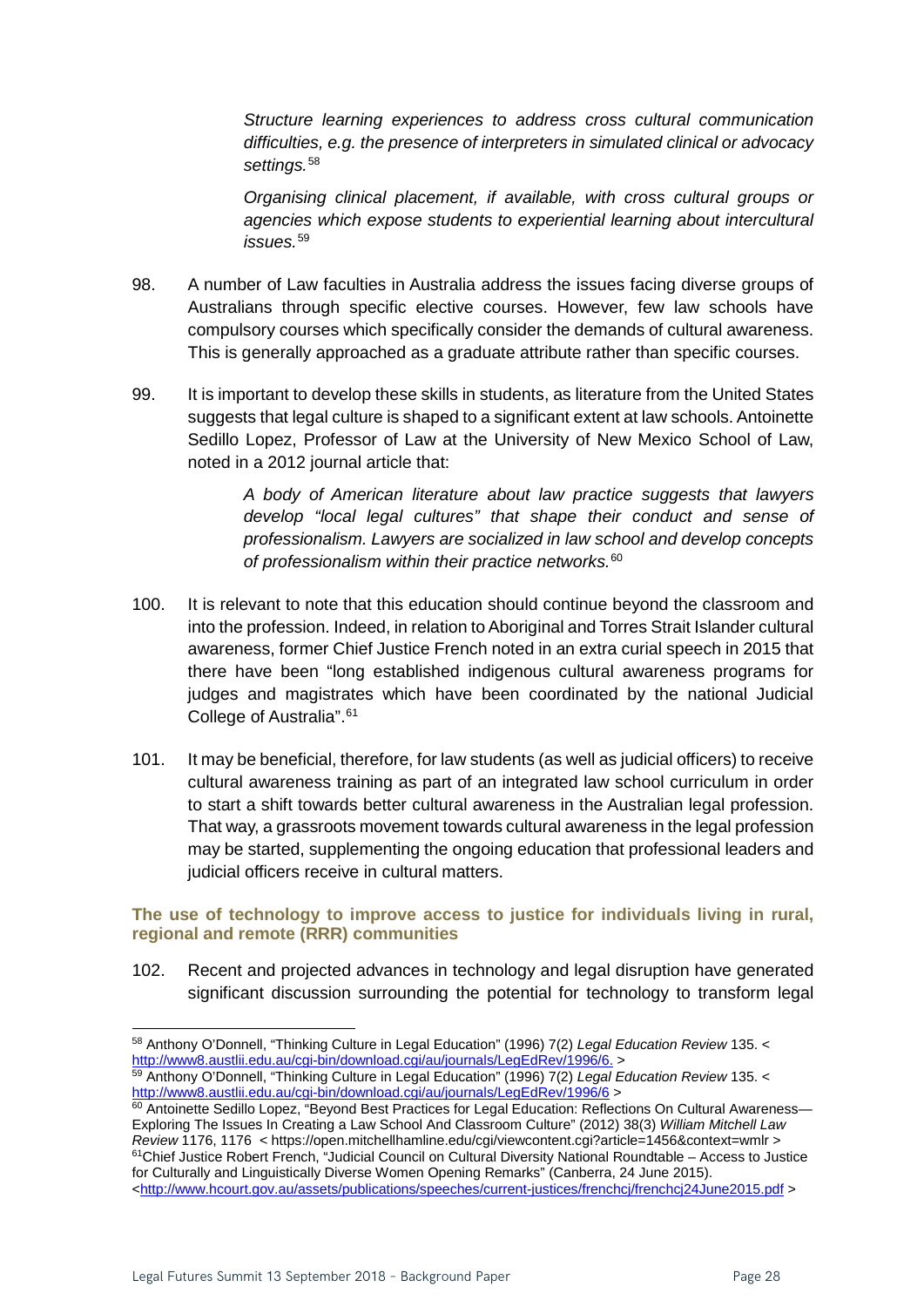service delivery for individuals living in rural, regional and remote communities. It is critical to examine both the extent to which law practices servicing these communities adopt technology, the specific needs of individuals in these communities, the degree of digital inclusion in these communities and the specific deficiencies in the use of technology as compared to relevant face-to-face or traditional alternatives.

- 103. The deficiency in current service delivery to these clients was unequivocally demonstrated in the Report into the Rural, Regional and Remote Areas Lawyers Survey prepared by the Law Council of Australia and the Law Institute of Victoria in 2009. In particular, the findings of that research were that 43% of surveyed RRR principal practitioners believed that their practice did not have enough lawyers to service their client base.<sup>[62](#page-28-0)</sup>
- 104. In providing technology-based solutions to improve access to justice for individuals living in rural, regional and remote communities, it is critical to ensure that the quality of services and fundamental principles of fairness are not sacrificed or infringed upon. This is particularly so considering that in addition to the obvious geographical challenges faced by RRR individuals in accessing justice, RRR communities and individuals have specific needs. Hook, Giddings and Nielsen write:

*Rural practitioners need certain skills beyond those required of metropolitan practitioners. In particular, they require local knowledge and sensitivity to the particular needs and concerns of clients in their community in order to practise effectively…*

*The distinct experience in rural legal practices is significant, particularly as developments in legal service delivery by means of telecommunications may bring metropolitan practitioners in contact with rural clients in greater numbers. For new forms of legal service delivery to be successful and accessible, awareness of the specific needs of both rural clients and practitioners is necessary.*[63](#page-28-1)

105. Government and not-for-profit organisations are already employing new technologies to enhance service delivery to RRR areas. The work achieved in this space by health and education professionals has paved a path for lawyers to consider non-face-to-face service delivery as a viable option. Nonetheless, the use of information technology currently presents some general concerns to clients and lawyers alike:

> *For clients, such technology is often unfamiliar and the delivery of non-face to face services may be seen as threatening and unsupportive. Use of computers and the Internet is often not a way of life for rural clients and training, cost and ongoing support may be an issue. For lawyers, looking*

<span id="page-28-0"></span> <sup>62</sup>*Report into the Rural, Regional and Remote Areas Lawyers Survey*, Prepared by the Law Council of Australia and the Law Institute of Victoria, July 2009<br><http://rrrlaw.com.au/media/uploads/RRR\_report\_090709.pdf>.

<span id="page-28-1"></span><sup>63</sup> Giddings, Jeff; Hook, Barbara; Nielsen, Jennifer, "Legal services in rural communities: Issues for clients and lawyers", (2001) 26(2) *Alternative Law Journal* 57.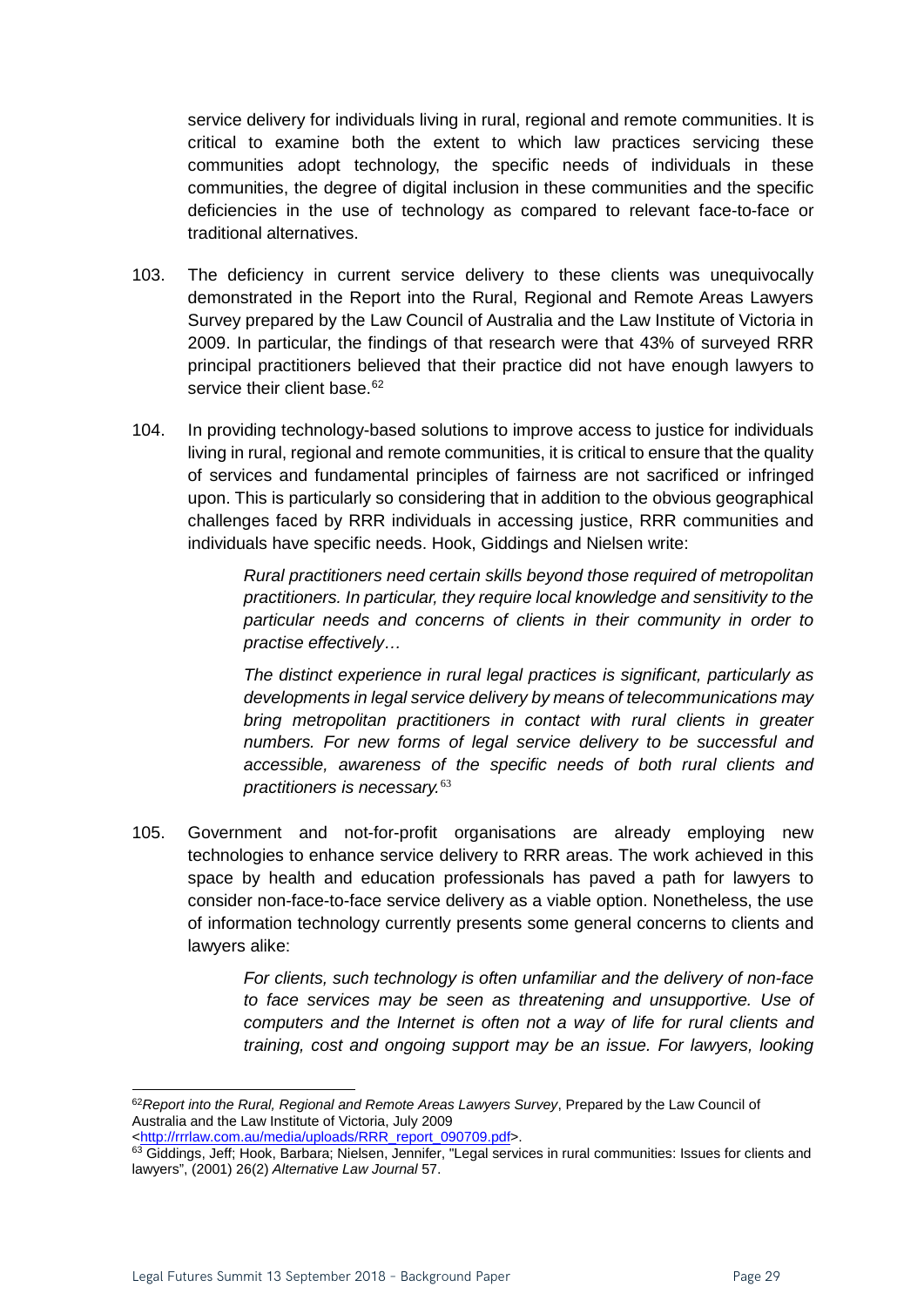*outside of their own communities for legal work may be unfamiliar, and the clients wary of the technology. For city practitioners, such forays into rural communities may raise legal issues they are not familiar with or are incapable of recognising. This has the potential to operate to the distinct disadvantage of clients.*[64](#page-29-0)

106. In addition to this, it is important to consider whether the development of disruptive legal technologies is too driven by the commercial demands of metropolitan legal service providers to usefully service the needs of RRR communities. A great deal of the discourse surrounding the impact of technological disruption on the future of the legal industry revolves around how emerging technologies can be managed and manipulated for commercial gain on a vast scale.<sup>[65](#page-29-1)</sup> This discussion is important, however it leads to the conclusion that in order for new technologies to have a meaningful and beneficial impact on the experiences of RRR legal clients and practitioners, more resources should be channelled into their deliberate development for this purpose.

#### **Online dispute resolution**

- 107. Access to dispute resolution is widely regarded as a key barrier of access to justice faced for individuals living in rural, regional and remote communities. In his book "Tomorrow's Lawyers",<sup>[66](#page-29-2)</sup> Richard Susskind canvasses a range of disruptive and transformative legal technologies which may increase the level of service that can be provided to these consumers of legal services. In particular, Susskind addresses the nascent idea of Online Dispute Resolution (**ODR**). Susskind predicts that "in the long run, I expect it to become the dominant way to resolve all but the most complex and high-value disputes".<sup>[67](#page-29-3)</sup>
- 108. As RRR clients widely experience difficulty in accessing resolution through courts and tribunals, due to geographical isolation, and extended waiting periods as a result of limited resources, ODR may seem like an attractive solution. However, as outlined previously, RRR legal clients have unique needs specific to their communities which are unlikely to be met using generic online dispute resolution tools.
- 109. In a conference paper titled *Pro bono legal services via video conferencing: Opportunities and challenges*, written by Leanne Ho of the Australian Pro Bono Centre, Ho notes that support to understand advice delivered remotely and take relevant follow up actions is critical to producing positive experiences for RRR clients who receive remote service delivery.<sup>[68](#page-29-4)</sup> It is thus important to consider whether ODR could holistically service the ongoing needs of RRR clients.

 $64$  Ibid.

<span id="page-29-1"></span><span id="page-29-0"></span><sup>65</sup> See for example, *Lawyers and Robots? Conversations around the future of the legal industry*, LexisNexis Whitepaper,<br><https://www.lexisnexis.com.au/ data/assets/pdf file/0003/187644/Lawyers and Robots Whitepaper.pdf>.

<span id="page-29-2"></span><sup>66 &</sup>quot;Tomorrow's Lawyers: An introduction to your future", Richard Susskind, 2013, Oxford University Press, Oxford, United Kingdom.<br><sup>67</sup> Ibid. 102.

<span id="page-29-4"></span><span id="page-29-3"></span><sup>&</sup>lt;sup>68</sup> Pro bono legal services via video conferencing: Opportunities and challenges, Written by Leanne Ho, Senior Policy Officer, Australian Pro Bono Centre. Presented at 3rd National Rural Law and Justice Conference, "Reframing Rurality: Driving Innovation in Rural Justice", 3-4 July 2015, Orange NSW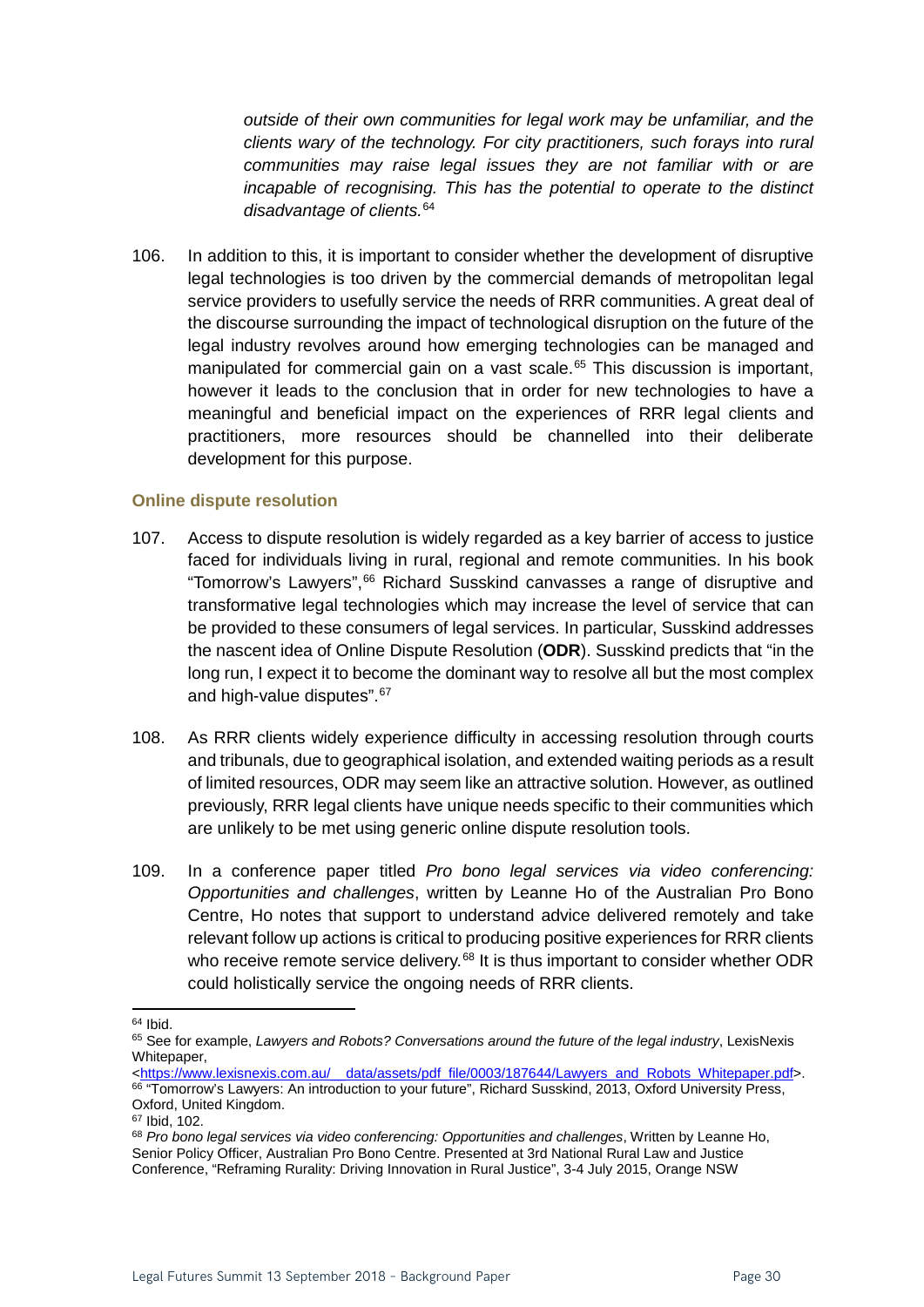#### **Automated Legal Advice Tools**

110. Automated legal advice tools are another emerging technology with the power to deliver an increased diversity of services to RRR clients. A recent discussion paper titled *Current State of Automated Legal Advice Tools*, noted:

> ALATs are identified as a critical technology in terms of market disruption. The giving of legal advice is a central function of the legal profession. ALATs create opportunities, notably of commoditisation of advice-giving. The potential for automated legal advice to reduce costs and open-up latent markets is significant, particularly in the context of current debates around declining access to justice.<sup>[69](#page-30-1)</sup>

111. The paper noted there has been significant uptake in the use of ALATS by CLCs and Legal Aid services, due to their limited resources and disadvantaged clients. This points to the possibility that these services could be developed in a way that could appropriately service RRR clients. In particular, ALATS could be usefully employed by RRR lawyers to enhance the diversity of areas of law in which an individual firm is able to advise clients.

# <span id="page-30-0"></span>**Technology implications for lawyers**

- 112. Designing products and services that meet the needs of modern clients will require more than legal input. These questions require input from other disciplines – for example, designers, technologists, user interaction experts. As a profession, lawyers are not accustomed to working in interdisciplinary teams. To meet the needs of a modern consumer, lawyers must embrace approaches from other disciplines and make space for the input of specialists from outside of the law.
- 113. To create great products and services, with a human centred design approach (a key characteristic of the *NewLaw* model) there are many methodologies proposed, from design thinking, circular design, to t-shaped people and teams, strategic design and more. Would introducing these approaches to legal education, both at university and from a professional development perspective help the profession more towards a consumer-centred approach?
- 114. The profession needs to adopt adequate base-line technologies, and then needs to be agile, flexible and responsive in order to be adaptable to the new landscape that emerging technologies bring. New systems, technologies and processes should be designed with the key users in mind. If the legal profession stays the same, it will not be keeping up with community needs and expectations

<sup>&</sup>lt;https://probonocentre.org.au/wp-content/uploads/2015/09/ProBonoLegalServicesViaVideoConferencing-<br>OpportunitiesAndChallenges040615.pdf>

<span id="page-30-1"></span><sup>&</sup>lt;sup>69</sup> Current State of Automated Legal Advice Tools, Networked Society Institute Discussion Paper 1, April 2018 [<https://networkedsociety.unimelb.edu.au/\\_\\_data/assets/pdf\\_file/0020/2761013/2018-NSI-](https://networkedsociety.unimelb.edu.au/__data/assets/pdf_file/0020/2761013/2018-NSI-CurrentStateofALAT.pdf)[CurrentStateofALAT.pdf>](https://networkedsociety.unimelb.edu.au/__data/assets/pdf_file/0020/2761013/2018-NSI-CurrentStateofALAT.pdf).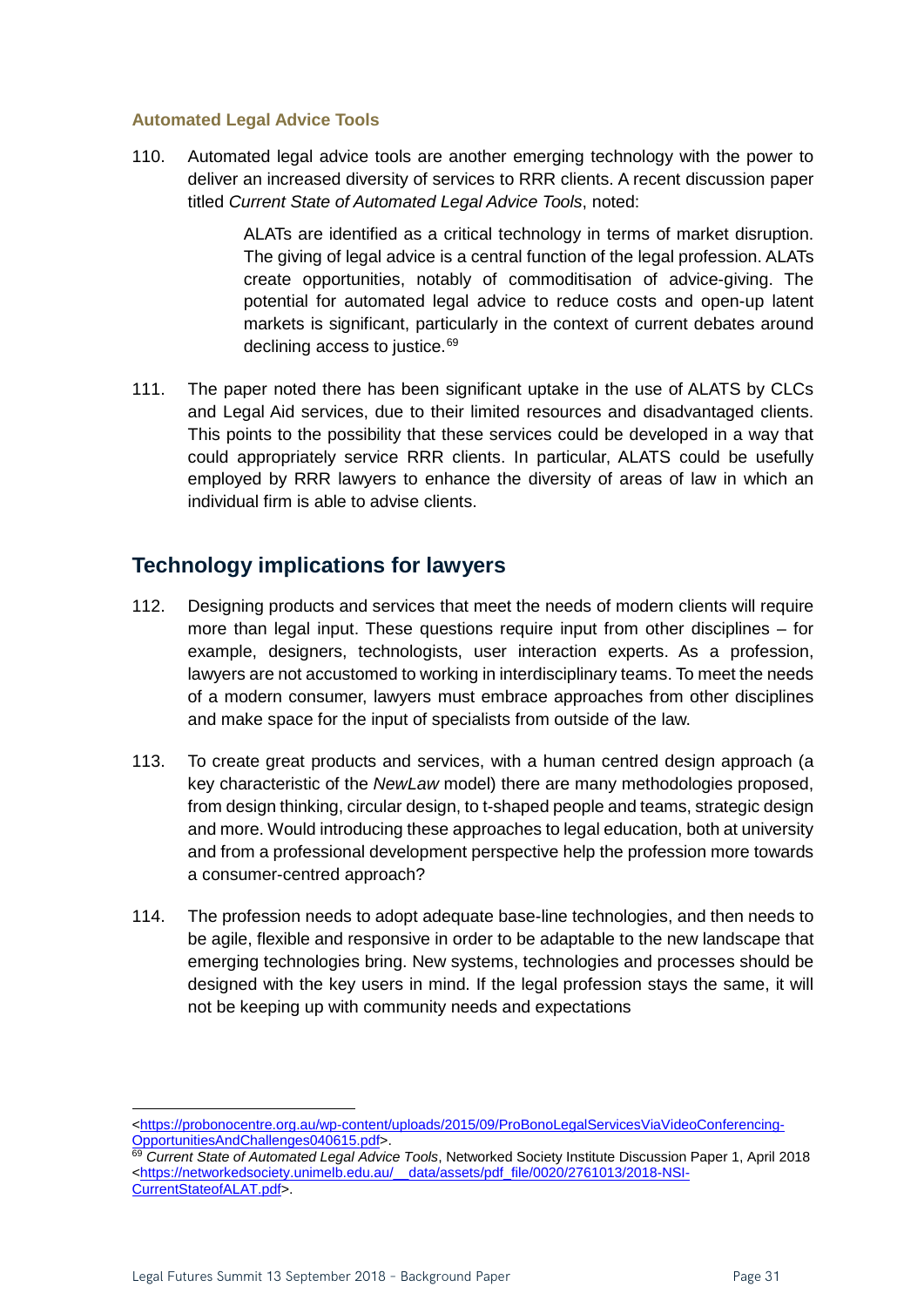#### **Lawyer involvement in creating and understanding a tool**

- 115. It is crucial that lawyers using tools have a sufficient understanding of what such tools do, how they work and, hence, what their limitations are. This does not require lawyers to be able to write or read computer code, but it does require a degree of technological literacy.
- 116. Precisely what should be understood will depend on the context in which a tool is employed. For a basic online form used to allocate clients to the relevant legal team, lawyers should be aware of data protection and cybersecurity measures as well as any potential for data to be lost. For machine learning applications used to predict the outcome of litigation, lawyers should understand that predictions are probabilistic and based on correlations identified in historic data. The prediction does not necessarily measure the strength of a client's case doctrinally or the likely weight of particular evidence. Where data sets are small (for example, if a particular type of litigation is relatively rare in a particular jurisdiction) or inaccurate, predictions are virtually meaningless. Further, predictions may suffer from feedback loops, where (for example) there is an initial error in the system that causes settlement payments to be higher or lower than they "ought" to be, but that generates further data points from which future predictions are made.
- 117. Lawyers need not develop software, but it is important that lawyers oversee its development in order to ensure that it is being deployed appropriately. An understanding of the context in which it will be deployed is crucial both to its effectiveness in that context and to compliance with professional obligations that arise in that context.
- 118. In its 30 November 2017 Submission to the Digital Economy Strategy Consultation Paper, Justice Connect observed:<sup>[70](#page-31-0)</sup>

*Many of the lawyers currently practising in Australia received no education about the role that technology can play in systems. Many of these lawyers were educated at a time when technology was beginning to have a profound impact on the legal system when it was clear that change was coming.* 

*Several law schools across Australia have recently introduced technologyfocussed classes or interdisciplinary streams and we strongly support these initiatives. However, these initiatives have come years too late. As we work to implement our digital transformation alongside other legal organisations seeking to do the same, there are simply not enough appropriately qualified interdisciplinary practitioners in Australia to support this transition.* 

*In the modern world, it must be queried whether, for the practice of law, it is more important to have a sound understanding of niche areas of law, which a graduate is statistically unlikely to encounter in their career, or to build an understanding about the role that technology plays in institutions,* 

<span id="page-31-0"></span> <sup>70</sup> Available at URL: [https://consult.industry.gov.au/portfolio-policy-and-innovation-strategy/the-digital](https://consult.industry.gov.au/portfolio-policy-and-innovation-strategy/the-digital-economy/consultation/view_respondent?_b_index=60&uuId=1040838879)[economy/consultation/view\\_respondent?\\_b\\_index=60&uuId=1040838879](https://consult.industry.gov.au/portfolio-policy-and-innovation-strategy/the-digital-economy/consultation/view_respondent?_b_index=60&uuId=1040838879) [13]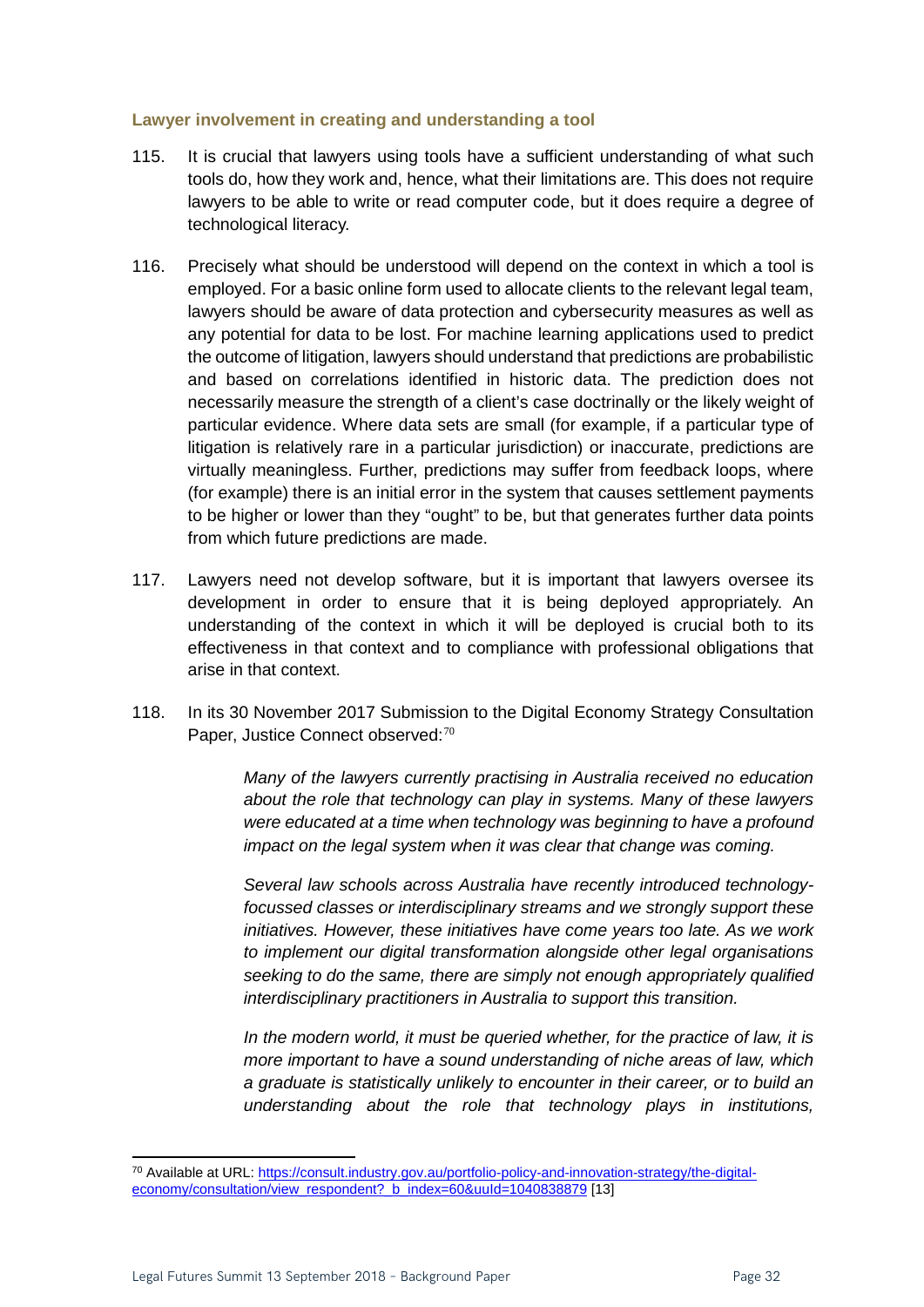*organisations, society and the public sphere – an issue that almost every graduate is going to encounter in their career.* 

*We consider that understanding system architecture, logic mapping, user experience, cloud storage, encryption and security and the difference between a content management system, client relationship management system, and client management system are all as important to the modern practice of law as trust accounting has been in years past.*

119. In summary, there is a need for lawyers to know how a computer-based tool has been developed (and an appreciation of its usefulness and limitations) but do we have a coherent sense of how much knowledge is needed and how that might be acquired and assessed?

#### **Systemic-level technology**

- 120. Innovation is also happening at what might be described as 'systemic levels'.
- 121. A notable example is the (almost) complete shift of property conveyancing transactions in Australia to the e-conveyancing platform **PEXA**. PEXA is a national online property exchange system providing for: preparation of electronic dealings and verification of lodgment acceptability; electronic settlement of real property transactions including payment of settlement monies, duties, taxes and any other disbursements; and electronic lodgment of dealings to the appropriate Land Registry.[71](#page-32-0)
- 122. A recently announced consortium between CSIRO's Data61, the law firm Herbert Smith Freehills and IBM intends to build "Australia's first cross-industry, large-scale, digital platform to enable Australian businesses to collaborate using blockchainbased smart legal contracts."[72](#page-32-1) In its News Release CSIRO's Data61 said:

*Known as the Australian National Blockchain (ANB), the new platform has the potential to represent a significant new piece of infrastructure in Australia's digital economy, enabling companies nationwide to join the network to use digitised contracts, exchange data and confirm the authenticity and status of legal contracts.*

*Once completed, the ANB will enable organisations to digitally manage the lifecycle of a contract, not just from negotiation to signing, but also continuing over the term of the agreement, with transparency and permissioned-based access among parties in the network. The service will provide organisations the ability to use blockchain-based smart contracts to trigger business processes and events.*

*ANB will provide smart legal contracts (SLC) that contain smart clauses with the ability to record external data sources such as Internet of Things (IoT) device data, enabling these clauses to self-execute if specified contract conditions are met.*

<sup>&</sup>lt;sup>71</sup> See URL: http://rg-guidelines.nswlrs.com.au/e-dealings/fags/general/what\_is\_pexa

<span id="page-32-1"></span><span id="page-32-0"></span><sup>72</sup> See URL[: https://www.csiro.au/en/News/News-releases/2018/New-blockchain-based-smart-legal-contracts](https://www.csiro.au/en/News/News-releases/2018/New-blockchain-based-smart-legal-contracts)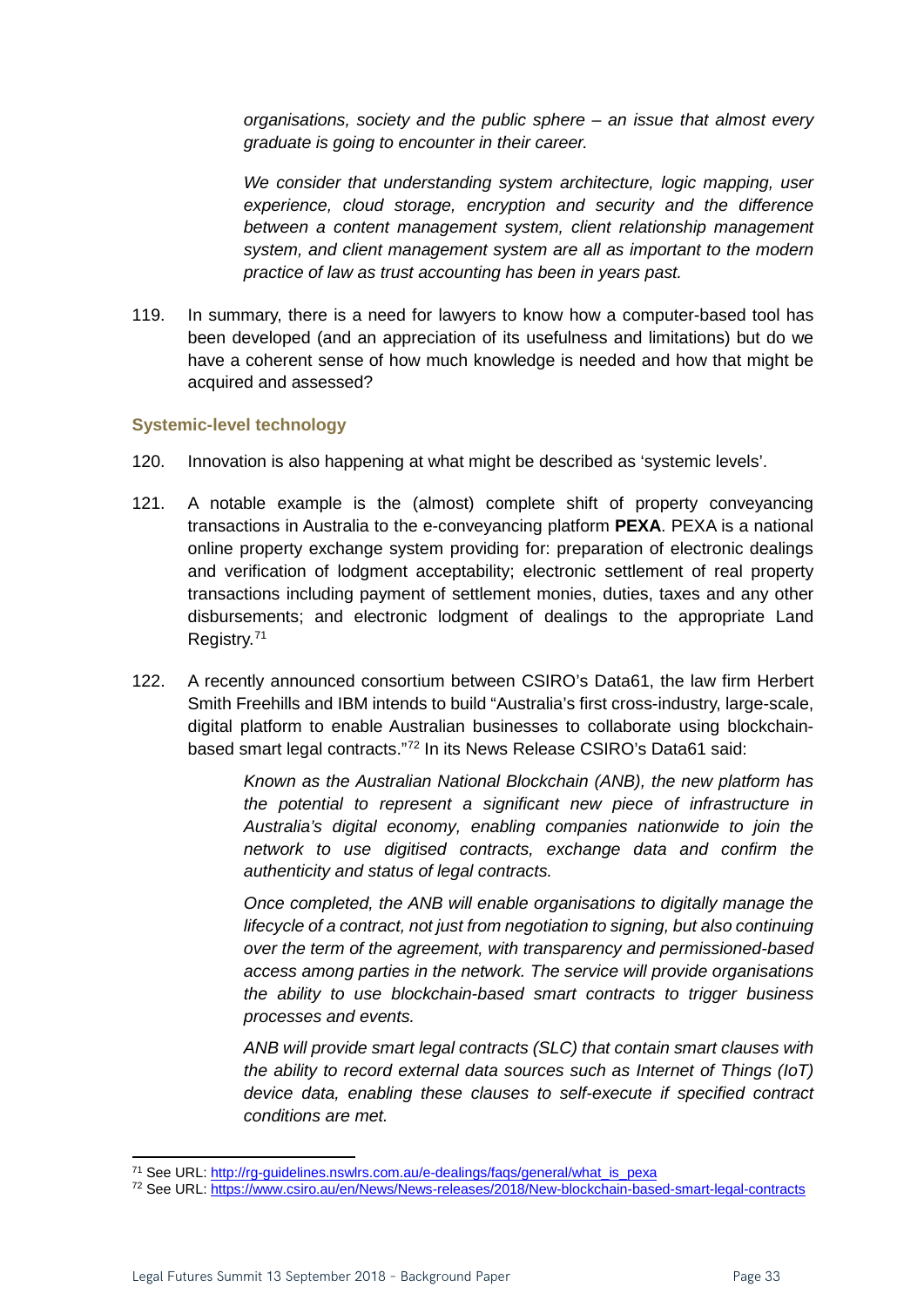*ANB will be the first large-scale, publicly available blockchain solution available to businesses of all kinds across Australia, and designed for Australian legal compliance.*

# <span id="page-33-0"></span>**Supply and demand**

#### **Supply of new lawyers**

- 123. There has been considerable debate about whether there are too many students graduating from law schools to satisfy the demand for lawyers in the legal profession.
- 124. One view put forward is that nearly 15,000 people finish their law degree each year and enter a market where there are only  $66,000$  solicitors.<sup>[73](#page-33-1)</sup> The Council of Australian Law Deans undertook a survey of 39 law schools across Australia and put the number of graduates (in 2015) at 7,583 with 74% of graduates finding employment four months after graduating.<sup>[74](#page-33-2)</sup>
- 125. Obtaining a law degree is the first of four steps toward becoming a legal practitioner – the next three steps are completion of a practical legal training program, formal admission to the profession by a Supreme Court and the grant of a practising certificate. The *National Profile of Solicitors 2016* report prepared for the Law Society of New South Wales by Urbis reported that of the 71,509 solicitors holding practising certificates nation-wide in 2016, 8.4% (6,007) had been admitted to the legal profession for one year or less.<sup>[75](#page-33-3)</sup>
- 126. A (very) rough insight to draw from comparing the number of law graduates in 2015 as reported by the Law Deans (7,583) with the number of solicitors who had been admitted<sup>[76](#page-33-4)</sup> for one year or less in 2016 as reported by Urbis  $(6.007)$  is that around 80% of law graduates go on to become solicitor legal practitioners and 20% (1,576) do not. After accounting for the (unknown) number of graduates who go onto to become barristers and the (unknown) number of overseas qualified people who gain admission in Australia, we could surmise that around 1,500 law graduates each year do not go on to become solicitor legal practitioners. As said above, this is a very rough insight – we do know, for example, that it is quite common for many law graduates to spend time in other kinds of employment before completing all of the steps needed to become a solicitor legal practitioner, and so we can't assume that the law graduates of 20015 directly correspond with the solicitors who had been admitted for one year or less in 2016.

<span id="page-33-1"></span> <sup>73</sup> <http://catallaxyfiles.com/2016/08/18/law-school-for-lawyers/>

<sup>74</sup> [https://cald.asn.au/wp-content/uploads/2017/11/Factsheet-Law\\_Students\\_in\\_Australia.pdf](https://cald.asn.au/wp-content/uploads/2017/11/Factsheet-Law_Students_in_Australia.pdf)

<span id="page-33-3"></span><span id="page-33-2"></span><sup>75</sup> [https://www.lawsociety.com.au/sites/default/files/2018-](https://www.lawsociety.com.au/sites/default/files/2018-04/NATIONAL%20PROFILE%20OF%20SOLICITORS%202016.compressed.pdf)

[<sup>04/</sup>NATIONAL%20PROFILE%20OF%20SOLICITORS%202016.compressed.pdf](https://www.lawsociety.com.au/sites/default/files/2018-04/NATIONAL%20PROFILE%20OF%20SOLICITORS%202016.compressed.pdf) [14]

<span id="page-33-4"></span> $76$  That is, those who had been admitted to the legal profession and gone on to obtain a solicitor practising certificate.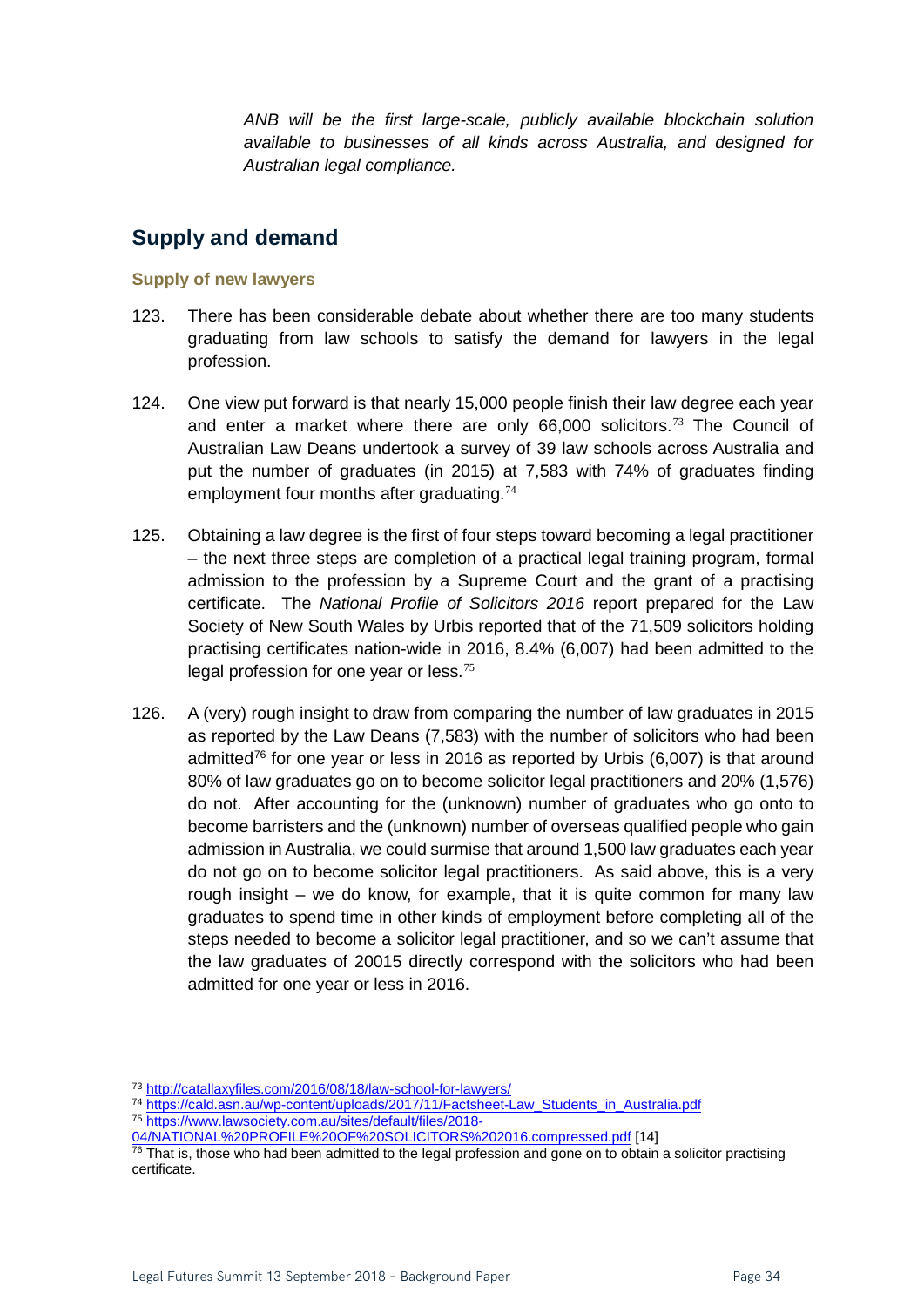127. In addition to law graduates who do not go on to become solicitor legal practitioners there seems to be a trend toward junior lawyers leaving the private practising legal profession. The Mahlab Report 2018 *Private practice lawyers' salaries* reported: [77](#page-34-0)

#### *Flexibility key to job satisfaction*

*Lawyers reported working consistently longer hours than in the past, with more juniors leaving after only two years in a firm in search of a better worklife balance. This has exacerbated the skills shortage and firms have responded in some practices (particularly corporate law and banking and finance) by offering large premiums to attract new staff. In 2018, this increase in departures combined with difficulty recruiting replacement solicitors meant many teams became smaller. Overall, this has provided an opportunity for younger lawyers to take on more senior work and responsibilities. This was appealing for most, provided they were given appropriate training and development opportunities and could achieve reasonable work-life balance.* 

*In a bid to attract the best staff, firms emphasised their value propositions and policies around diversity and flexibility. Job sharing has increased, as more employers embrace the concept, and is popular with male and female lawyers. The resulting flexibility and talent diversity of lawyers is also attractive to clients.*

*For those opting out of the major firms, a career in-house is the most popular alternative. This year, more lawyers than the previous financial year have left law firms to pursue careers in-house or overseas and are doing so earlier in their legal career. Working in-house is recognised as being a more sustainable career choice than private practice in terms of demands, varied workload, career paths and work-life balance.*

#### **Demand for new lawyers**

- 128. The Council of Australian Law Deans survey report noted that all graduates "may not be employed in the legal profession, but as the data suggests, a law degree places law graduates in good stead to secure employment across a variety of fields." On the other hand, the former Prime Minister made national headlines<sup>[78](#page-34-1)</sup> when he said, "A lot of kids do law as though it is a sort of interesting background qualification and it is not." The Prime Minister's reported view was that people should not study law unless they wanted to be a solicitor or barrister - "Why would you do dentistry if you don't want to be a dentist, or medicine if you don't want to be a doctor?"
- 129. Having perhaps around 1500 law graduates across Australia each year who do not go into the practising legal profession raises interesting questions about why they do not enter the practising legal profession, what kinds of careers they pursue instead, and whether the costs of educating these people in law is outweighed by other benefits to Australian society.

<span id="page-34-0"></span> <sup>77</sup> Available at URL:<http://www.mahlab.com.au/report18-privatepractice.pdf>

<span id="page-34-1"></span><sup>78</sup> <http://www.abc.net.au/news/2018-02-02/malcolm-turnbull-says-too-many-kids-do-law/9387508>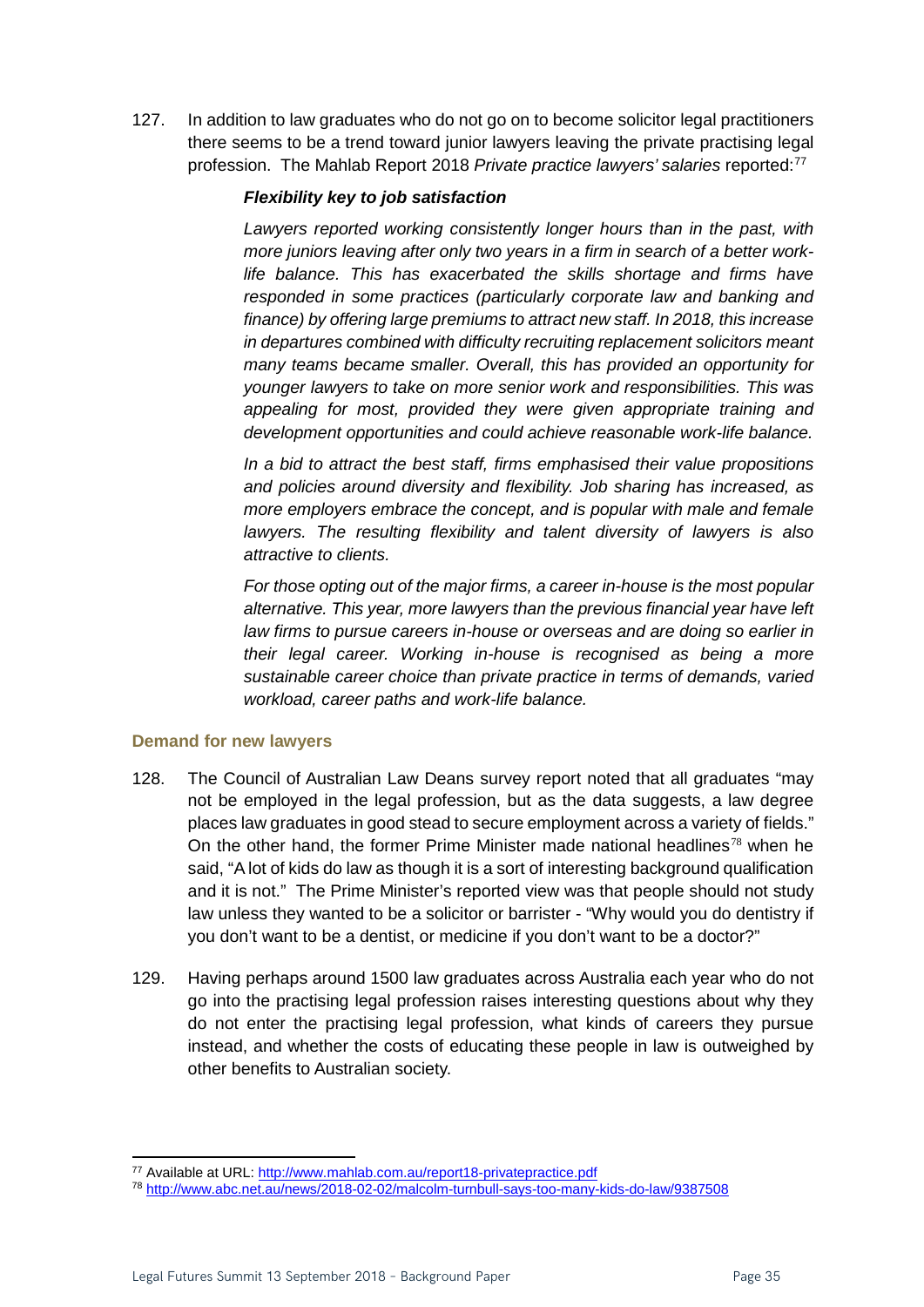130. Given the concerns about the level of unmet legal need among the 'vulnerable and disadvantaged' and the 'missing middle' cohorts of consumers, might there be ways in which these legally qualified people could be utilised in meeting the unmet demand?

# <span id="page-35-0"></span>**Models of legal practice**

- 131. There are three terms now in vogue to describe law practices:
	- *TradLaw* the traditional law firm approach, within which the term *BigLaw* is applied to the traditional large law firm model; and
	- *NewLaw* the non-traditional law firm that leverages technology with flexible, client-focussed multi-skilled teams, and outcomes-based pricing.

#### **The** *TradLaw* **and** *BigLaw* **models**

- 132. The traditional legal business model has been described by Mira Stammers of La Trobe University as encompassing some, if not all, of the following characteristics:<sup>[79](#page-35-1)</sup>
	- Structured as a partnership
	- Charge tiered hourly rates according to seniority
	- Focused on bespoke and technically excellent work
	- Attract and retain top legal talent
	- Leverage full-time technically excellent lawyers to do the bulk of the work servicing the clients
	- Create billable hour targets for lawyers
	- Create competition amongst the lawyers to motivate lawyers to become equity partners
	- Restrict the number of equity partners
	- Marketing efforts focused on traditional networking and referrals
- 133. Stammers highlights the main problems with the traditional *BigLaw* model as:
	- They are inherently lawyer (not client) focused have we asked clients whether we are giving them what they want?
	- Hourly rates promote inefficiency, which creates a potential conflict of interest why would lawyers work faster or use technology when they are paid more for taking their time?
	- Hourly rates mean the risk is not evenly balanced the risk is placed wholly on the client
	- Hourly rates measure inputs, not outputs clients are interested in outputs
	- There is a strong perception of elitism hierarchies and fancy offices do not help
	- They create issues of affordability for most clients which in turn increases the 'justice gap'

<span id="page-35-1"></span> $79$  BigLaw v NewLaw: The economic viability of the traditional legal business model, Mira Stammers, [November 6, 2017](https://law.blogs.latrobe.edu.au/2017/11/06/biglaw-v-newlaw-economic-viability-traditional-legal-business-model/) a[t https://law.blogs.latrobe.edu.au/2017/11/06/biglaw-v-newlaw-economic-viability](https://law.blogs.latrobe.edu.au/2017/11/06/biglaw-v-newlaw-economic-viability-traditional-legal-business-model/)[traditional-legal-business-model/](https://law.blogs.latrobe.edu.au/2017/11/06/biglaw-v-newlaw-economic-viability-traditional-legal-business-model/)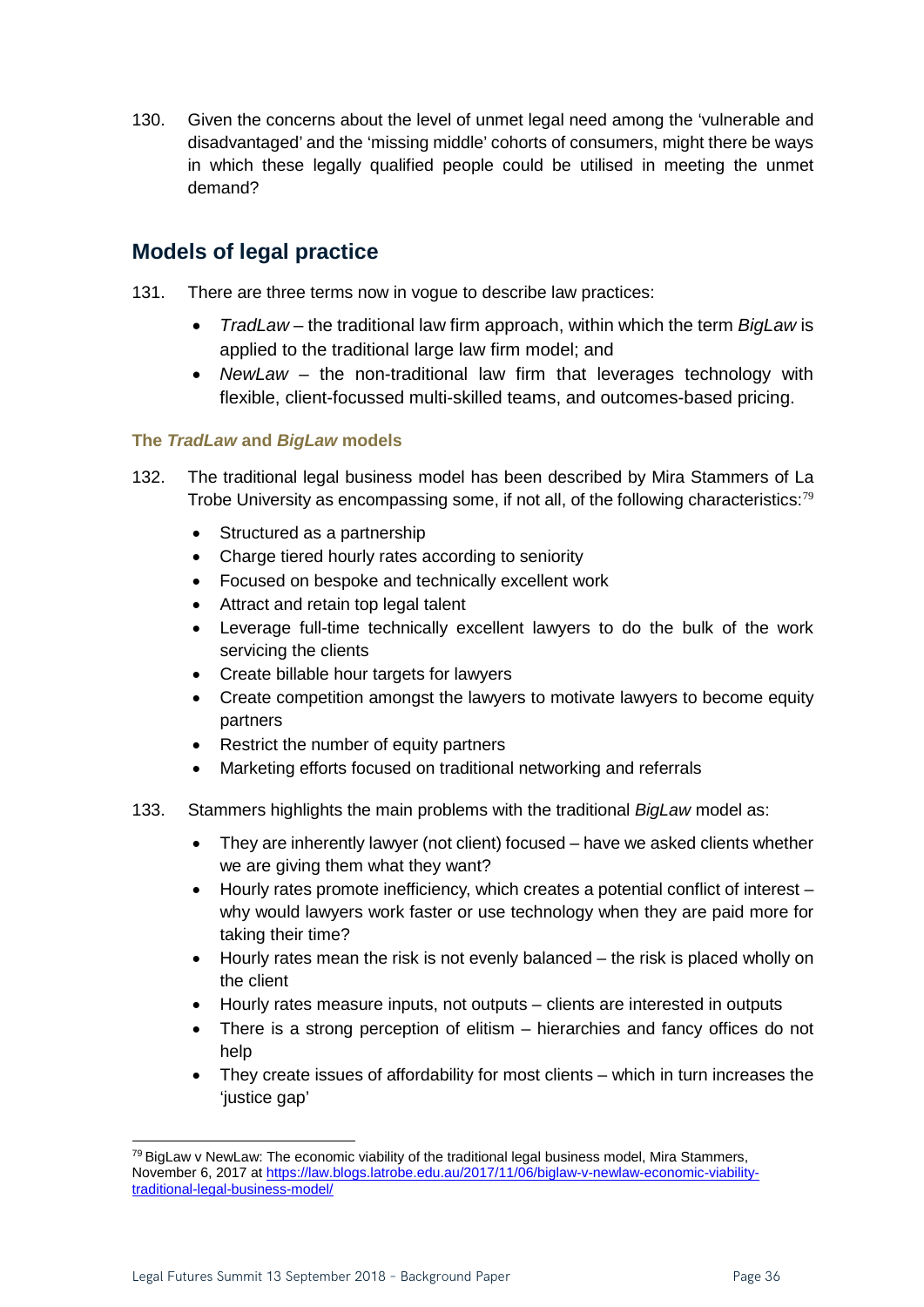- There is a lack of transparency/accessibility for the client what about affordable online services?
- Lawyer burnout/depression increases with the increased pressure to meet billable targets
- Equity partners pocket the profit and are not invested (at least financially) in changing the business model – why would they risk losing money when they have worked so hard?
- Marketing efforts are traditional and are not reaching large segments of clients – not to mention how often written marketing material/blogs are written in legal jargon.
- 134. However, others in the profession take a different view. Most, if not all, large partnerships are not only cognisant of the need to embrace innovative practices, but to demonstrate leadership in the development of technologies and strategies to improve outcomes for clients and solicitors. Indeed, the (generally) greater financial and human resources of large partnerships have provided strong platforms to do so.
- 135. For instance, large Australian partnerships have in recent years:
	- embraced artificial intelligence and virtual workspaces to improve the efficiency of legal services;
	- partnered with research institutions to establish research centres focused on technology and law;
	- established research and development teams within firms to oversee and develop innovative practices and technologies to meet client challenges;
	- created legal practices to support start-up companies;
	- launched new technologies for legal practice;
	- offered training to lawyers in computer coding; and
	- partnered in such activities as 'hackathons', where students and lawyers work together to develop innovative responses to complex legal problems.

#### **The** *NewLaw* **model**

- 136. Jordan Furlong describes *NewLaw* as *any model, process, or tool that represents a significantly different approach to the creation or provision of legal services than*  what the legal profession traditionally has employed.<sup>[80](#page-36-0)</sup> Furlong explains that *NewLaw* firms *encompass not just law firm models, but also new legal talent combinations, legal service managers, and technology that both changes how lawyers practice and places the power of legal service provision in clients' hands.*
- 137. Characteristics of *NewLaw* firms, which are said to set them apart from traditional law firms have been identified as:

<span id="page-36-0"></span> <sup>80</sup> https://www.law21.ca/2014/05/incomplete-inventory-newlaw/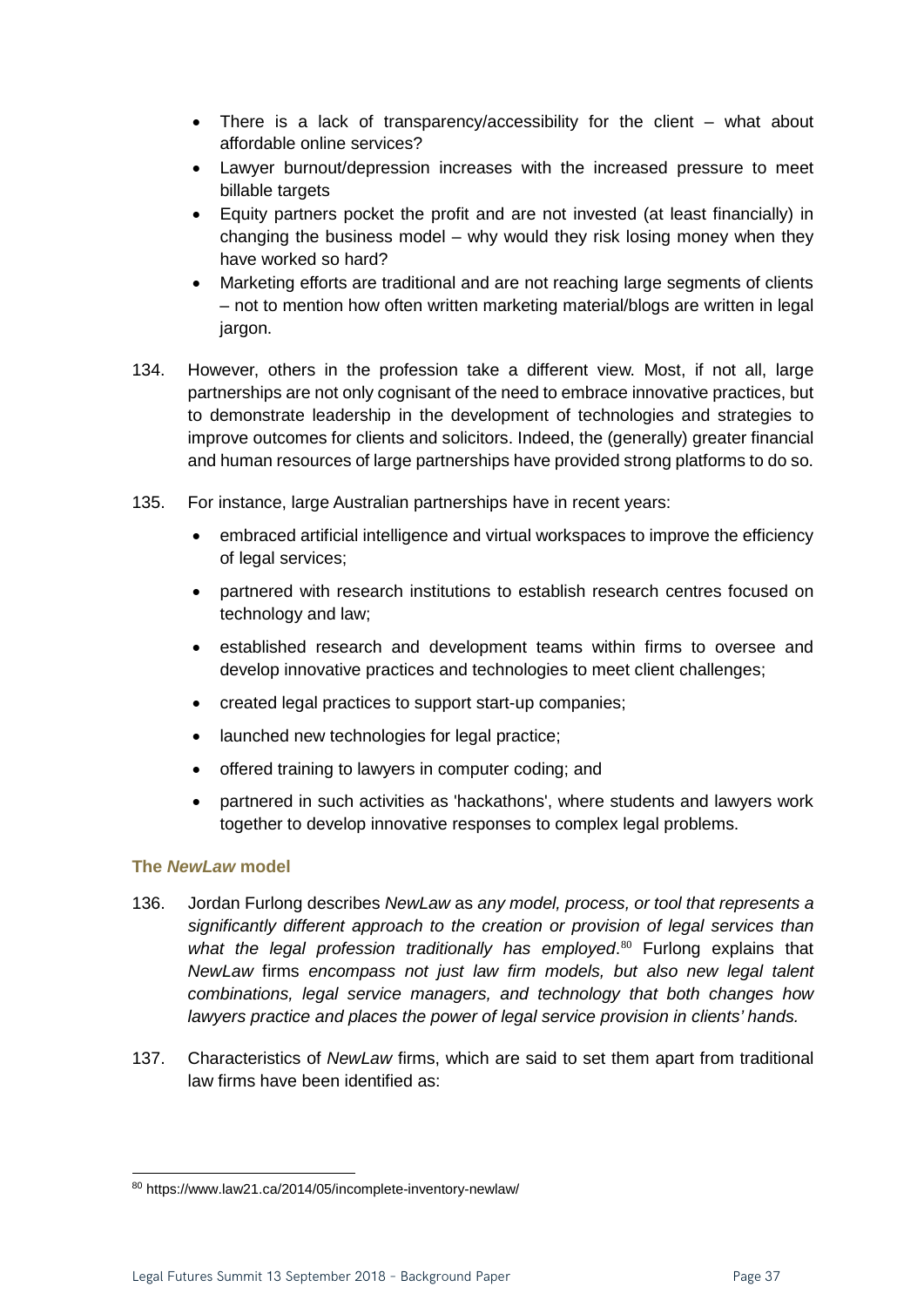- (Jordan Furlong) aligning human talent with legal tasks, including project/flexible/dispersed legal talent providers and managed legal support services;
- (Jordan Furlong) applying technology to the performance of legal tasks, including tools to help lawyers do work differently, to help clients resolve disputes directly, and to help clients conduct their own legal matters;
- (Rebecca Lim) $81$  a willingness to innovate by investing in tech products to deliver greater intra-business connectivity, communication, practice management, cost reductions and process efficiencies;
- (Rebecca Lim) encouraging flexible working unlike *BigLaw* firms "which were structured in the manner of a high-overhead pyramid, with a core number of partners supported by a larger cohort of associates and lawyers, all charging clients at hourly rates", *NewLaw* firms, enabled by remote-working technology match "a lean, low-overhead, highly skilled legal team with the client's specific requirements";
- (Rebecca Lim) a client-centric approach that lets "the client choose to pay for the services they think they need, rather than purchasing a lawyer's full services over the course of a case", which therefore does away "with the traditional model of billing based on hours and volume of 'manpower' in favour of alternative pricing structures such as blended rates, volume or value-based billing, fixed pricing or risk-reward billing";
- (Ilina Rejeva) $82$  firms that use virtual workspaces; "supertemps" (lawyers with flexible work arrangements), a project-based approach, alternative fee arrangements and the active use of technology.
- 138. The Law Society of New South Wales' Commission of Inquiry Report *The Future of*  Law and Innovation in the Profession (the **flip Report**)<sup>[83](#page-37-2)</sup> noted:

*In New South Wales today there is evidence of various ways of working, including ways of pricing, structuring practices, managing projects, and engaging with clients. These include:*

- o *paperless practices*
- o *networks of firms*
- o *inhouse practices, outsourcing and "insourcing" work*
- o *single principals with panels of freelance lawyers*
- o *chambers practices*
- o *legal "hubs" or "marketplaces"*
- o *part law firm/part technology companies*
- o *online and virtual firms*
- o *"alternative fee arrangement"/time-based billers*

<span id="page-37-0"></span> <sup>81</sup> What is a True NewLaw Firm? Rebecca Lim, December 8, 2016 at <http://insight.thomsonreuters.com.au/posts/true-newlaw-firm>

<span id="page-37-2"></span><span id="page-37-1"></span><sup>82</sup> What Is NewLaw and How It Is Changing the Legal Industry Forever! Ilina Rejeva, April 2016 at <https://legaltrek.com/blog/2016/04/what-is-newlaw-and-how-it-is-changing-the-legal-industry-forever/> 83 Available at URL:<https://www.lawsociety.com.au/sites/default/files/2018-03/1272952.pdf>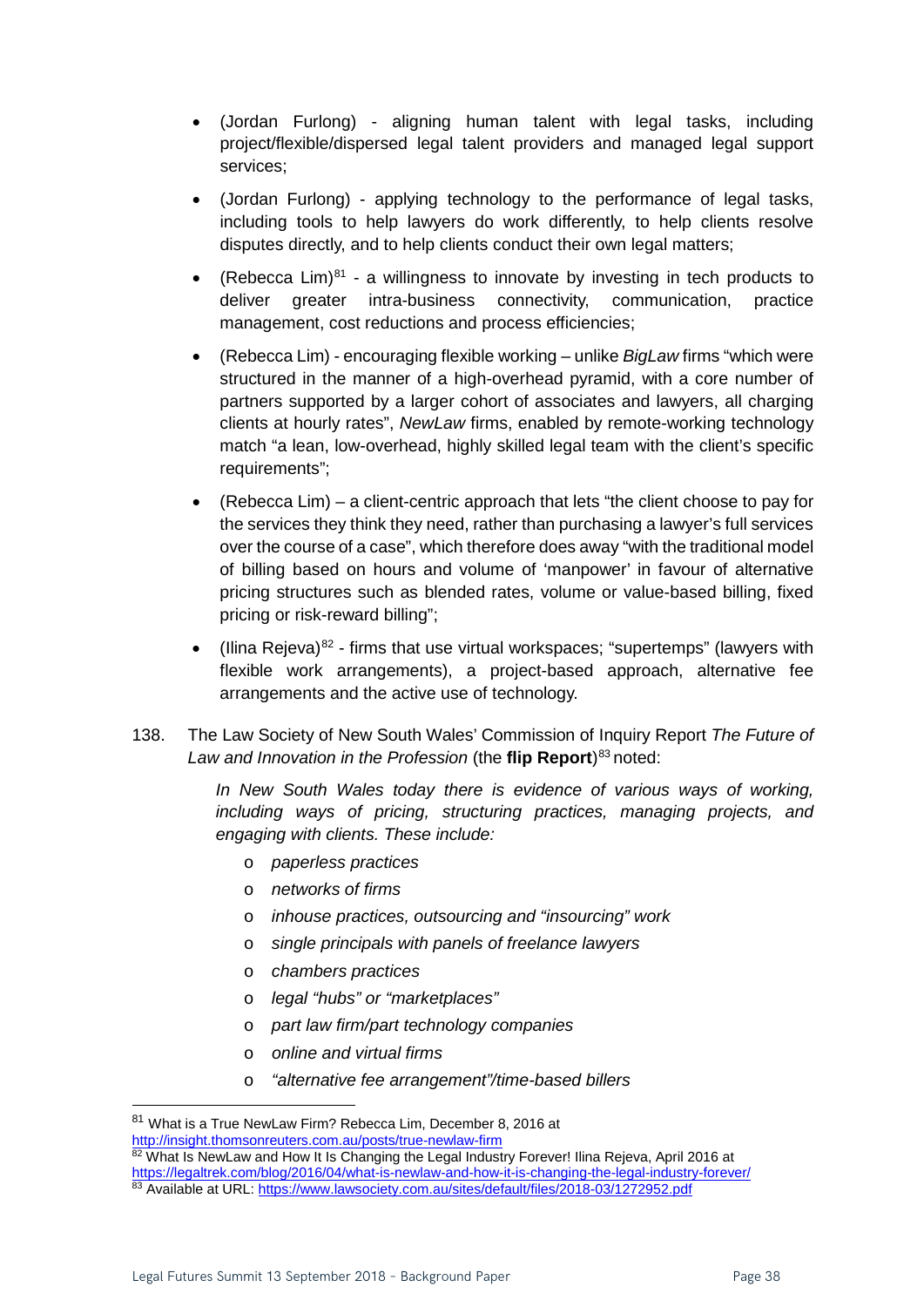o *multidisciplinary practices.*

*New ways of working are being adopted not only by inhouse practices but in community legal centres, by traditional law firms looking to innovate and by small practices whose agility can be a great advantage.*

#### **Drivers of change**

139. Mira Stammers has identified three key drivers that can explain why the *NewLaw* model is increasing in prominence.

#### **Clients demand more-for-less**

- Traditional legal services are unaffordable for most, but this makes little sense as the majority of legal work does not need to be bespoke. *NewLaw* models recognise this and have systematised, packaged and commoditised some forms of legal work in response. Combined with technology, these services become scalable and therefore affordable.
- In-house lawyers are increasingly under pressure to reduce external legal spend.
- Consumers and small business owners need and want legal help, but due to pricing pressure they often go without, so there is an incentive for *NewLaw* firms to capture that market by increasing affordability and access to legal services (virtual services/fixed fees etc).

#### **Liberalisation**

- Lawyers and law firms are heavily regulated. Certain types of legal work can only be provided by qualified lawyers in an effort to ensure certain standards and protections for consumers. Some argue that this creates exclusive communities of legal specialists, which in turn reduces choice for consumers and ensures the legal profession maintains a monopoly over legal services with anti-competitive practices.
- Many have campaigned for a relaxation of the laws and regulations regarding who can offer legal services and/or run a legal services business. This led to the introduction of Alternative Business Structures in Australia and in some other jurisdictions around the world (non-lawyer owners/outside investment/sharing of profits). These structures are perfect for *NewLaw* business models that intend to utilise technology.

#### **Technology**

- Technology has disrupted most markets around the world (think Netflix, Google, iPhones). The legal profession is no longer immune to technological disruption.
- The appropriate use of technology can reduce a lot of the monotonous legal work and can ultimately change the way lawyers practise law (e.g., online templates, live chat, AI in real time chat).
- Global competition (online/LPOs).

#### **Converging models?**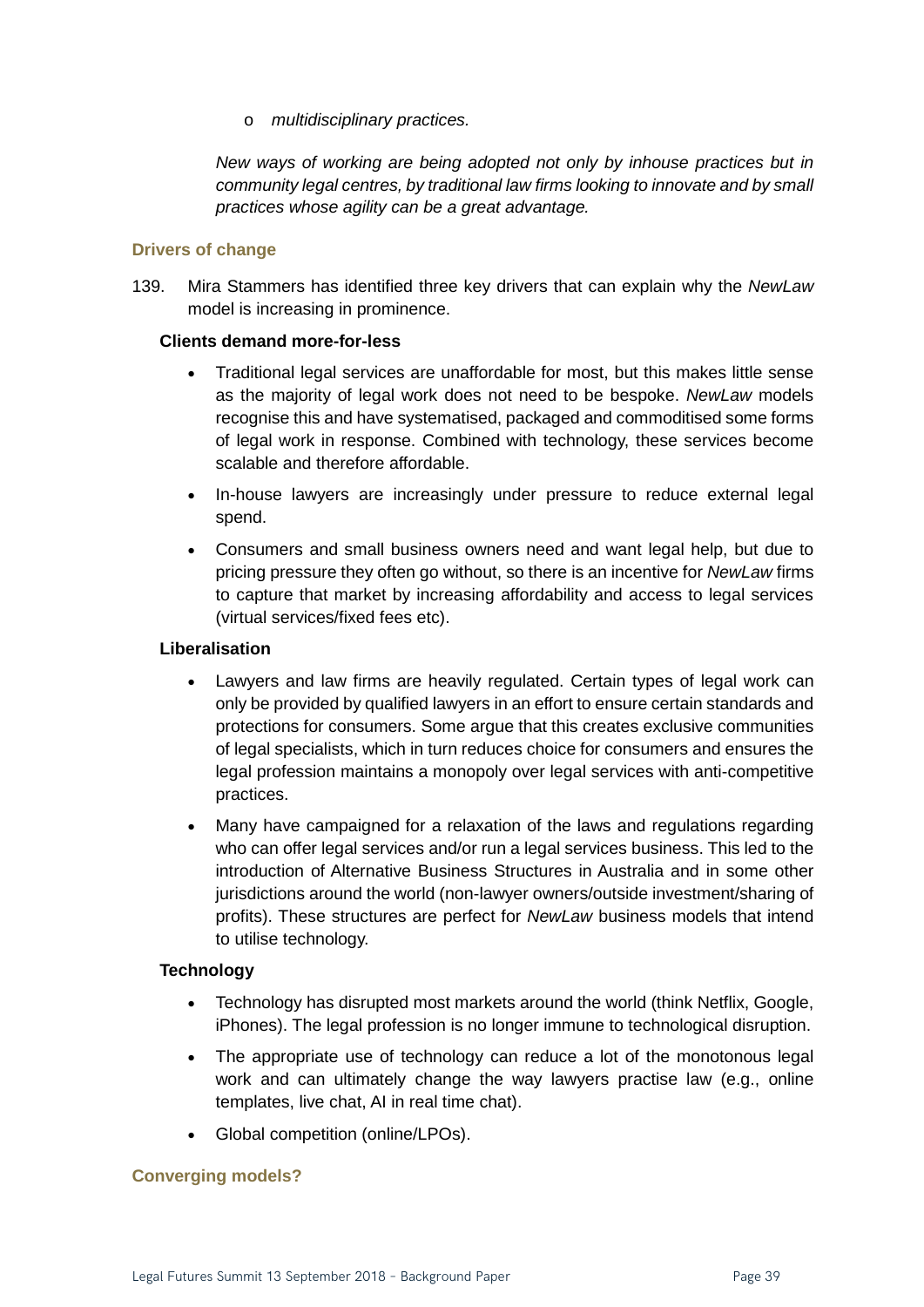- 140. While *NewLaw* model firms initially presented a point of differentiation, the "traditional" and *BigLaw* firms have, as noted above, been moving in similar directions. From the practitioner perspective, the new value propositions achievable though diversity, flexibility, mobility and remote working are increasingly becoming the norm under all law firm models. From the consumer perspective, the new value propositions achievable through technology, service mix and service delivery innovation may no longer be regarded as defining characteristics of only the *NewLaw* firms.
- 141. The Mahlab Report 2018 *Private practice lawyers' salaries* reported: [84](#page-39-1)

*The implementation of New Law was less prominent this year with many law firms having already adopted the practices of these competitor businesses, and in some cases collaborated with them to develop new, efficient ways to deliver legal services. Like their peers in the accounting and finance industries, law firms are now also seeking to diversify their client offerings, including establishing or acquiring consulting and project management arms. In 2018, the number of professionals employed to work in specialist innovation and operation roles in the legal profession grew substantially.* 

*For example, Gilbert & Tobin collaborates with Legal Vision to manage routine work for corporate clients and offers fee certainty through a subscription model. The firm is also pursuing its own innovations to deliver lower-cost solutions to clients. Corrs Chambers Westgarth is collaborating with the University of Western Australia to develop applications for legal service efficiencies for notfor-profit clients. Mills Oakley has formed a partnership with Swinburne University of Technology to work on a project aimed at improving legal processes. Most firms have indicated budget spend on technology will continue to increase.*

# <span id="page-39-0"></span>**Summary**

- 142. We are at a point in time where many influences are converging that are reshaping the characteristics of the legal profession and the value proposition for consumers from law firms. These influences include:
	- technology and its place in legal education alongside academic study of law and practical legal training;
	- technology use in legal practice and the delivery of legal (and other) services;
	- the role and responsibility of legal practitioners in developing and deploying technology-based or driven legal products and services;
	- the need for greater emphasis on emotional intelligence and responsiveness to the growing cultural and linguistic diversity of Australian society;

<span id="page-39-1"></span><sup>84</sup> Available at URL:<http://www.mahlab.com.au/report18-privatepractice.pdf>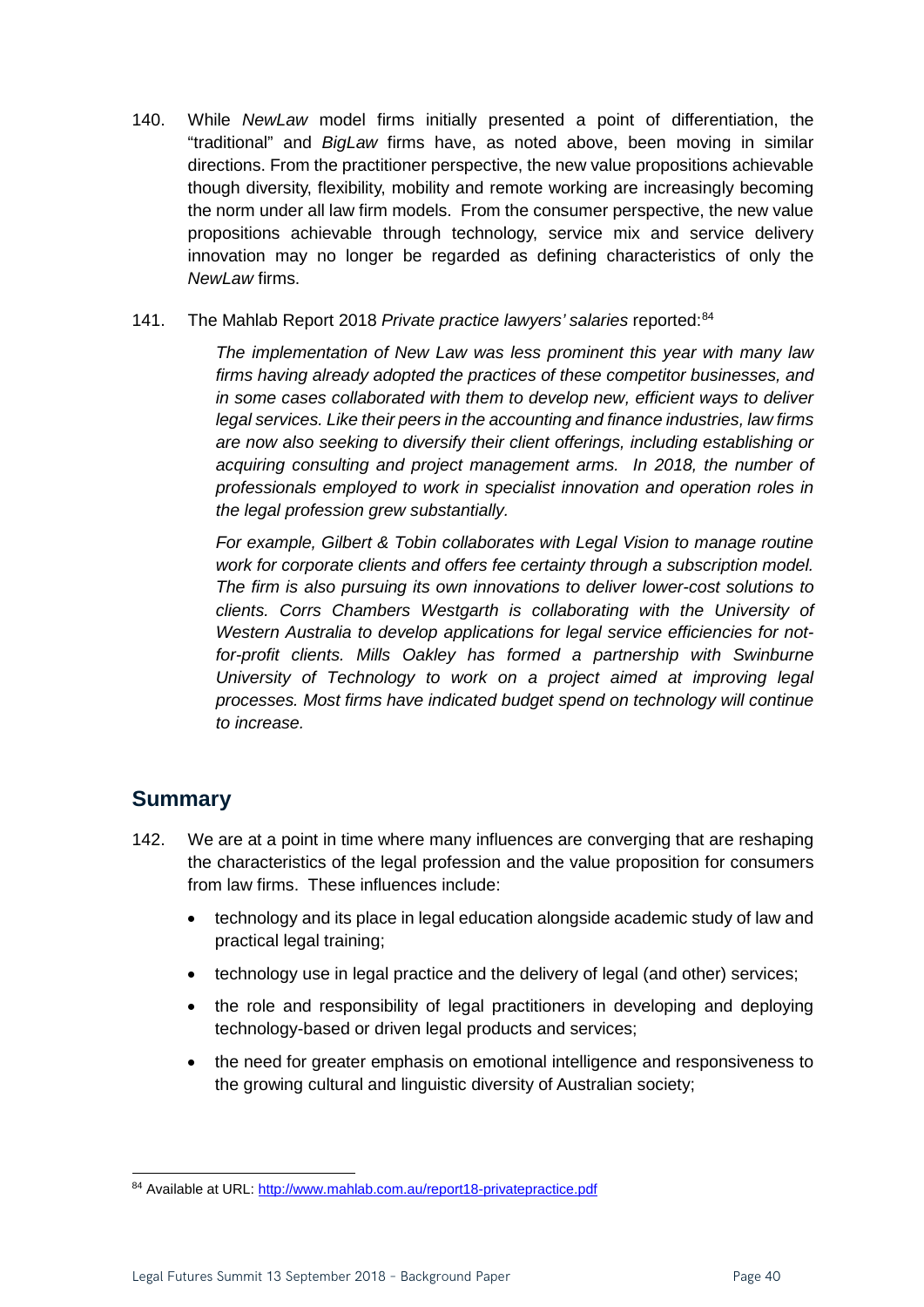- growing demand for more client-centric approaches, from unbundling/limited scope through to joined-up services models under multi-disciplinary business structures;
- heightening awareness of the importance of the traditional law practice model making adjustments to meet the diversity, flexibility, career, reward and work-life balance aspirations of many new entrants to the legal profession; and
- while the *NewLaw* model made early gains by differentiating from the *TradLaw* and *BigLaw* models, *TradLaw* and *BigLaw* model firms have responded by moving in similar directions, potentially changing in fundamental ways the value proposition to consumers of all law firms, regardless of which 'label' is used.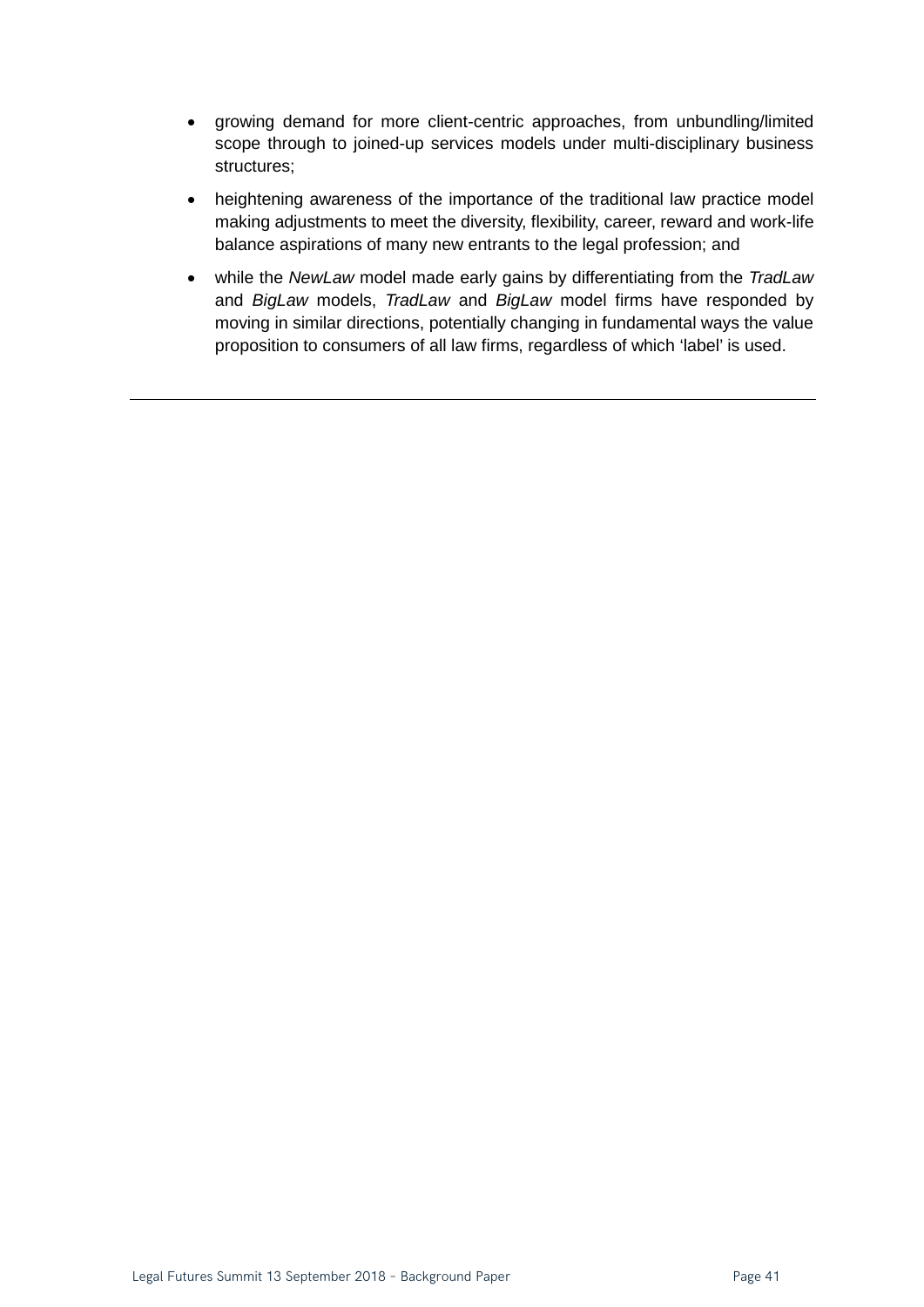# <span id="page-41-0"></span>**PART C:REGULATION AND ETHICS**

# <span id="page-41-1"></span>**Objectives of regulation**

- 143. The legal profession, and the provision of legal services, is regulated in the public interest.
- 144. To this end our legal profession regulatory laws have several stated objectives. For example, section 3 of the *Legal Profession Uniform Law* states:

The objectives of this Law are to promote the administration of justice and an efficient and effective Australian legal profession, by—

- (a) providing and promoting interjurisdictional consistency in the law applying to the Australian legal profession; and
- (b) ensuring lawyers are competent and maintain high ethical and professional standards in the provision of legal services; and
- (c) enhancing the protection of clients of law practices and the protection of the public generally; and
- (d) empowering clients of law practices to make informed choices about the services they access and the costs involved; and
- (e) promoting regulation of the legal profession that is efficient, effective, targeted and proportionate; and
- (f) providing a co-regulatory framework within which an appropriate level of independence of the legal profession from the executive arm of government is maintained.
- 145. In addition to statute are the ethical rules of the profession, the objectives of which are "to assist solicitors to act ethically and in accordance with the principles of professional conduct established by the common law and these Rules."[85](#page-41-2) These set out fundamental ethical principles and duties which include:
	- a paramount duty to the court and the administration of justice; $86$
	- to act in the best interests of a client, to deliver legal services competently, diligently and promptly; and avoid any compromise to integrity and professional independence; [87](#page-41-4)
	- to not engage in conduct that demonstrates a solicitor is not a fit and proper person to practise law, or which is likely to be prejudicial to or diminish public confidence in the administration of justice, or bring the profession into disrepute; [88](#page-41-5) and
	- honour, and ensure timely and effective performance of, any undertaking given in the course of legal practice.

<span id="page-41-2"></span><sup>85</sup> Rule 2.1 of the Australian Solicitors' Conduct Rules

<span id="page-41-3"></span><sup>86</sup> Rule 3.1 of the Australian Solicitors' Conduct Rules

<span id="page-41-4"></span><sup>&</sup>lt;sup>87</sup> Rules 4.1.1, 4.1.3 and 4.1.4 of the Australian Solicitors' Conduct Rules

<span id="page-41-5"></span><sup>88</sup> Rule 5 of the Australian Solicitors' Conduct Rules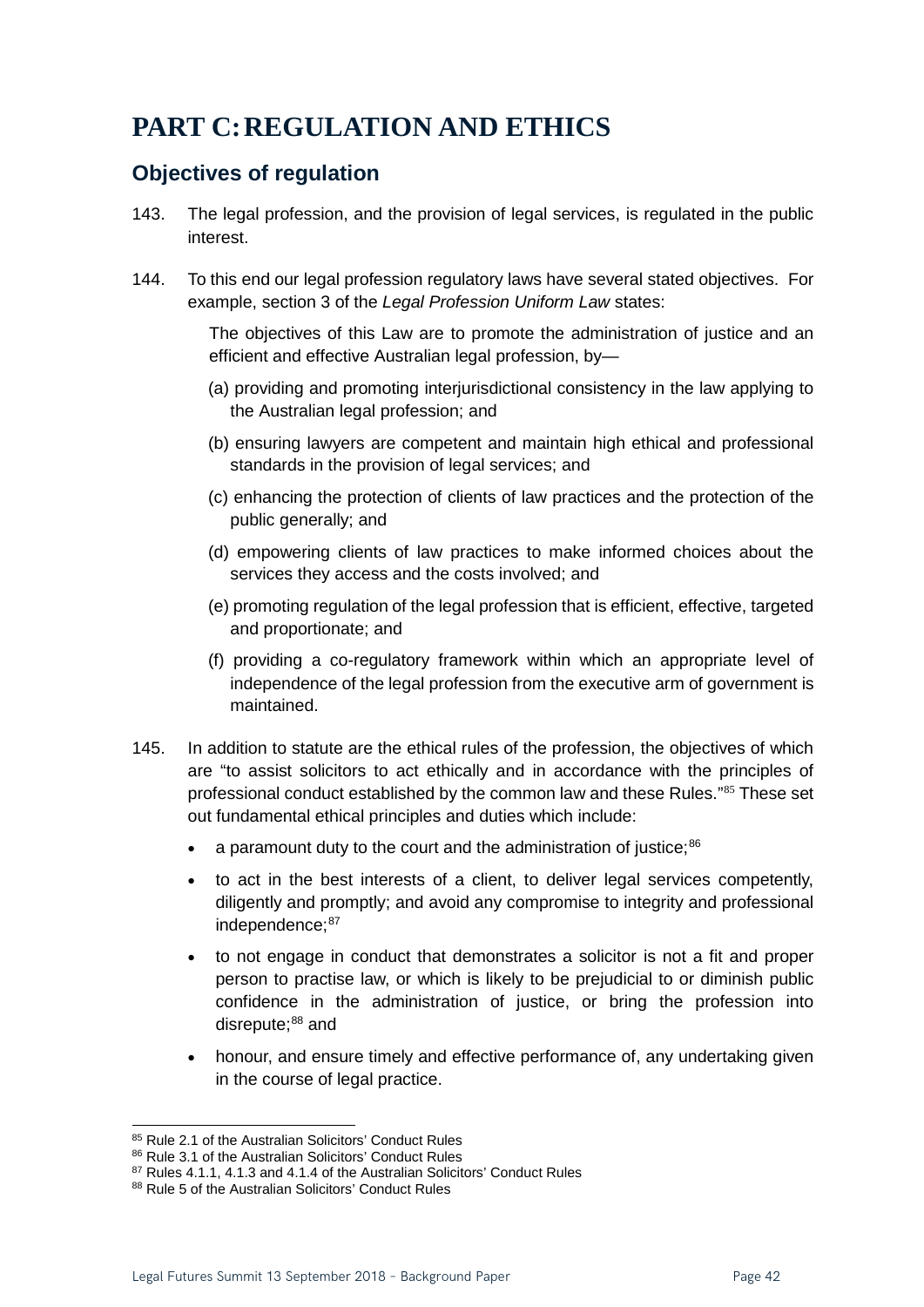146. Finally there is the common law, through which the courts exercise their inherent powers to manage judicial proceedings and to supervise and discipline legal practitioners, and which defines "professional misconduct" as behaviour that would reasonably be regarded as disgraceful or dishonourable by the lawyer's professional brethren of good repute and competency.

This chapter will explore:

- ethical and professional implications for relying on technology, including AI and predictive results
- how lawyers know whether they are complying with their professional obligations when relying on technology which usurps and/or augments decision-making and other human controls
- ethical implications for (unregulated) non-lawyers who facilitate or provide legal services through new or existing platforms
- client confidentiality and privacy safeguards in an unbundled legal services context

### <span id="page-42-0"></span>**Information asymmetry**

- 147. A root cause of the need to regulate for consumer protection and empowerment is often said to be "information asymmetry". The legal practitioner has knowledge of the law, the processes and procedures of legal systems, legal reasoning skills and the ability and authority to navigate the legal system on the client's behalf. Conversely, consumers normally do not have this knowledge which creates a powerimbalance or dependency-based relationship between the knowledge-poor client and the knowledge-rich legal practitioner that regulation attempts to address.
- 148. Regulation from this perspective does three things:
	- Firstly, regulation purposefully creates information asymmetry in the public interest.
		- o Examples of this kind of regulation include prescribing legal academic knowledge and practical legal training requirements for admission, admission itself, practising certificates conferring the legal right to practise law, additional knowledge acquisition through compulsory supervised legal practice and bar reading programs, and mandatory continuing professional development.
	- Secondly, regulation seeks to protect clients and the public generally against the risks and negative consequences of information asymmetry.
		- o Examples of this form of regulation include regulation of trust money and trust accounts, consumer complaint and compensatory mechanisms, mandatory professional indemnity insurance and fidelity funds, professional conduct rules dealing with conflicts of interest, and the power of the court to control and discipline legal practitioners.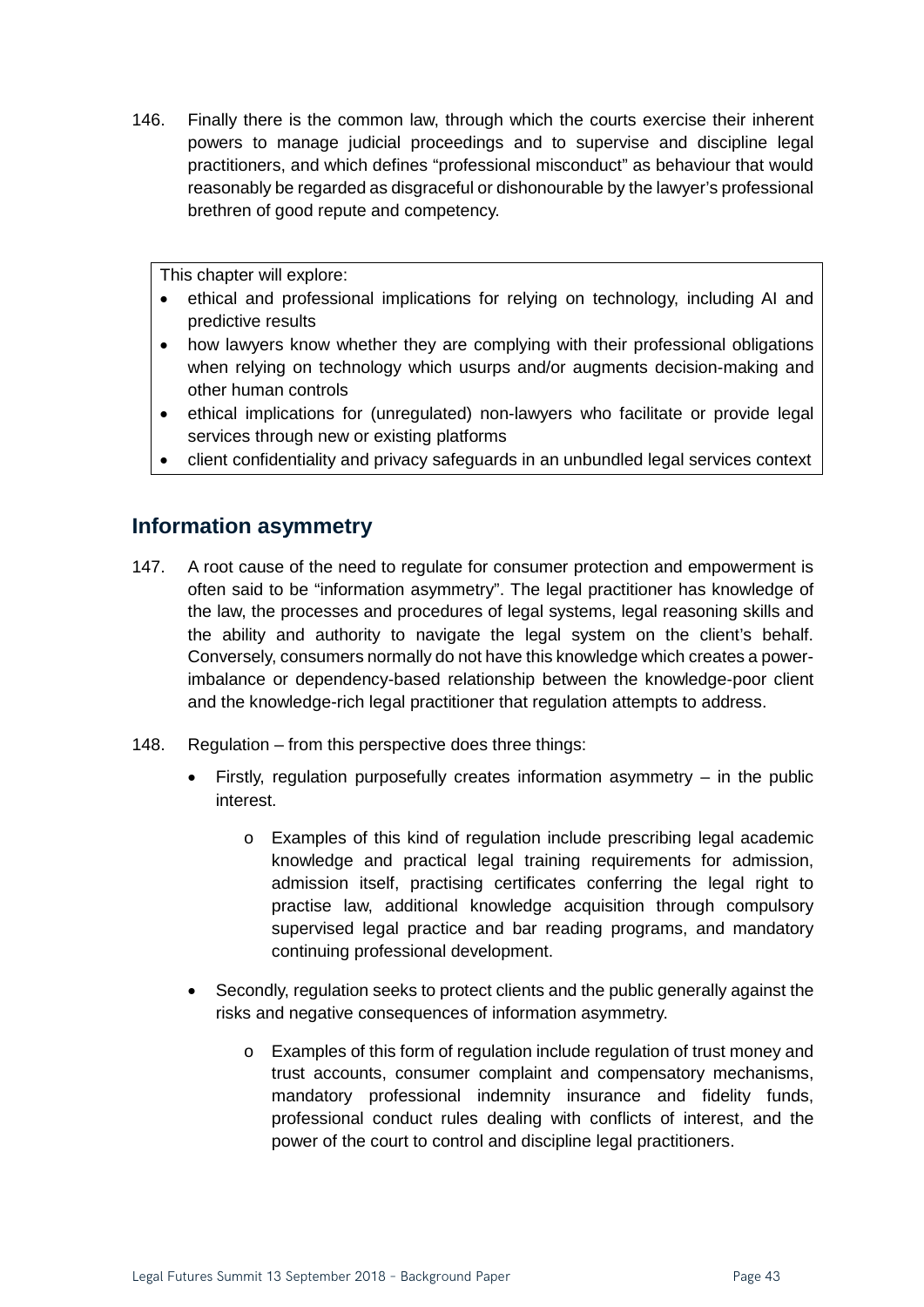- Thirdly, regulation seeks to narrow the information asymmetry gap by "empowering" consumers.
	- o Examples of this kind of regulation include costs disclosure rules which require a demonstration that the client understands and has consented to the proposed course of action and costs involved; professional conduct rules requiring the client's informed consent to managing conflicts of interest; a regulator's duty to assist and advise complainants; and a regulator's duty or programs to promote community education about the regulation and discipline of the legal profession.

# <span id="page-43-0"></span>**Regulating for the future**

- 149. The regulatory question that initially arises from the use of technology-based products is whether the provision and use of these products constitutes the provision of a legal service. This is not a new question. There have been cases in Australia and the United States that looked at this, in the context of computer-assisted will drafting services.
- 150. The 1990 decision of the Supreme Court of Western Australia, *Attorney-General v Quill Wills Ltd*<sup>[89](#page-43-1)</sup> concerned a computer program containing a very large number of clauses, drafted and settled by legal practitioners, from which could be selected various clauses to produce what was claimed to be a valid Will. The Law Society of Western Australia's August 2017 Position Paper *People Unlawfully Engaging in Legal-Work: Protecting the Community*[90](#page-43-2) (**Position Paper**) summarised the outcome of the case:

*The defendant was a company that produced 'do-it-yourself' will kits. The defendant sold the will kits but also offered the services of a representative working with their clients and assisting them to select clauses from a bank of clauses held within a computer program. Despite claims by the defendants that they were not legal practitioners and were not giving legal advice, the court held that the defendants were drawing and preparing a document within the meaning of section 77[91](#page-43-3). It was held that the company had gone beyond "merely giving abstract information as to legal rules and was assisting in the production of a will appropriate to the individual circumstances of the customer".*

151. Similar cases in Australia and in the United States – again involving do-it-yourself Wills - have been a variation on the *Quill Wills* theme and have generally drawn a distinction between products that merely provide abstract information, and products that produce a Will tailored to the client's circumstances, leading to the same outcome as *Quill Wills*.

<span id="page-43-1"></span> <sup>89</sup> (1990) 3 WAR 500; [1991] ANZ ConvR 215.

<span id="page-43-2"></span><sup>90</sup> Available at URL: [https://www.lawsocietywa.asn.au/wp-content/uploads/2015/10/2017AUG04-Law-Society-](https://www.lawsocietywa.asn.au/wp-content/uploads/2015/10/2017AUG04-Law-Society-Position-Paper-People-Unlawfully-Engaging-in-Legal-Work-Web.pdf)[Position-Paper-People-Unlawfully-Engaging-in-Legal-Work-Web.pdf](https://www.lawsocietywa.asn.au/wp-content/uploads/2015/10/2017AUG04-Law-Society-Position-Paper-People-Unlawfully-Engaging-in-Legal-Work-Web.pdf)

<span id="page-43-3"></span><sup>91</sup> *Legal Practitioners Act 1893* (WA). Section 77 prohibited a person other than a certified practitioner from directly or indirectly performing or carrying out or being engaged in any work in connection with the administration of law, or from drawing or preparing any instrument or writing relating to, or in any manner dealing with or affecting, real or personal estate or any interest therein.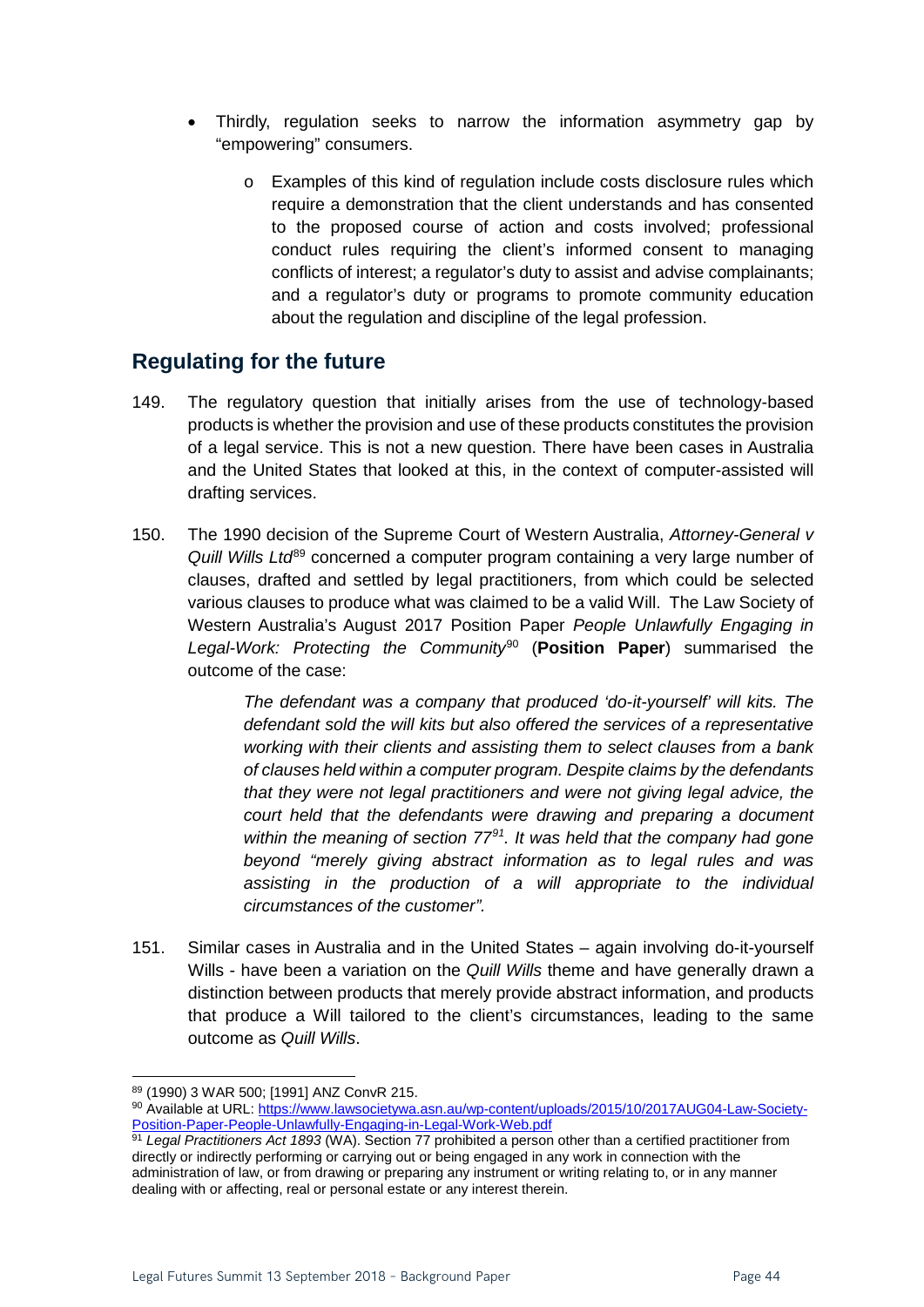- 152. If we look at our existing statutory definitions, prohibitions and permissions to determine whether or not technology-based tools and their providers fit into what we currently define and regulate, this might simply lead to a round of creativity in crafting products and service delivery approaches that are designed to fall outside the existing regulatory rules and prohibitions.
- 153. We would, with this approach, perhaps lose sight of what is happening in the real world. Technology is becoming embedded in all forms of human interactions – personal, governmental, social and commercial. The growth of technology products in the legal services industry has come about because these products have filled needs and gaps in the industry. Back-office technology products have filled a need for greater efficiency and reduced costs for law firms. Client-facing technology products have filled a need among consumers for greater knowledge, for better access to justice at lower costs, for cheaper was to resolve disputes directly, and to conduct their own legal matters. Technology tools in the courts have filled a need for greater efficiency and timeliness in administration and dispute resolution.
- 154. Quite a number of regulatory and ethical risks can be identified about the impact of technology and new ways of providing legal services, for instance:
	- do we need to ensure that technology products are the product of the application of highly specialised legal knowledge and skill by their creators, given that we regulate to ensure that legal practitioners possess highly specialised knowledge and skills?
	- do we need to ensure that technology-based products empower consumers to make fully informed decisions given that we regulate to empower clients of law practices to make informed decisions about the course of action proposed by the lawyer and the costs involved?
	- should a consumer be indemnified (and if so, how) if a technology-product fails to deliver a legally correct and valid outcome?
	- how do we ensure that technology and new ways of working in law appropriately protect client confidentiality, avoid conflicts of interest, and meet other ethical duties?

# <span id="page-44-0"></span>**Rethinking regulation and ethics**

155. Developing regulation of the legal profession and the provision of legal services has traditionally been a reactive process. Legislative regulation of professional services and providers typically evolves and expands in response to problems that have emerged in the market. Self-regulation (the realm of professional ethics) reflects historical precepts of professional conduct and evolves in response to attitudinal or behavioural problems that have emerged in the practice of the profession. Judicial regulation reflects collective views about the knowledge, skills, values and attributes required of those entering (and remaining in) the legal profession, and the proper, efficient and effective conduct of judicial proceedings.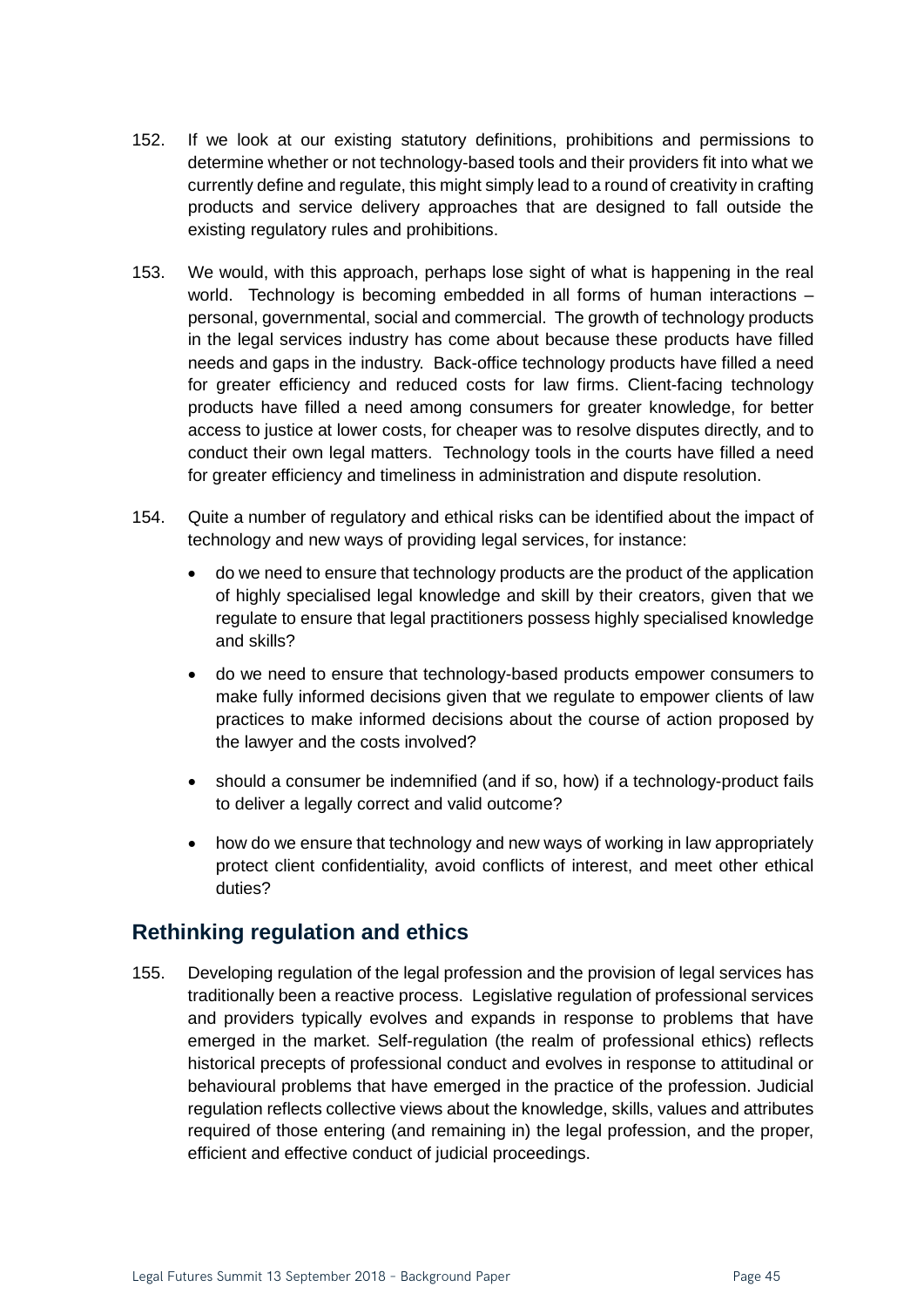156. In looking at regulatory responses to the growth of technology and new ways of working in the legal services industry we must ensure that we do not 'regulate-away' the benefits for consumers, courts and the profession, nor should we stifle innovation and competition. If we are too conservative we run a risk of devising overly protective and controlling regulatory measures. It will need to be a careful balancing act. As the fli**p Report** said;<sup>[92](#page-45-0)</sup>

> *There is a good reason for regulation. It serves the public by ensuring quality and, in turn, protects consumers. The implication of Professor Susskind's view that in order to meet genuine need in the community, lawyers can no longer provide bespoke services, does not sit comfortably with the standards of service that solicitors are held to by the courts and by the Law Society itself and the Legal Services Commissioner, under legislation designed to protect the public. The guarantee implicit in the qualification and licensing regime for legal practitioners is, like that of an electrician, of a safe, expert service. Today, this system in practice means that there are corners that cannot be cut – not because of any perverse attachment to overservicing, but because of the duties and sanctions that the law imposes on solicitors.*

> *If this situation is to change, and the full potential of the enormous implications of technological advancement, new forms of pricing and innovation in service delivery are to be realised in the manner envisaged by Professor Susskind in his most optimistic scenarios, statute and common law may need to be reconsidered to allow the solicitor to lawfully pass risk to the client and bring down the cost of service where appropriate.*

> *It is important that the regulatory touch continue to be light but judicious, serve the interests of the public, and foster innovation. As important as regulation is, it is not the only tool available to address accountability and reliability, nor speed or cost of service. Law firms of the future will need to be sustainable as businesses and not just cost-effective for the consumer.*

- 157. We also need to be mindful that regulation of legal profession and legal services must also promote the administration of justice.
- 158. One area in which regulation should be considered is the question of whether there should be requirements for transparency of tools used in particular sensitive contexts. An example of the problematic use of legal tools occurred in the case of *Wisconsin v Loomis* 881 NW 2d 749 (Wis, 2016). In this case, risk assessment tools, which relied on machine learning to predict the risk that an individual would re-offend based on similarities with other offenders who had done so, were used by a trial judge in sentencing. Specifically, the circuit court had stated in the context of sentencing:

*You're identified, through the COMPAS assessment, as an individual who is at high risk to the community. In terms of weighing the various factors, I'm ruling out probation because of the seriousness of the crime and because your history, your history on supervision, and the risk assessment tools that have been utilized, suggest that you're extremely high risk to reoffend.*

<span id="page-45-0"></span><sup>92</sup> Op cit [23] and [103]